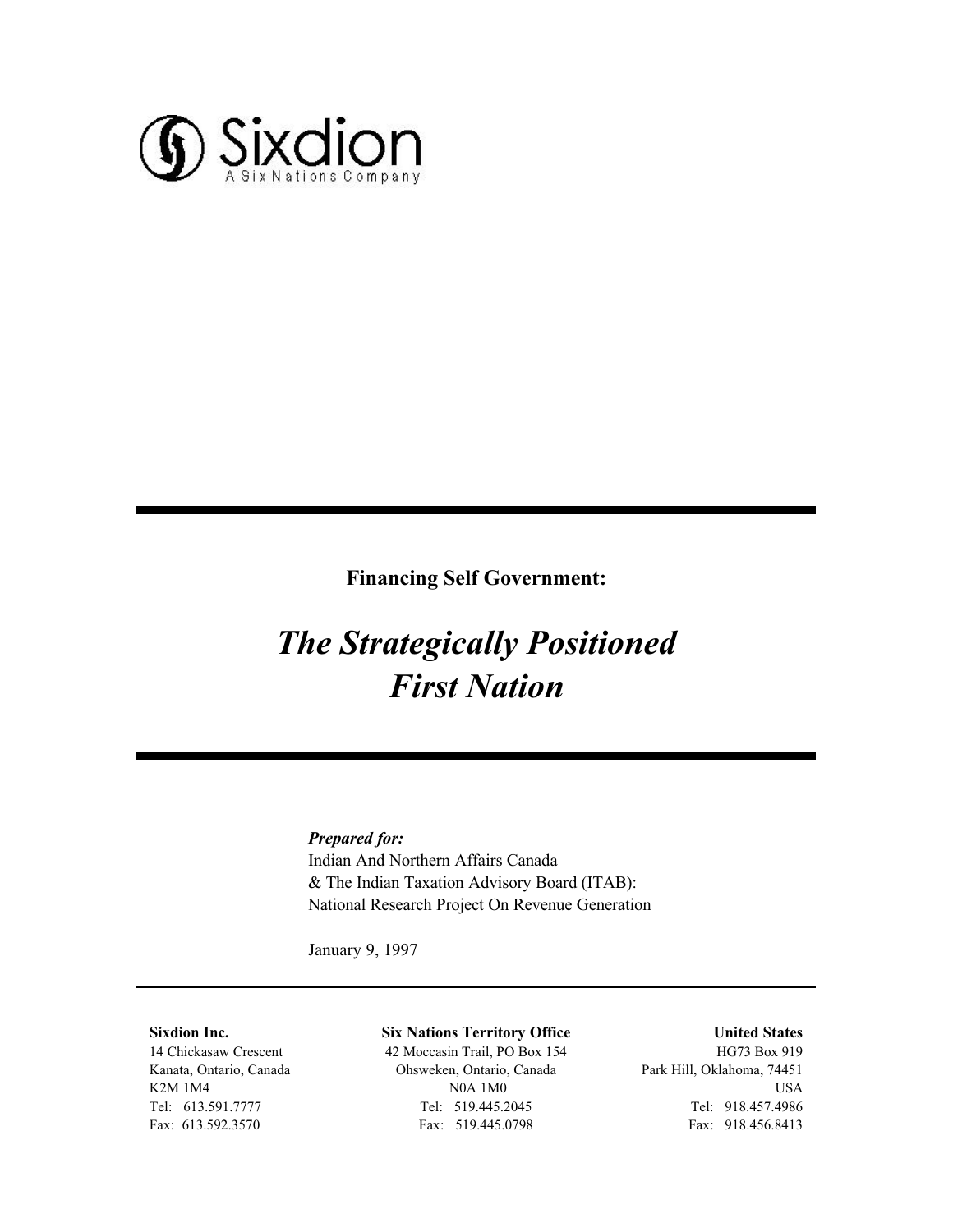## **"Financing Self Government:** *The Strategically Positioned First Nation"*

#### *By:*

#### **Sixdion Inc.**

- $\blacksquare$  Murray J. Dion
- **Example 12 Dr. Robert D. Hathaway** *(A Member of the Cherokee Nation of Oklahoma)*
- $\blacksquare$  Calvin D. Helin *(A Member of Lax Kw'alaams Band of the Tsimshian Nation)*
- $\blacksquare$  Lewis C. Staats *(A Member of Six Nations of the Grand River)*

*Sixdion Inc. is a majority owned and controlled Aboriginal firm offering information technology enterprise solutions and strategic planning & development services across Canada, to public and private corporations. With its head office on the Six Nations territory near Brantford, and its offices in Ottawa and Park Hill Oklahoma, Sixdion provides a variety of innovative services focused on delivering "strategic value". Under the banner of The Millennium Group, Sixdion provides a unique pool of talent to assist Aboriginal Communities and related organizations position for the next millennium.*

#### *Note to the Reader*:

The opinions expressed in this paper are those of the authors, their colleagues, and interviewed First Nations, and may not necessarily reflect the opinions or position of the Government of Canada, or any other specific party. This document is presented in the sprit of fostering new thinking on the subject of Revenue Generation, without prejudice.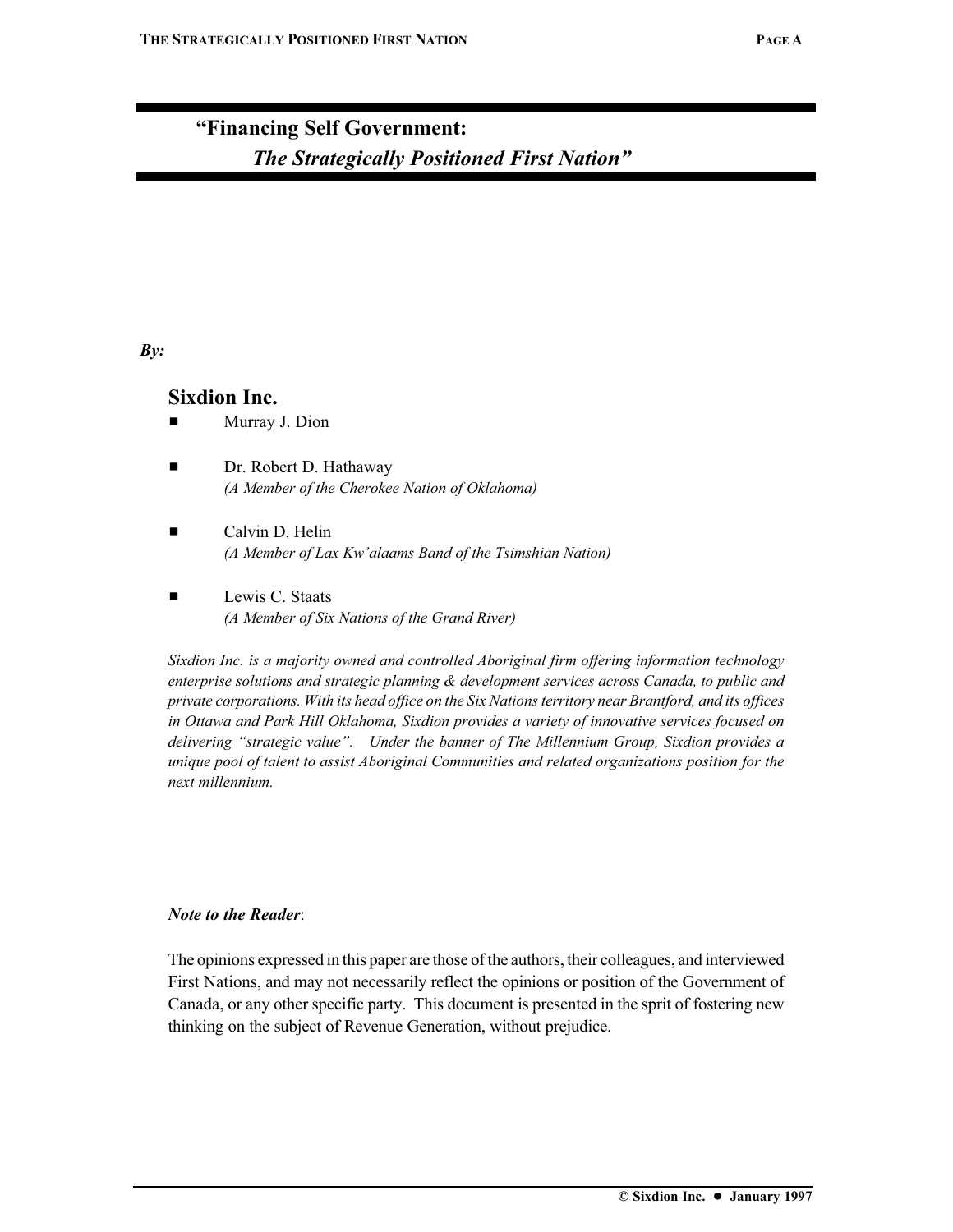## **EXECUTIVE SUMMARY**

The task of financing Aboriginal self-government as we move into the  $21<sup>st</sup>$  century presents a very daunting challenge. The barriers, both internal and external, facing First Nations are huge and in-borne from many years of dependency on the Federal Government under the veil of the Indian Act. Generally speaking, the Indian Act is seen as both a hindrance (from its paternalistic powers) and a useful tool, in that is has maintained the First Nation communities as a definable entity that the government of Canada must work with. When it comes to generating revenue within the community to fund selfgovernment, it is (i.e. section 89) considered a barrier.

With all good intentions, Federal Government policy makers are searching for creative ways for First Nations to fund their own governments. Unfortunately however, the "reality" is that very little is likely to be achieved on the revenue generation front without radical policy changes.

It is this reality that forms the basic simple theme of the enclosed report:

#### **Unless governments and First Nations focus on major change as it relates to building a foundation from which to generate revenue, the pursuit of revenue generation initiatives is for all intents and purposes - futile. However, given the right environment, the possibilities are limitless**.

First Nations and the Crown need to meet the challenge of governance head-on, and this paper offers the notion of a **"Strategically Positioned First Nation"** as a way to meet this challenge. The Strategically Positioned First Nation is one which has the elements of a future oriented economy in place:

- an effective First Nations Model of Government:
- $\blacksquare$  effective financial/administrative systems;
- $\blacksquare$  a viable tax base; and
- $\blacksquare$  an ability to manage and grow in the new Information Age.

In addition to establishing a "strategically positioned" community, First Nations need to understand "revenue generation" in the context of their overall economies. They need to focus on ways of generating revenue for their community using the resources available to the best of their ability. Further, Aboriginal leaders need practical tools to effectively and efficiently bring their communities into the next millennium. Tools such as a set of "economic indicators", a First Nations "statement of national accounts", if you will. As well, tools are needed to assess their economies—at a local level. Based on an analysis of existing data this reports breaks First Nations into four categories to assist the First Nations, and DIAND, in understanding the current position of communities—at a practical level. They are:

- the *Established* First Nation:
- the *Developing* First Nation;
- the *Fragmented* First Nation; and
- the *Dependent* First Nation.

First Nations need to explore ways of generating revenue to fund their governments. Both tax and nontax revenue generation options must be explored, as both sources of funding are essential for a viable First Nations government. The ideas presented in this paper are not presented as a best fit for all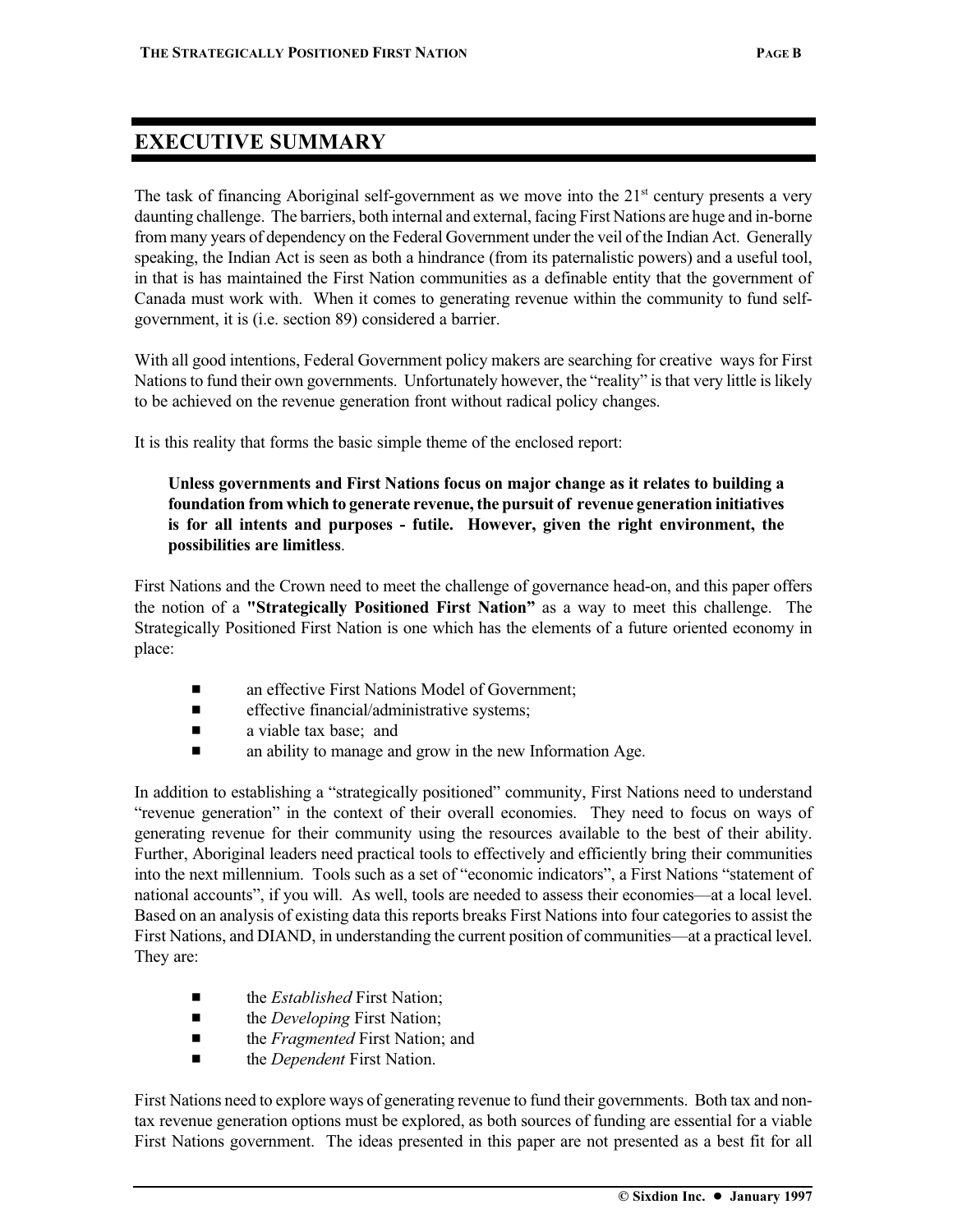communities, but as ideas that can be reviewed and implemented depending on the wants and needs of the particular First Nation. At a minimum they should spawn creative ideas and approaches.

Interviews with First Nations across a wide spectrum brought forward many thoughts confirming that revenue generation is, and must continue to be explored across all industries and borders, and in a variety of business relationships. The interviews also highlighted many of the well known barriers and other obstacles First Nations face in generating revenue and creating wealth in their communities.

The revenue generation possibilities contained herein present new and innovative approaches to this topic from the First Nation perspective. However, as mentioned, in many ways these ideas tie back to the need to have a stable and accepted First Nations system of government in place prior to implementation. In addition to taxation, opportunities are presented in six sectors, which are by no means all the sectors that have potential. The six sectors of revenue generation are:

- Natural Resources/Eco Tourism:
- **Exercise 1** Information Technology;
- **E** International/Inter-Tribal Trade:
- **Exercise** Domestic Sources of Capital;
- $\blacksquare$  Off Shore Investment/Capital Sources; and
- Community Economic Development.

In order to capitalize on the opportunities, the Crown and First Nations must focus on true "government-to-government" negotiations and make the necessary adjustments on both sides of the table to achieve the desired results. Practical, apolitical solutions need to be found that get past counter-productive environments. The issues are critical and time and money are in short supply everywhere, making it essential for every dollar, and every minute to be maximized for the benefit of the First Nations and Canada as a whole. All parties need to step back and assess the situation and position Aboriginal communities to move into the  $21<sup>st</sup>$  century in control of their own destiny.

Unfortunately, as everyone knows there are no simple answers or easy roads. Further, substantive success for the First Nations and Canada will not come from micro initiatives or small ideas—without substantive change.

This report makes some recommendations that may help start the process of serious wealth-creation in Aboriginal community.

Hopefully, the First Nations and the Crown are serious in their resolve to create *Strategically Positioned First Nations* that move forward into the next millennium with optimism, success and the well-being that all communities desire—Aboriginal or otherwise.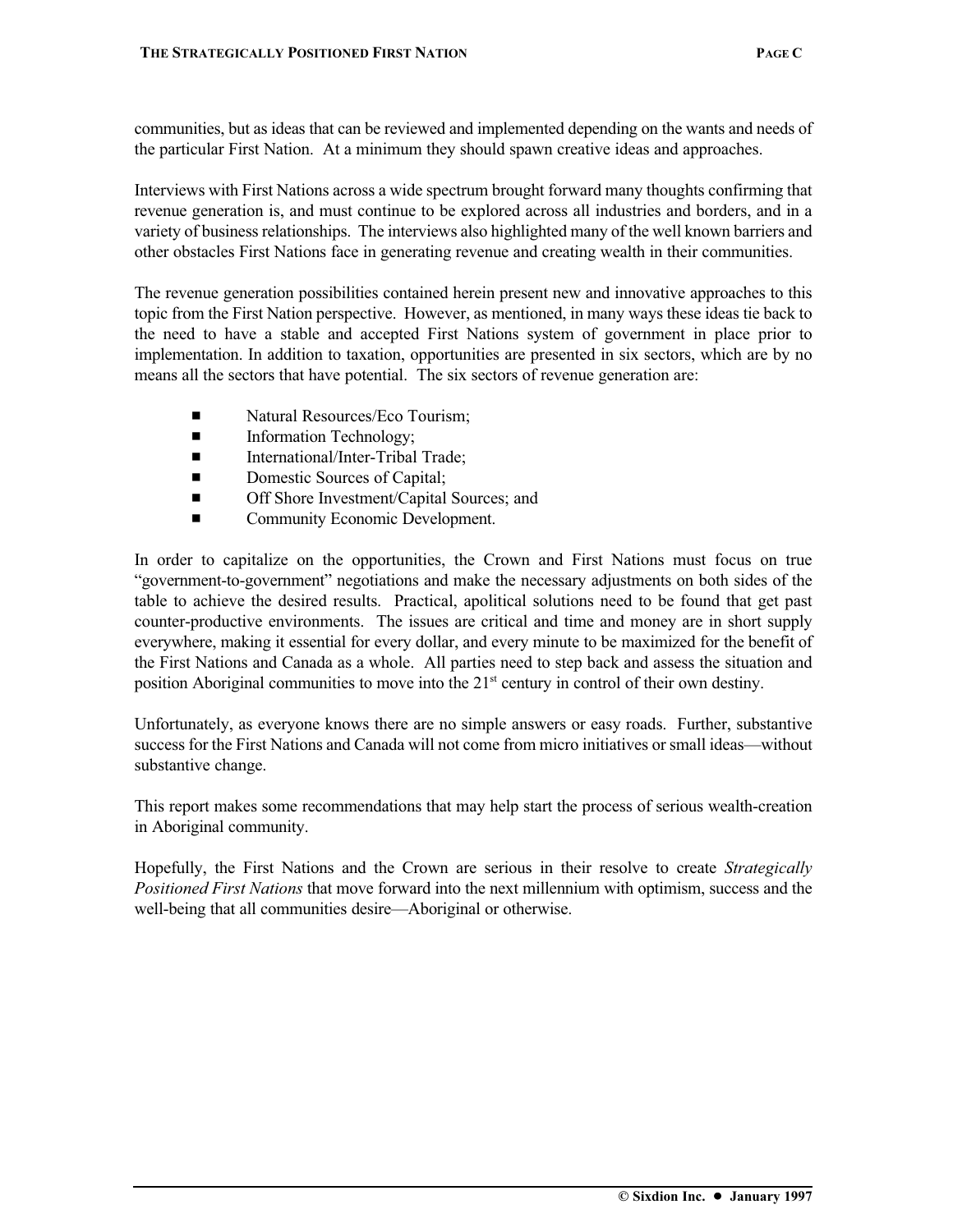## **TABLE OF CONTENTS**

| <b>Executive Summary</b><br>B              |                                                   |                                                |              |  |
|--------------------------------------------|---------------------------------------------------|------------------------------------------------|--------------|--|
| 1                                          |                                                   | <b>Introduction</b>                            | 1            |  |
|                                            | 1.1                                               | Background                                     | $\mathbf{1}$ |  |
|                                            | 1.2                                               | Revenue Generation Study Focus                 | 4            |  |
|                                            | 1.3                                               | A New Perspective                              | 5            |  |
| 2                                          | <b>The Strategically Positioned First Nations</b> |                                                | 7            |  |
|                                            | 2.1                                               | First Nation Model of Government               | 8            |  |
|                                            | 2.2                                               | Financial/Management Systems                   | 9            |  |
|                                            | 2.3                                               | Taxation                                       | 10           |  |
|                                            | 2.4                                               | Education and Training For The Information Age | 14           |  |
| 3                                          |                                                   | <b>Aboriginal Community Economics</b>          | 16           |  |
|                                            | 3.1                                               | <b>First Nations Economic Indicators</b>       | 18           |  |
|                                            | 3.2                                               | <b>First Nations Economic Categories</b>       | 21           |  |
|                                            | 3.3                                               | <b>Community Based Economic Analysis</b>       | 23           |  |
|                                            | 3.4                                               | A Community Diagnostic Tool                    | 25           |  |
|                                            | 3.5                                               | Barriers and Advantages                        | 25           |  |
| 4                                          | <b>Researching Revenue Generation</b>             |                                                | 27           |  |
| <b>Revenue Generation Initiatives</b><br>5 |                                                   |                                                | 33           |  |
|                                            | 5.1                                               | Natural Resources/Eco-Tourism                  | 34           |  |
|                                            | 5.2                                               | <b>Information Technology</b>                  | 37           |  |
|                                            | 5.3                                               | International/Inter-Tribal Trade               | 40           |  |
|                                            | 5.4                                               | Domestics Sources of Capital                   | 43           |  |
|                                            | 5.5                                               | Off-Shore Investments/Capital Sources          | 45           |  |
|                                            | 5.6                                               | <b>Community Economic Development</b>          | 47           |  |
|                                            | 5.7                                               | Other Opportunities                            | 50           |  |
| 6                                          |                                                   | <b>Conclusions And Recommendations</b>         | 51           |  |
|                                            | 6.1                                               | Conclusions                                    | 51           |  |
|                                            | 6.2                                               | Recommendations                                | 53           |  |
| <b>Appendix A:</b>                         |                                                   | <b>Interviews Background</b>                   | Ι            |  |
| <b>Appendix B:</b>                         |                                                   | <b>Bibliography</b>                            | XI           |  |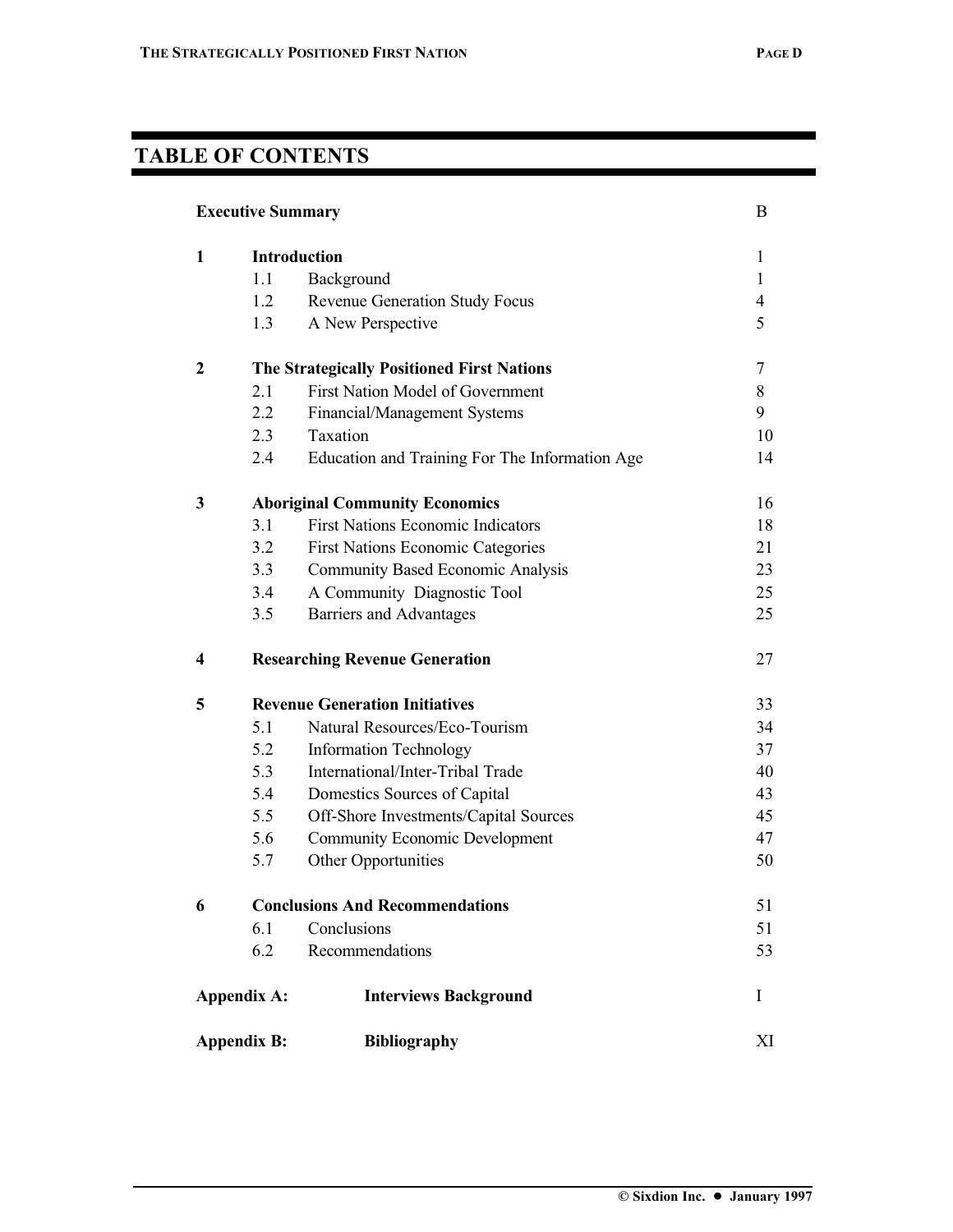#### **1 INTRODUCTION**

"Self-Government"—governing one's self. It sounds like a relatively easy concept.

After all, we do it every day. In our lives and in our homes we are self-governing. We make plans, we make choices, and perhaps most important we budget and find the financial resources required to support our plans and the choices we make.

Aboriginal self-government is no different, it is also about an ability to govern one's self, and it is a reality within the reach of Canada's First Nations. This reality will bring a new challenge to First Nations. Not so much a governance challenge, but a challenge to create the infrastructure and infostructure of governance and administration needed in today's, and more importantly, tomorrow's world. The challenge raises a major central question: *How can First Nations help to fund their selfgovernment and what will the model be?*

With all good intentions, Federal Government policy makers are searching for the ways and means of generating revenue (such as the commissioning of this report), as First Nations begin to create and fund their own governments. Unfortunately however, the "reality" is that very little is likely to be achieved from initiatives such as these without radical major policy changes.

It is this reality that forms the basic simple theme of this report:

**Unless governments and First Nations focus on major change as it relates to building a foundation from which to generate revenue, the pursuit of revenue generation initiatives is for all intents and purposes - futile. However, given the right environment, the possibilities are limitless**.

In view of the above, the goal of this report is to present perspectives and ideas that will help First Nations and Government policy makers respond to these daunting challenges.

### **1.1 BACKGROUND**

The topic of revenue generation is receiving an increased amount of attention. However, there is some confusion regarding the meaning of "revenue generation", and why it is needed.

Clearly, increasing revenues in a First Nation community is a positive thing since it makes the First Nation wealthier. However, another important reason now exists for First Nations to pursue this issue. The Federal policy Guide on Aboriginal Self-Government, announced in 1995, states that:

*"The Government's position is that financing self-government is a shared responsibility among federal, provincial and territorial governments, and Aboriginal governments and institutions."*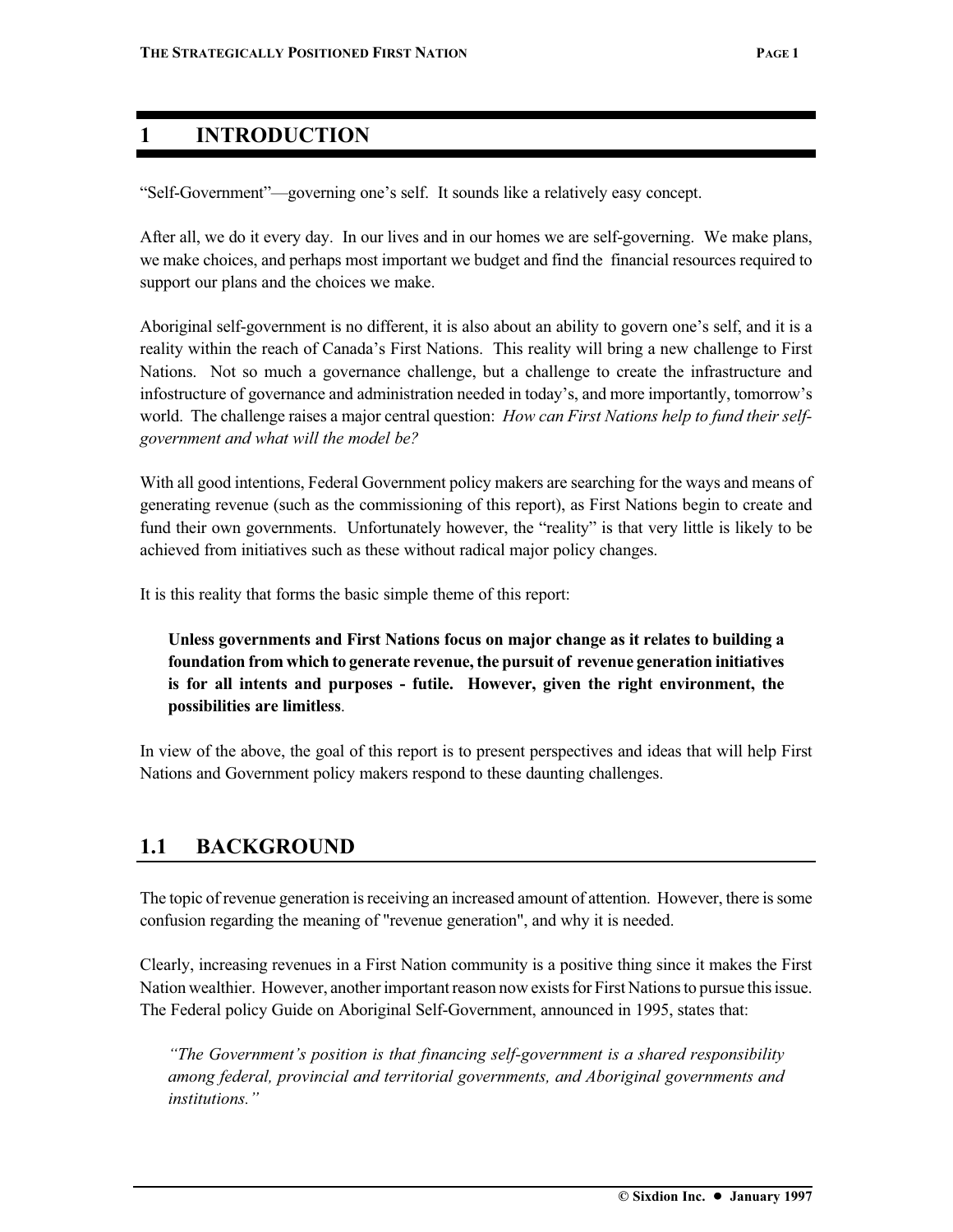*Revenue Generation* is the development of funding sources that First Nations will use to partially finance their self-government.

So, we can define "revenue generation" as: funding sources developed by First Nations, either through taxation, fees, or other means, that may serve as their contribution to the financing of their selfgovernment. The "revenue" generated goes to help run their self-government, making their community more self-sufficient over time.

Confusion exists as to how these revenues can be created. All that is certain is that everyone is searching for ways for First Nation self-governments to generate revenues without negatively affecting anyone.

Taxes, user fees, and other similar forms of revenue generation are "zero-sum", economically. "Zerosum" means that the collective gains in the community are negated by collective losses. In other words, the government takes money from one person or group, uses a bit of this money to run itself, and then gives the rest of the money to another person or group. The transfer of money, while important to the community's well-being, does not increase the size of the community's economic "pie."

In North America, federal, state and provincial governments generate the bulk of their revenues from income taxes and consumption, (e.g. the GST), municipal governments obtain most of their resources through property taxes. For these governments, income and property taxes produce the most revenue with the fewest problems. However, these communities also enjoy developed and growing economies. Thus, their economic "pie" is growing, hence, their potential for taxation is growing. For them, taxes and fees increase from a growing economy, without any raise in rates.

It is in economic growth that the positive sum game is found. Such growth results from entrepreneurial activity which increases the size of the "pie" that all citizens and governments rely upon and share for their well-being. On the other hand, taxes and other rates simply transfer funds from individuals to governments without increasing the size of the "pie".

*(Note: the preceding section of the background was provided by Bob Kingsbury, Senior Research Manager, Research and Analysis Directorate.)*

### *The Inherent Right of Self Government*

The inherent right of self-government for Aboriginal people is recognized by the Government of Canada as an existing right within section 35 of the Constitution Act, 1982. The Crown recognizes that they have a unique, historic, fiduciary relationship with the Aboriginal people of Canada which will not be ended by a First Nation negotiating a self-government agreement with Canada.

Generally, we are talking about creating a third order of government in Canada within the context of this paper, and specifically on how to generate revenue to operate this First Nation government. It is understood by all parties that this ability to raise revenues from various sources will not release the Crown from their fiduciary obligation. It is recognized in government policies that there are financial obligations, responsibility and political accountability by all levels of government. As stated in the government of Canada's policy paper "Approach to the Implementation of the Inherent Right and the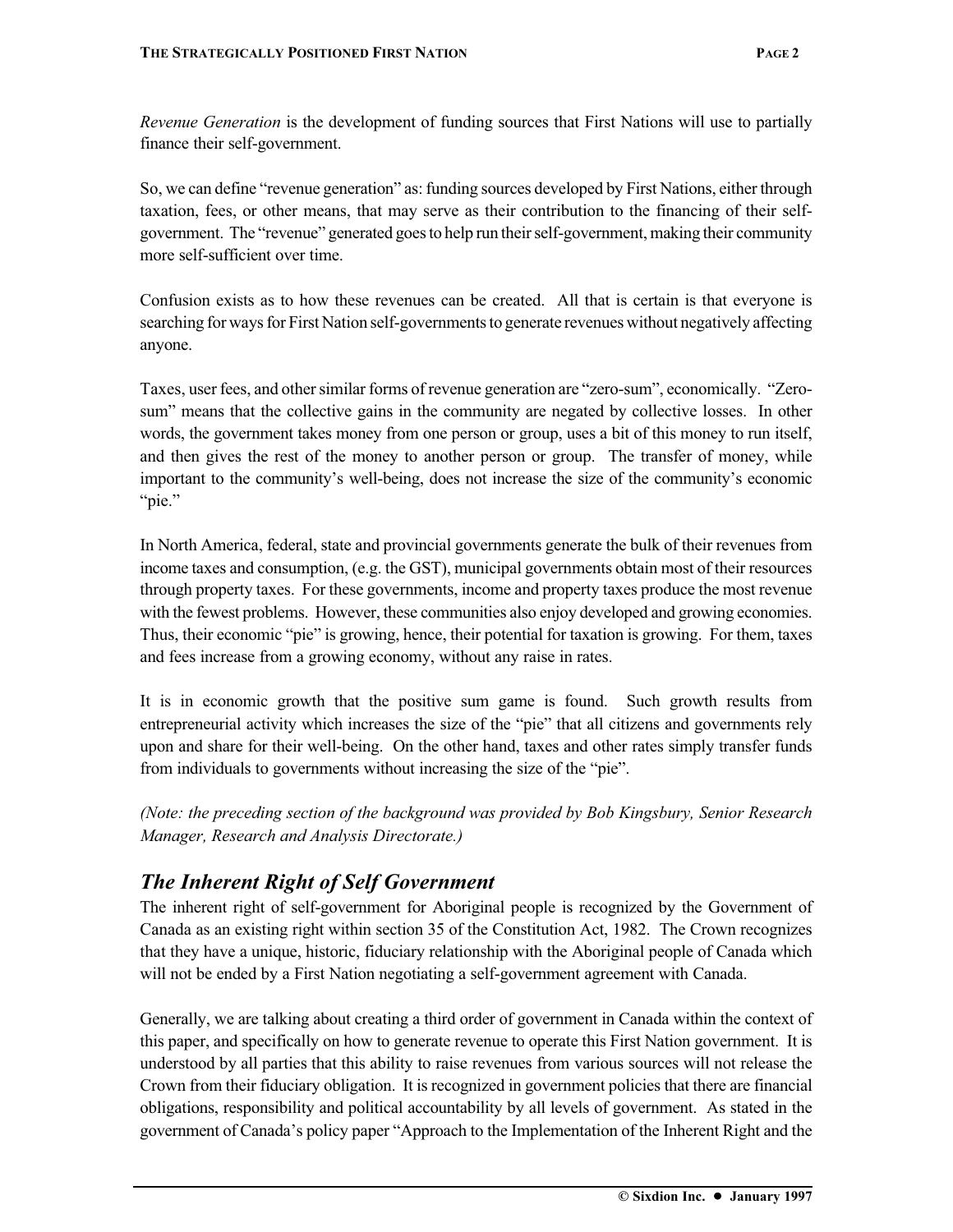Negotiation of Aboriginal Self Government":

"*Negotiations on implementation funding will consider:*

- *existing levels of support*;
- *programs and services being assumed by the Aboriginal governments;*
- *the ability of the Aboriginal government to raise its own revenue;*
- *the cost-effectiveness of the proposed arrangements;*
- *the objective of ensuring basic public services for Aboriginal people comparable to those available to others in the vicinity; and*
- *the need for stable and flexible funding arrangements.*"

This report touches all these issues and focuses on ways of ensuring that the First Nations are positioned for self-government with the means to raise revenues which will offset the costs associated with operating a third order of government within Canada.

#### *A Common Understanding of Self Government*

Unfortunately, there is no model self-government initiative which can be reviewed at this point in time. There is, however, one *common thread* which all parties agree on when discussing First Nations selfgovernment: Economic Self Sufficiency**.**



First Nations politicians/leaders will use these three words when they begin to explain what their concept of self-government is for their particular community. However, there is little evidence to date that the First Nation leaders fully support or really understand what these three words mean.

Therefore, it is imperative that open and honest dialogue, supported by ideas and options for the future, be explored and presented in pragmatic and applicable ways. The urgent need for workable solutions is driven home further by the realization that Aboriginal community leadership abilities will be put to the test in the very near future when self-government becomes a reality.

It is this view of economic self sufficiency that is at the heart of this report. The goal has been to analyze and look at the issues of revenue generation (both *tax and non-tax* sources of revenue) from a First Nation self-government perspective in their most practical terms.

#### *The Present First Nations Government*

With no model in place, an appreciation of the current system is the place to begin. It raises the question: *Can revenue generation flourish in the present system?* The simple answer is: not generally!

The present system of First Nation governments in Canada is an elected system of government as required under the *Indian Act*. The actual governance model that falls upon a First Nation council today is also dictated by the Indian Act which most people (both Aboriginal and non-Aboriginal) agree is out-dated and antiquated.

The basic requirement of a First Nation council today is to *be accountable* for the government transfer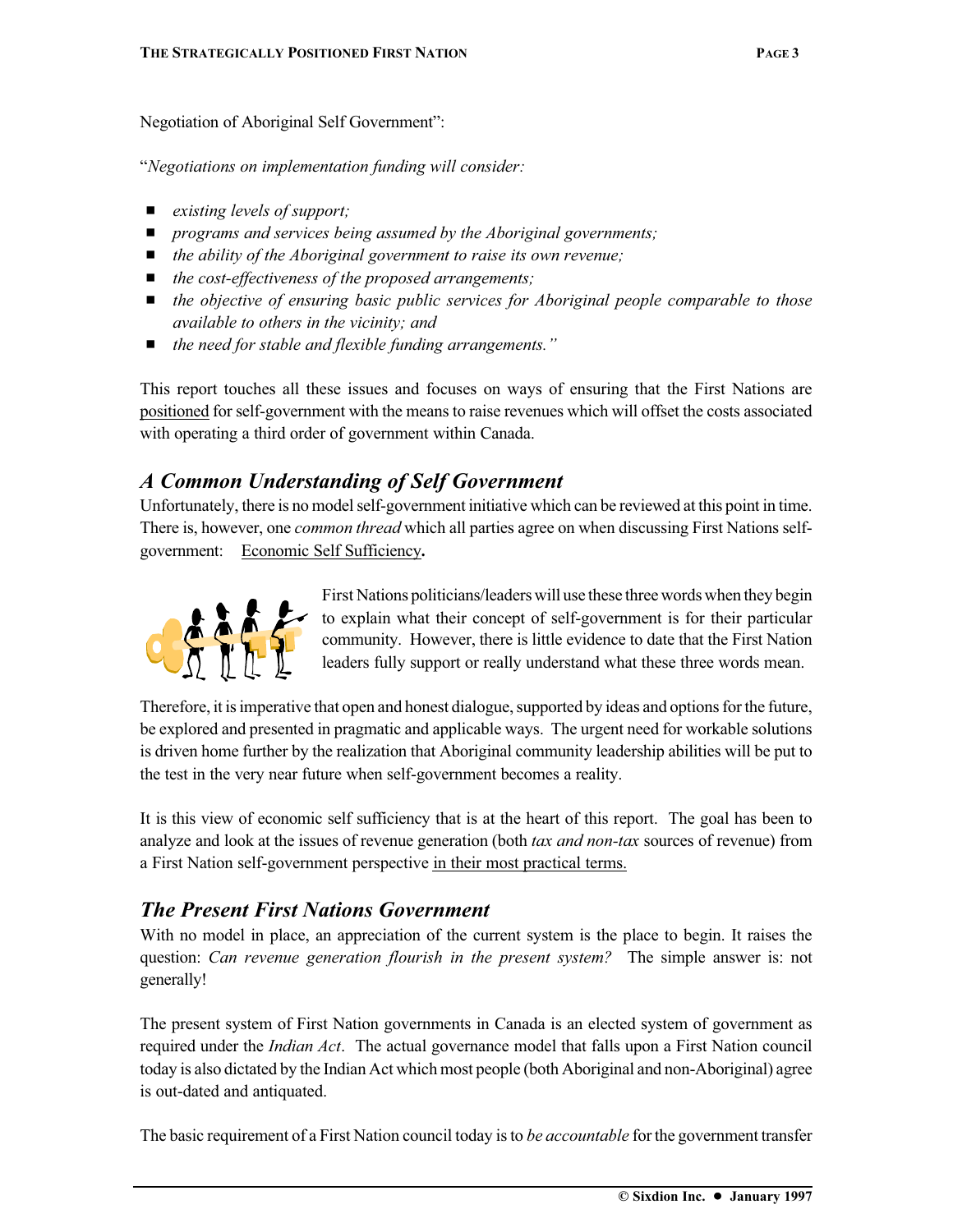payment received, which in most cases represents the vast majority of the revenue generated to operate a First Nation community.

Further, the "cost accounting" which First Nations have been responsible for in the past (i.e. to pass an audit) as imposed by the Indian Act does not provide the necessary tools for a *new* First Nation government to plan for the future, instead it perpetuates a "bag of bucks theory*"*. Cost accounting is based upon the premise of getting a transfer payment (*a bag of bucks*) from the federal/provincial/territorial government and making sure the year ends with an empty bag*,* and more importantly, with all the necessary documentation (i.e. audit requirements) in place. First Nations have become very proficient at this type of financial accounting and have structured their management and administration around this system.

**The audit requirements of the Government of Canada (and the provinces/territories), the historic relationships between the Governments and the Councils and the Indian Act have basically prescribed the type of present governance systems we see in First Nation communities. This has led to "mirror administrations" being developed in First Nation communities with the sole purpose and responsibility of being accountable for the government transfer payments they administer. It is this type of system which makes it (and has historically made it) difficult for the First Nation leadership to have a future focus and the in-house tools to attain autonomy and substantial revenue generation.**

On the positive side however, the Aboriginal community has an inherent right to Aboriginal selfgovernment entrenched in the Canadian constitution. These rights include fiduciary obligations and other treaty obligations, which neither get lost nor relinquished in the development of Aboriginal selfgovernment. These rights will hopefully provide a baseline from which to fund Aboriginal selfgovernment.

Notwithstanding the above, Governments have one universally accepted need, and that is for revenue. First Nation governments are (and will be) no different in this respect from their non-Aboriginal counterparts.

## **1.2 REVENUE GENERATION STUDY FOCUS**

The funding of Aboriginal self-government has been the subject of much study. Consequently, it is not the objective of this study to simply produce another list of revenue generation opportunities. Rather, the goal has been to expand on what has been done to date and to provide a perspective, or framework, for moving forward with opportunities in light of what fundamentals will need to be in place to be successful.

We are not saying that studies done to date are of no value. On the contrary, they provide a solid reference base from which to draw.

#### **What we are putting forward in this paper is that: success will be chancy at best, without a comprehensive understanding of what position a community must be in to achieve the success it needs, wants, and is due.**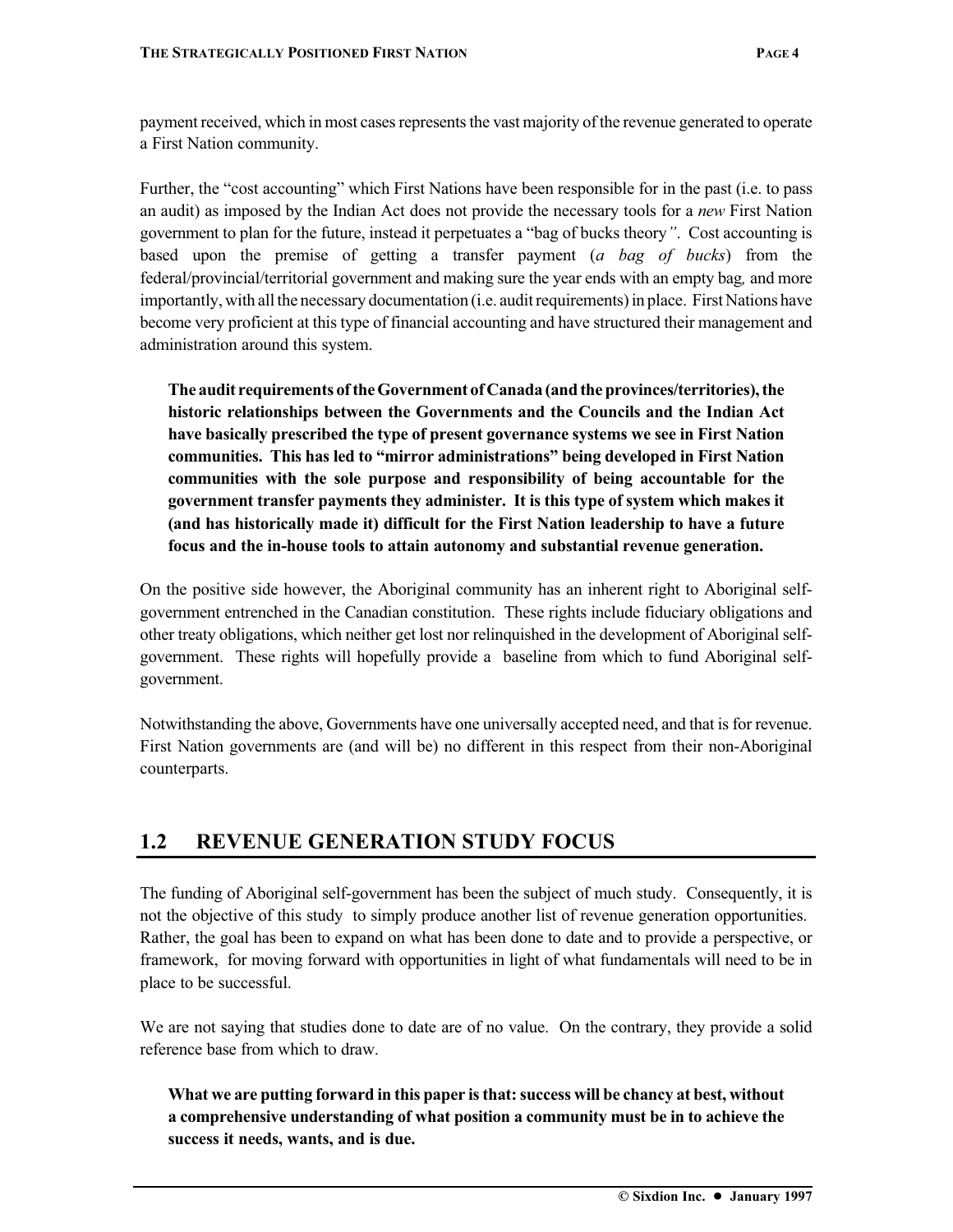One can look at the body of work done to date as white light entering the prism, this study as the prism, and the output as a spectrum of clearly defined approaches and ideas from which to build a self-funding First Nation.



The statement of work called for numbers of points to be explored:

- A categorization of First Nations;
- Sources of revenue currently available to First Nations;
- Barriers and advantages to sustainable revenue;
- **Exercise** Possible revenue mechanisms:
- The impact of non-economic factors on revenue generation;
- **Exercise 2.1** Potential magnitudes of revenue; and
- **Exerche 1** Research to further refine both DIAND and First Nations' understanding revenue generation.

In keeping with the above points, and our theme presented at the beginning of the introduction, we present our study and perspectives by first laying out a view of the needed environment, followed by a menu of opportunities and recommendations.

#### **1.3 A NEW PERSPECTIVE**

As a critical starting point, we offer the notion of a "Strategically Positioned First Nation**",** clearly focused on future generations and bringing into place the critical resources that a modern stable government (First Nations or otherwise) requires:

- **Exercise 1** sound financial management systems;
- $\blacksquare$  the need to generate revenue (e.g. taxation); and
- capacity within the community to use information technology to mobilize the community controlled resources.

In addition to solidifying the elements of a Strategically Positioned First Nation, leaders and policy makers must have a common understanding of the workings of a First Nation economy. To that end, we offer an analysis and overview of the current economic/financial state of the First Nations in Canada. Along with a categorization, we put forward a sample self-diagnostic tool which may help First Nations determine their economic profile.

Finally, we offer sample ideas for revenue generation which First Nations and Canada can use to enhance the creative process in the planning for Aboriginal self-government. These ideas are delivered from the Millennium Group of Sixdion, and also from the First Nation interviews which were undertaken as part of this study.

Hopefully, First Nations and DIAND policy makers will use the concepts and ideas offered within to begin to build (or re-build) the government structures that will be critical to successful revenue generation and self-sufficiency.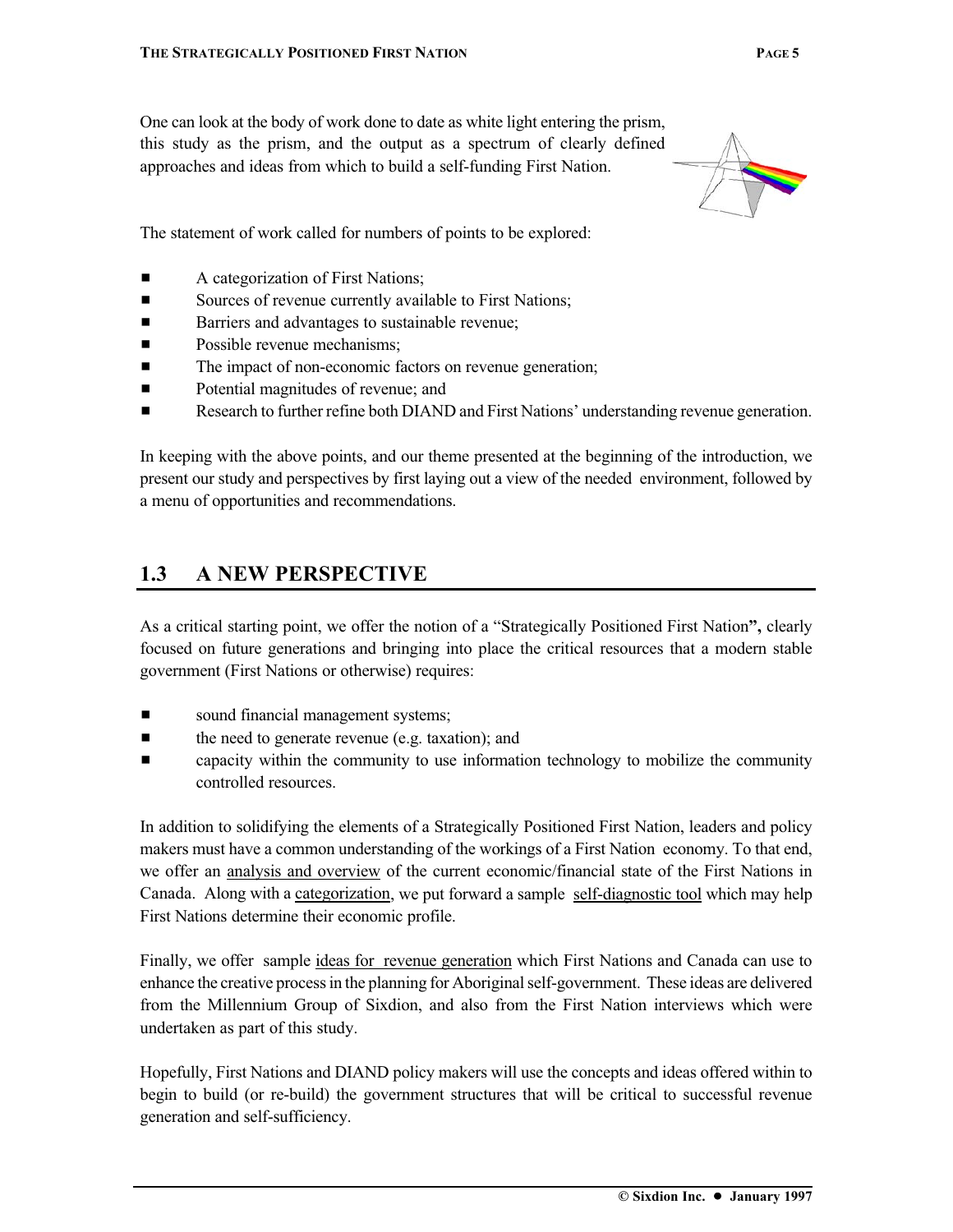However, we caution that there are no "magic" answers. This report contains no new or startling news, only another stark reminder that in most cases the First Nations have no real economy or economic power at this time. Real economic power must be established for revenue generation discussions to be of any value.

#### **Failure of the Crown and First Nations to develop an environment that has the elements for success will result in a continuation of fruitless economic development polices that anticipate results where none are possible.**

As stated, generating a *list of revenue generation opportunities* will not provide any real value to either Canada, or the First Nations—it's not that simple.

Before policies and programs can be developed that add real value and effective solutions, the make up and position of a First Nation, in a self-governing context, must be agreed upon, at least at a conceptual level. To that end, this report will present revenue generation in the context of a *Strategically Positioned First Nation*.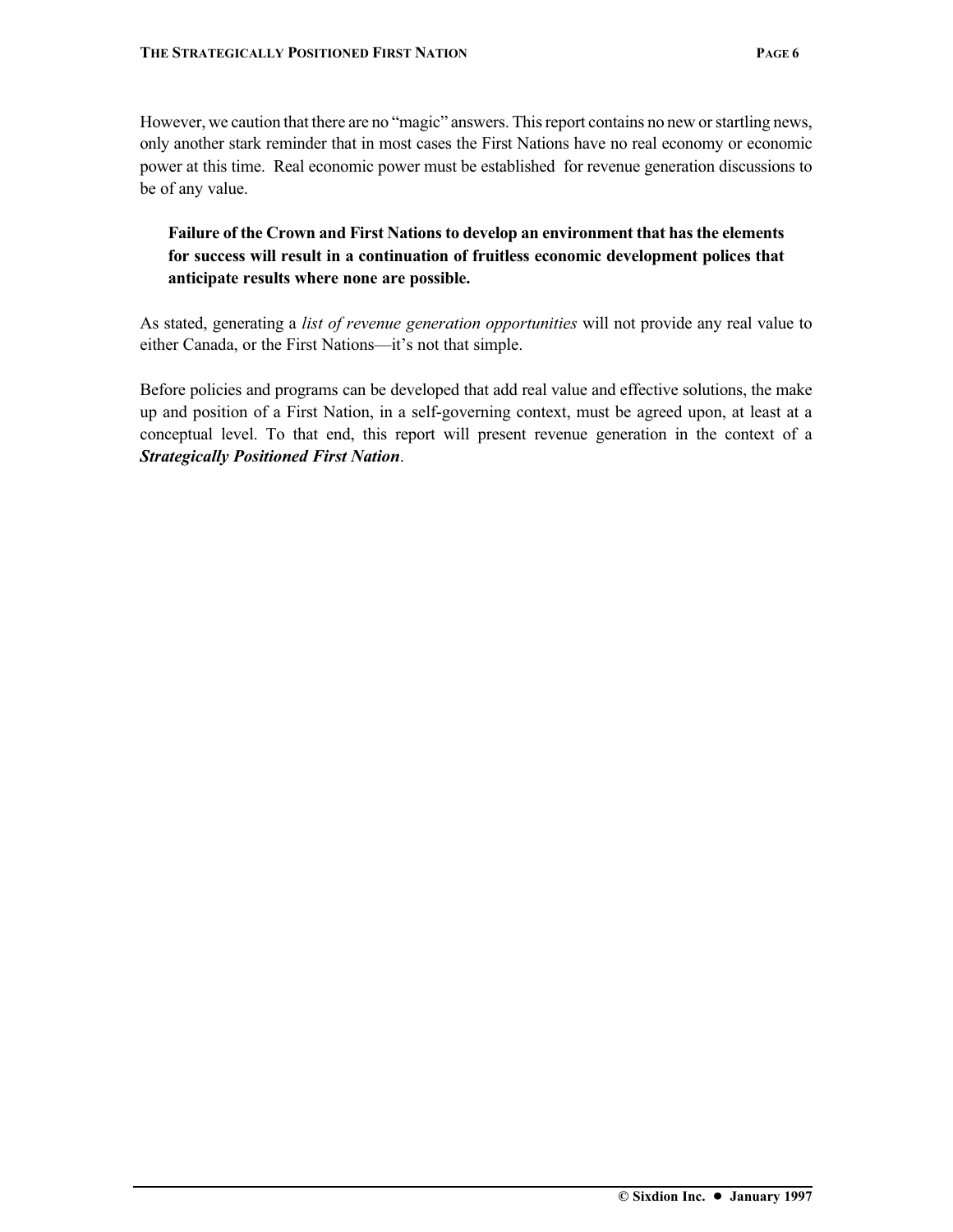### **2 THE STRATEGICALLY POSITIONED FIRST NATION**

The future demands that First Nations leaders keep a watchful eye on their communities, and think about their prospects "strategically*"*.

As stated, self-governed communities need healthy economies to sustain themselves. One key to ensuring that they are run in sustainable ways is to promote a future focus on their economies by their own leaders. This must be developed if First Nations are to progress from dependency on the system of transfer payments, especially since they are undergoing cuts, like every other sector of government funding.



It is this "future focus" where the creative revenue generation ideas presented in this report can have the greatest impact on the future self-government situation for First Nations in Canada. However, before any well-conceived revenue generation can begin in First Nation communities, economic activity must be grounded in a solid base. This will require a number of critical elements:

- an effective First Nations model of government;
- $\blacksquare$  effective financial/administrative systems;
- $\blacksquare$  a viable tax base; and
- $\blacksquare$  an ability to manage and grow in the new Information Age.

Each of these elements of an Aboriginal economy could make for a considerable discussion in itself. But for practical reasons we must reach a high level of understanding about this foundation that fits into the overall analysis, namely, as the base from which all economic activity must grow. It can be said that once a First Nation has achieved a solid base in all four areas, it is "strategically positioned".

With the elements in place, the community is in a much better position to achieve economic selfsufficiency and will be able to concentrate on keeping newly generated wealth in the community. First Nations must be equipped with ways of keeping newly created capital within the community to further develop and strengthen that local economy. Conversely, the community also needs the tools to protect itself from the elements challenging its economy.

These tools include the financial, managerial, and entrepreneurial skills to maintain the economy and to further its growth. These skills should include providing the Aboriginal communities with the abilities to:

- **Example 3** measure the local economy (including social health) in meaningful ways;
- $\blacksquare$  develop and track strategic development plans and have the wherewithal to take corrective measures if necessary;
- manage their own affairs with state-of-the-art systems; and
- **Exercise** recognize and capitalize on opportunities.

Our report has been designed, at least in part, to spawn new thinking and critical analysis. It is not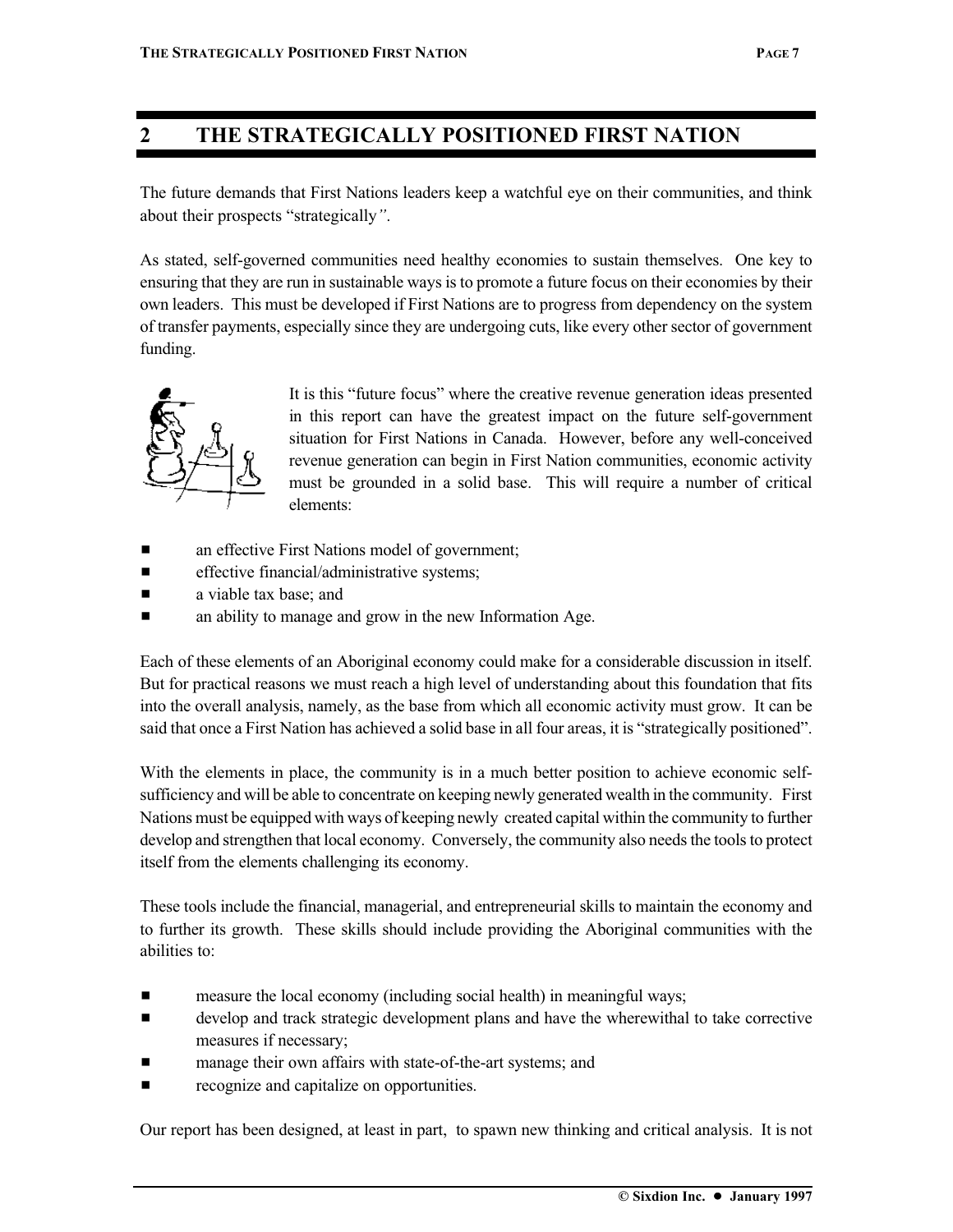enough to investigate revenue generation "opportunities", as opportunities without a conducive and supportive environment will achieve little. The foundation of a well positioned community needs to be understood, debated and implemented. The elements of a *Strategically Positioned First Nation* are discussed below.

## **2.1 ELEMENT ONE: FIRST NATION MODEL OF GOVERNMENT**

The establishment of a First Nation model of government is the first necessary layer of the Strategically Positioned First Nation*.*

The concept of self-government in Canada can be compared to a certain degree with the type of sovereignty that the Tribes in the United States have with the US government to develop their local Tribal governments. The idea of self-government will include negotiated powers and authority which a First Nation will enjoy as it fits within the overall government structure of Canada.

The form of government which a First Nation begins to develop must demonstrate stability to those outside the community. The stability of a First Nation government (and any type of government for that matter) has a definite impact on the ability of that government to generate revenues. The governance model to be developed may have certain local and/or regional nuances, but must have clearly defined and accepted powers and authority which must exude this air of stability to business partners or investors outside of the local First Nation community.

While the local First Nation government must acquire a level of "accepted" power and authority, it must also be in a form that is acceptable to the community. This is where the nuances and community concerns can be addressed as the "new" First Nation governments emerge onto the Canadian landscape. The most acceptable form of government will be one which matches the "government in charge" with the cultural values for a legitimate government system.

With these concepts and ideas in place the local First Nation government will establish the critical first layer of the foundation for the future. The First Nation community of the future becomes attractive for investment, has an ability to raise capital and will represent a "good business partner" to individuals, businesses and other governments from outside the community.

**The First Nation model government which encapsulates these basic ideas of sovereignty/self-government ("accepted" power and authority), operates with an air of stability, and where the government in charge matches the cultural norms of the community, a re-newed strong First Nation begins to emerge.**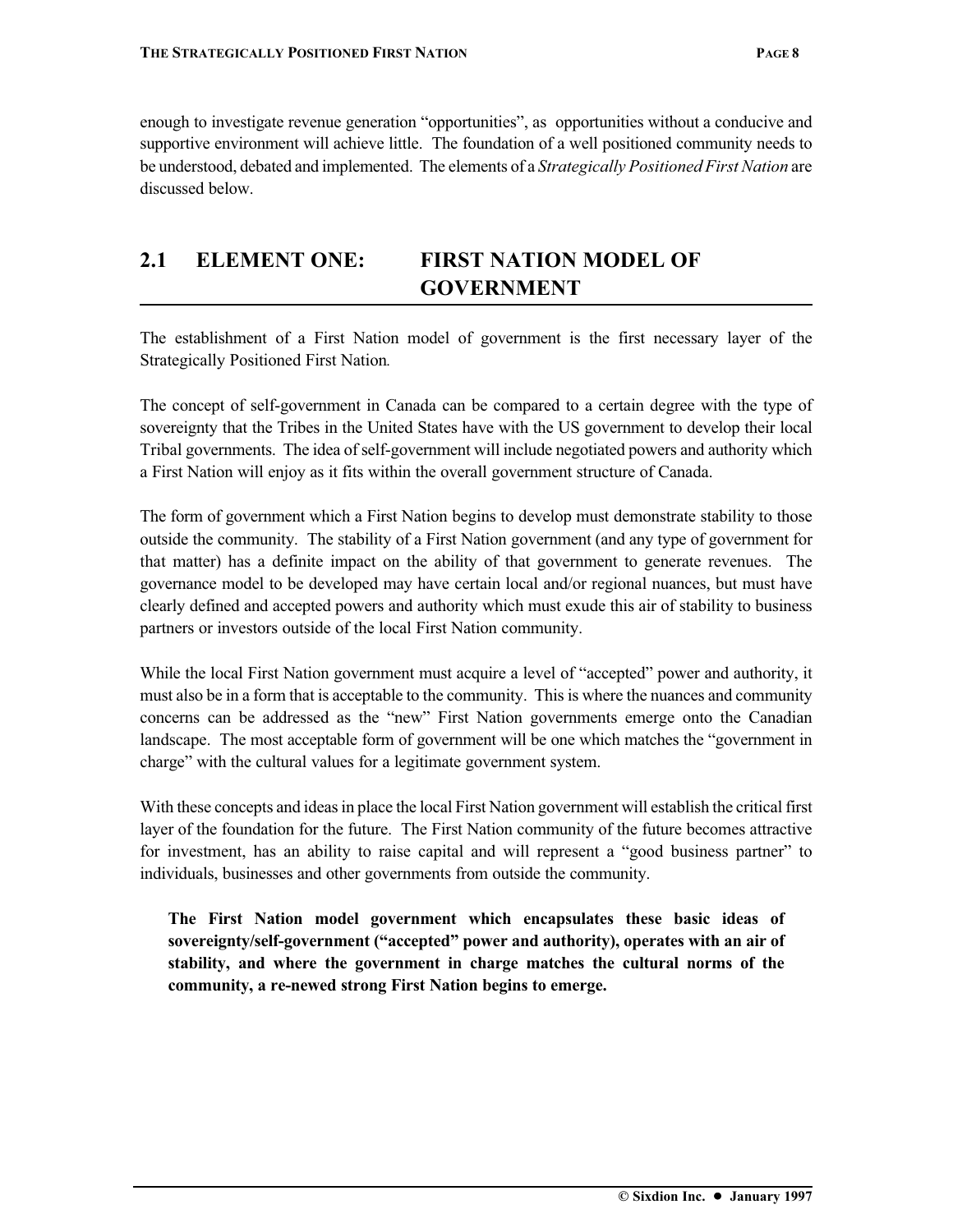## **2.2 ELEMENT TWO: FINANCIAL/ADMINISTRATIVE SYSTEMS**

The new First Nation government will now need sound administrative systems to begin to operate their model of governance. The governance model and financial/management systems can be tailored to the local community but must be focused on the new accountability to the members of the community, as opposed to being accountable as per the Indian Act (no more bag of bucks accounting).

The new First Nation government will have a need to generate revenues on a long term sustainable basis to run this local government and must implement financial/management systems which support and manage this new reality. The idea of generating revenues "flies in the face" of cost accounting as now the "bag of bucks" idea is reversed, where the bag starts empty (or more likely with a base amount) and the goal is to keep filling the bag so that there will be sufficient funds in the bag to meet the yearly requirements. A new First Nation government will need the tools to operate their administration more like a business and less like an old "Indian Act" First Nation council.

In order for First Nations to be positioned for the new economy they need systems that integrate all economic functions in the community into one system. Enterprise systems are becoming commonplace throughout governments, municipalities and larger private organizations.

A very important aspect of these enterprise systems is their integrated functionality. It is important that such systems provide the full range of financial management functions. These systems should be both robust and highly flexible to meet the demands and unique requirements of the First Nations. The system should be regarded as an enabling technology, not as a constraint!

As the enterprise evolves, it will require a system which is easily modified and maintained in the community, while not requiring extensive programming to make it fit the First Nations. The systems should also be portable and scalable across a variety of hardware and database platforms so as to minimize technical restrictions.



Perhaps most important is the ability to access, analyze and report on the data contained in the financial system to facilitate economic decision-making. The system adopted should provide a variety of reporting tools and the ability to interface with other common analytical tools and applications.

Overall, the community economic enterprise model of financial management permits the leadership of new First Nations governments to have access to the information they need to fix their focus on the future. The strategic planning necessary for First Nations to grow and become a strong and effective order of government in Canada will use this information as the base for their decision-making. The First Nation is now accountable to the community members.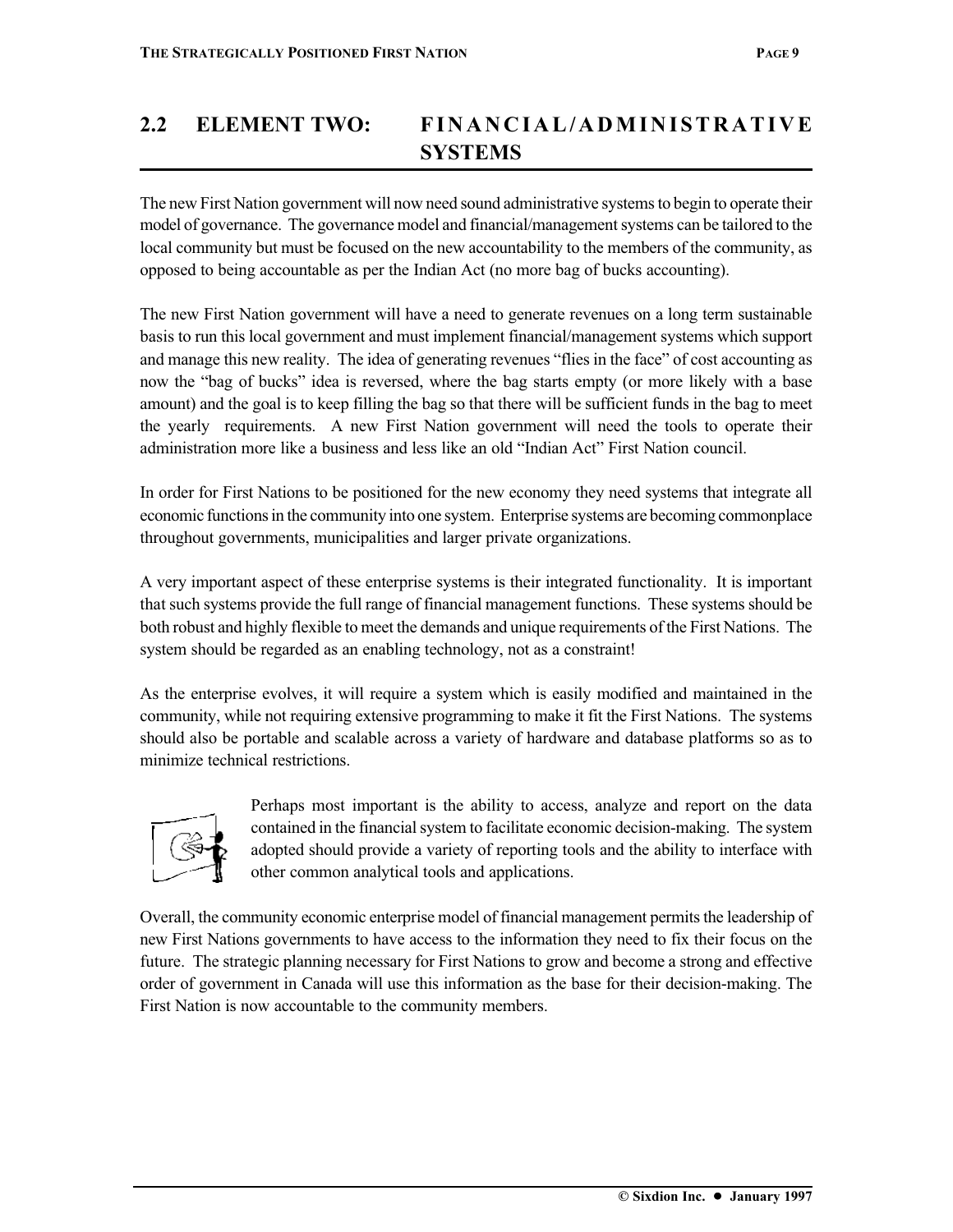#### **2.3 ELEMENT THREE: TAXATION**

As First Nations in Canada evolve and transform into "true" orders of government their needs for internal revenue generation from First Nation controlled resources will be defined by their ability to access and manage financial information. As this information is utilized for future planning purposes, the First Nation government will begin to analyze their fiscal requirements and develop their fiscal policy. First Nation governments will include an entrenched transfer arrangement from Canada on a government-to-government basis. Once the fiduciary obligation is agreed upon, the First Nation government will also identify the internal revenue base that must be generated from within local First Nation community resources.

Again, at the risk of over stating, it is recognized that First Nations in Canada have historical treaty arrangements with the government of Canada. These rights along with their future financial compensation will be woven into the economic fabric of the new First Nation Government. Revenue generated from internal sources will not effect the fiduciary obligation of the federal government, it will add to it.

The new First Nation government will determine the fiscal requirements of their administration. Next is the development of a strategic plan which will determine the amount of revenue that must be "generated internally" to supplement the cost of the local government not covered by the "fiduciary obligation" of the Crown. This will influence the decisions of the First Nation government in terms of economic development and other initiatives undertaken to generate the needed funds.

**The ability of a First Nation to function as an independent form of government also brings to bear the responsibility of governing/managing the community effectively and efficiently. While certain decisions may not be very popular (probably due to the newness of the situation) it is one of the powers that must be exercised. A forward thinking government looking to strategically position the community for long-term sustainability must recognize all opportunities that are available to ensure their future.**

#### *Financing a First Nation Government*

One grossly under-utilized (and probably equally misunderstood) source of revenue for a First Nation government is a system of taxation. Generating revenue from internal resources (alluded to above) is a form of using a taxation system. These types of revenues are widely recognized as a reliable revenue stream, and are used extensively by other governments.

#### **We are not talking about the taxation of First Nation members who often have little enough as it is. We are talking about the systematic and fair use of a taxation type system to raise revenue that is available to all forms of government**.

A First Nation looking to exercise this power and implementing a taxation type system must have certain basic elements. The actual provisions (i.e. various forms of tax) can be decided upon by the individual First Nation government, but these basic elements must be developed and enforced. Bill C-115 has been an important first stepping stone for First Nations in their attempts to govern themselves.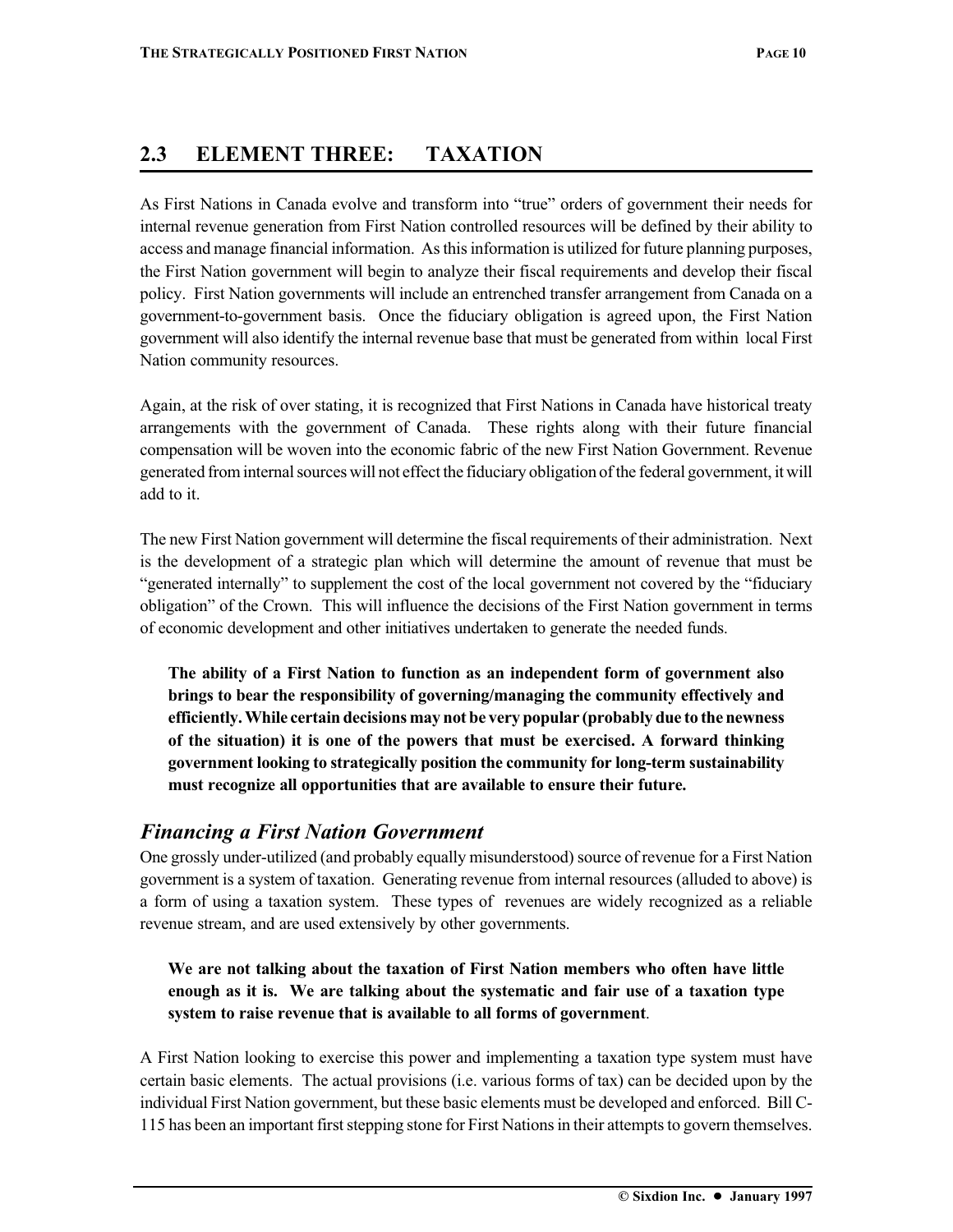For proof that these types of initiatives are valuable, we need look no further than the fact that the fifty five (55) First Nations who utilize this power are expected to generate about \$15 million in revenues this year from C-115 related activities. Bill C-115 amended the Indian Act in 1988 to allow First Nations to generate property taxes on their lands.

The taxation type system must be directly attached to the new governance system established through self-government negotiations. It must make provisions for the creation of a "tax court" to resolve issues, as well as an enforcement entity. These administrative provisions are critical, because many First Nation taxes will be challenged and it is very important that these challenges can and are dealt with within the structure of the First Nation government.

The main part of the system will deal with the types of "taxes" assessed under the First Nation code. This can be very creative and will depend upon the non-Aboriginal uses being made of First Nation lands controlled by independent First Nations in Canada. The types of proactive taxes imposed are only limited by the creativity of the First Nation and the willingness and/or economic ability of the people/businesses to comply and pay.

#### **The design and implementation of a taxation type system is not a luxury for First Nation governments. It is a sovereign necessity for First Nations in order to accomplish their essential governmental functions**.

With increasing reductions in federal funding, the future need for revenue generation by First Nation governments is magnified. The First Nation government will have to provide and continue to provide many functions that were previously available from federal funding sources. A taxation type system is a very viable way to accomplish this and provide necessary services to the community.



A well designed system utilizing these governmental powers can achieve many things including significant revenue generation. The most obvious result of this system is that it can generate new revenue directly back to the government for their use. Secondly, it can result in increasing the economic return of the First Nation owned assets to a current fair market rate. Third, the system forms a foundation for leveraging the First Nation's assets.

#### *New Revenue Generation*

The first and foremost objective of this system of taxation is the raising of revenue. While the First Nation may initially believe that little revenue will be raised by the implementation of this new system, most often the opposite is revealed to be the case. Substantial revenue from "untapped" resources is probably available to most First Nations. Tapping into these unused (or under used) resources made available by a taxation type system can provide a steady  $\&$  sustainable stream of revenue to even the First Nations that only have a basic dependent economy (discussed later).

For example: *Six Nations has a natural resource of gypsum within its territory. DIAND negotiated on their behalf decades ago to have a royalty paid directly back to the government for extracting this natural resource from Six Nations territory. The royalty was not negotiated from an economic/business standpoint and the amount of money flowing back to be held in trust for Six*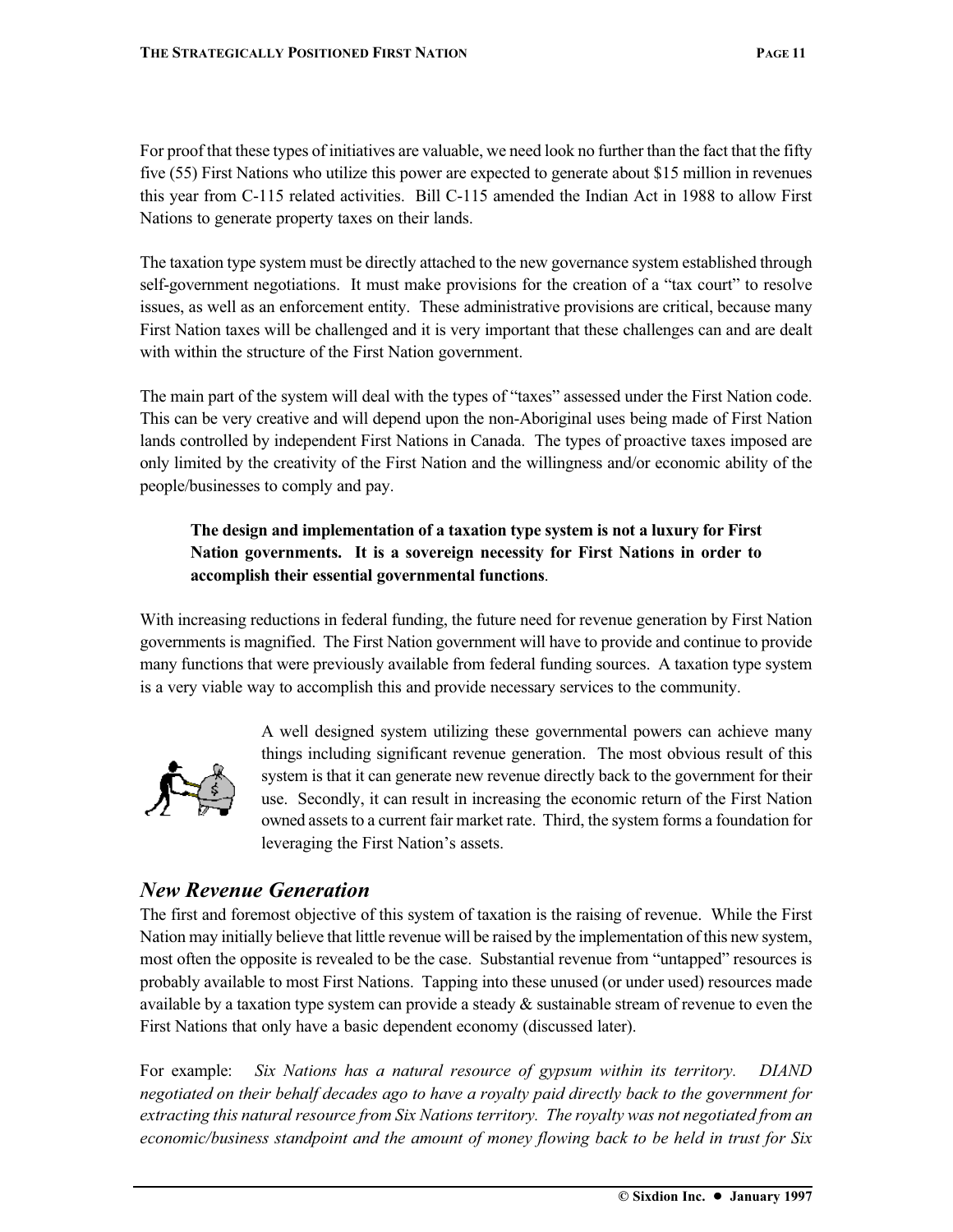*Nations is minuscule compared to profit made by the private company.*

*In the past the royalty has been only paid in pennies per pure ton. Only very recently has there been any adjustment to increase this payment. The First Nation in control could re-negotiate this agreement and get fair market value for the resource extraction and increase the flow of revenue back to the local government.*

In a negotiated self-government situation the "real" economic facts must be analyzed in order to establish a "true" picture of the cost of First Nation government to Canada. While it is true that the First Nations presently get (and feel they are entitled to) transfer payments from the other levels of government in Canada, it is also true that they contribute a substantial amount in taxes to these levels of government. The amounts of dollars paid by First Nation members in the form of tax is grossly under estimated and scarcely talked about by "mainstream" Canada.

#### **In fact, the First Nation people pay "millions and millions of tax dollars" to the federal government, as well as the provinces and territories**.

For example: *The community of Innu Takuaikan Uashat mak Mani-Utenam in Quebec completed a local survey and study only a few years ago and calculated that they contributed over \$8M in taxes to the federal and provincial government. This type of leakage and tax payment study if conducted for other First Nation communities would reveal similar amounts. A study at Six Nations in 1993 revealed that \$125M per annum is spent in the surrounding area. A conservative estimate would be that approximately \$8.75M per annum would be paid in GST on purchasing power in this amount and income tax paid by a work force of over 3000 employed off-Reserve would add another \$10M- \$15M in taxes paid by the First Nation members.*

By creatively negotiating and systematically implementing a taxation type system, the First Nation can generate revenue from various outside sources and not have to consider "new" taxation to community members. Negotiated government-to-government agreements and reciprocal agreements can allow for First Nation members to contribute directly back to the community what they are presently "paying" to outside governments. This includes all forms of taxation like GST, PST, income tax and other taxes which are paid to the other levels of government in Canada.

These types of arrangements provide a direct "cash" revenue stream into the First Nation governments and have direct benefits at the community level. The benefit is seen in the level of services provided to the community by the local government and the ability to place funds where they are needed as determined by the members. This is the primary result and one that provides a stream of revenue for governmental use.

#### *Increasing the Rate of Return on First Nations Assets*

In many instances, First Nations have old agreements (i.e. negotiated years ago by DIAND) which have a fixed rate of return on First Nation owned assets used by outside individuals and businesses. The rates of return are most likely extremely low when compared to today's market standards. These types of agreements will fall under the responsibility of the new First Nation government.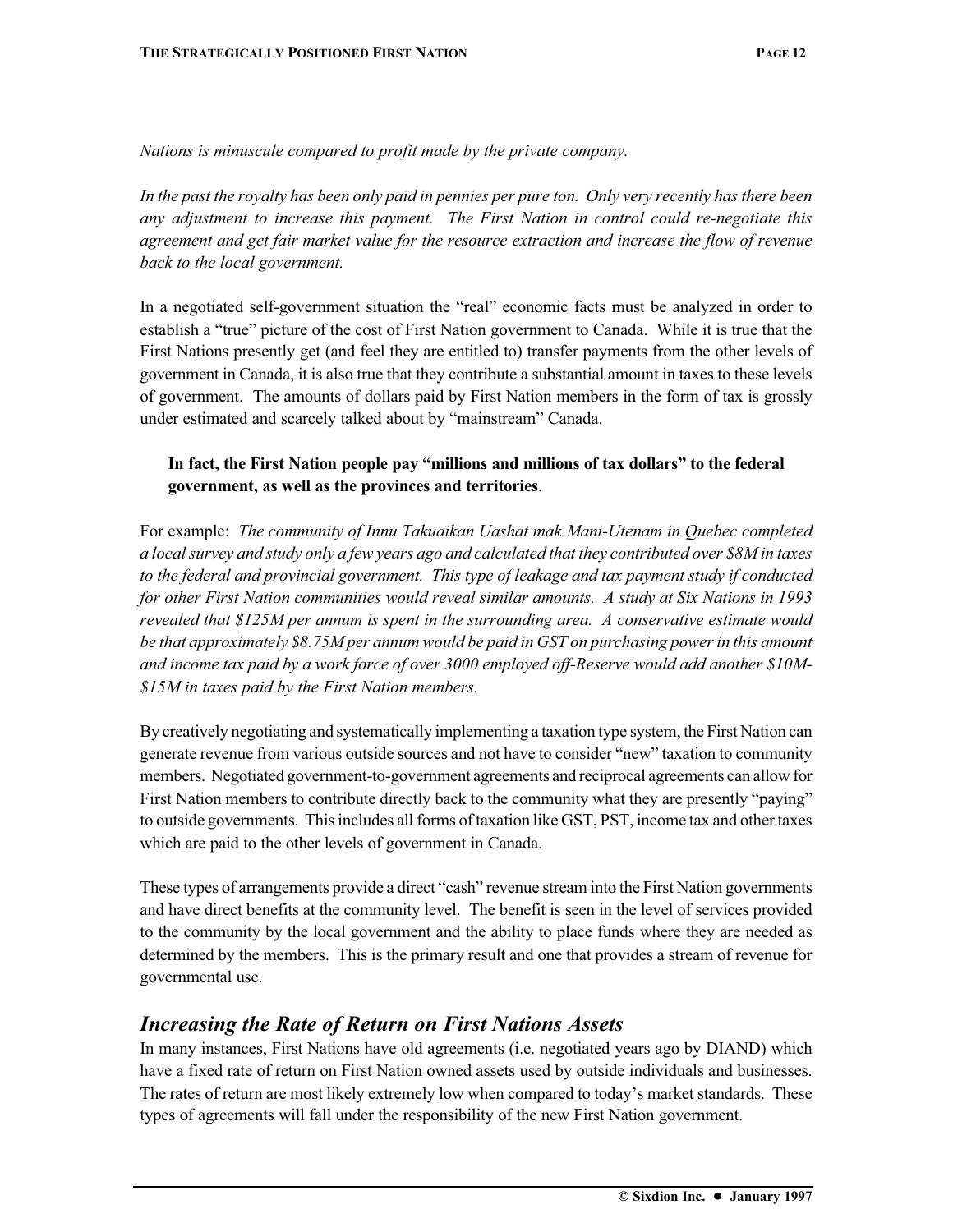An ability to apply the First Nation taxation type system to these old agreements will bring these rates of return up to current fair market value. In many cases these revenues would offer significant increases as these old agreements were very good for the outside entity and very poor for the First Nation involved.

The principle of this type of taxation pertains to any use of First Nation owned land by non-Aboriginal members. The taxes applied can be in various forms and it is understood that it only affects non-Aboriginal individuals and businesses. In most cases the use to the "real property" (i.e. land) in the First Nation community by these outside agents is for business and profit purposes. The ability of taxing these profit oriented uses of First Nation resources represents a fair and useful way to bring the revenues to fair market value in today's economy.

#### *Leveraging of First Nation Assets*

This is probably the least obvious objective of a well designed taxation type system implemented by First Nation governments. It allows the First Nation to leverage its assets and increase cash flow in order to support local community infrastructure. Historically these improvements are financed from "out of pocket" First Nation sources or through direct DIAND programs. There is a need to leverage the existing cash resources of the First Nations to pay for the ever increasing costs of community infrastructure.

First Nation assets can be leveraged through the use of bond financing, and a taxation type system is one of the key foundations upon which governmental bond issue rests. This First Nation bond issue represents the least expensive leverage and a taxation type system allows for a constant, reliable revenue stream to pay back the bonds. This allows the First Nation to improve their roads, upgrade water systems and other necessary community infrastructure.

#### **These functions are not merely what First Nation governments should do; they are what First Nation governments must do.**

The new First Nations government shows it is a "net value added" to the community.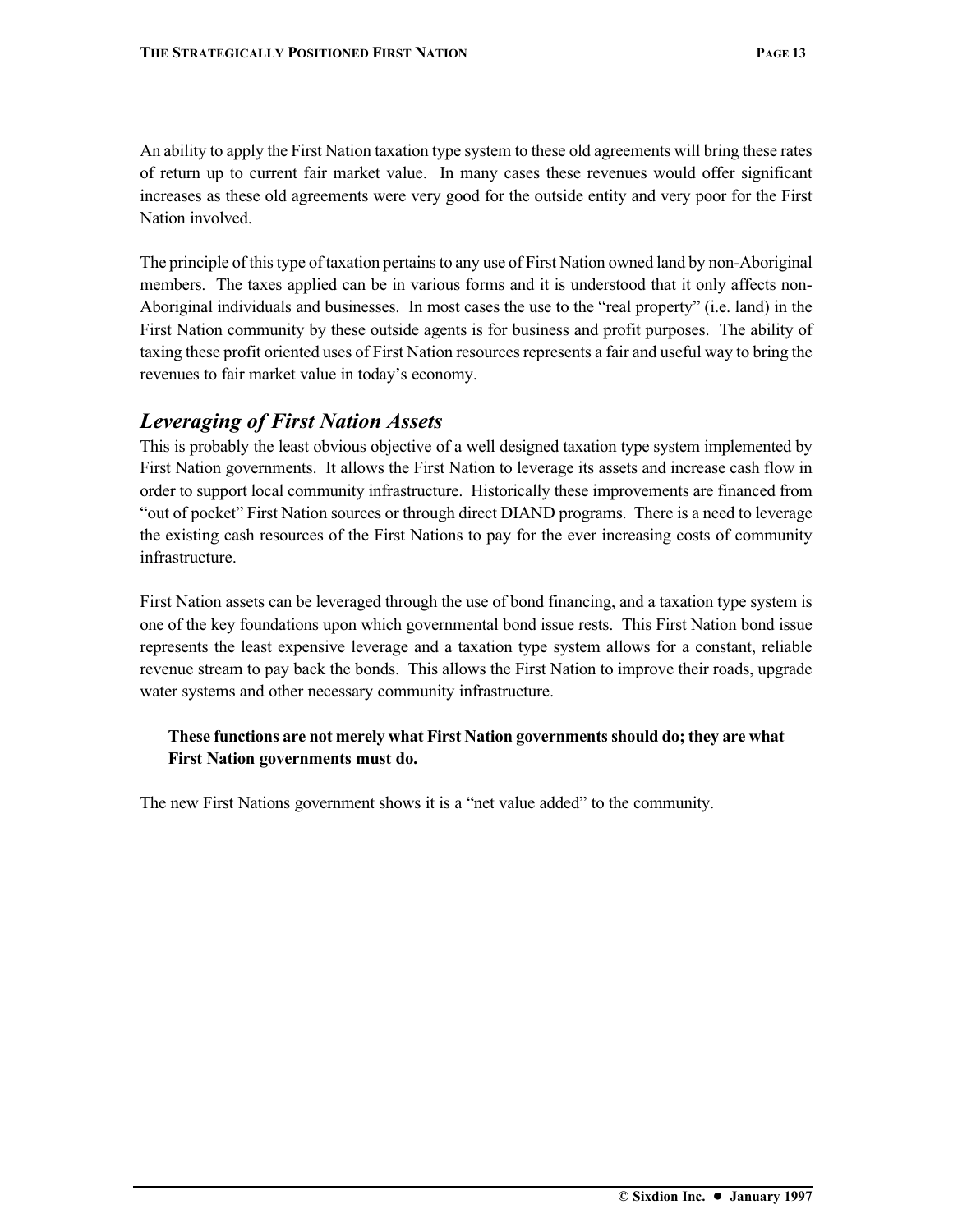## **2.4 ELEMENT FOUR: EDUCATION AND TRAINING FOR THE INFORMATION AGE**

The First Nations communities are faced with the ongoing challenge of improving housing, health care, social services, local government infrastructure and educational services. Technology and communications should be looked at as "strategic" tools that will enable the communities to meet these great challenges. Information technology and the information highway can be a vehicle to access the world, foster culture and tradition, maximize resources, increase services, enhance communication, develop businesses and create wealth. The information highway will bring First Nations to the to the world, but more importantly—it will bring the world to the First Nations.

The importance of the information age is made in a broad global context by Alvin Toffler in Powershift, his 1990 book:

*"No nation can operate a 21st-century economy without a 21stcentury electronic infrastructure, embracing computers, data communications and the other media... This requires a population as familiar with this informational infrastructure as it is with cars, roads, highways, and the transportation infrastructure of the smokestack period."*



The appreciation of the impact of information technology in relation to the industrial revolution is a particularly interesting point when looked at from the Aboriginal perspective—who have for all intents and purposes missed the industrial revolution. By missing the "industrial revolution" Aboriginal communities have the opportunity to be "time travelers". Instead of being slowly moving economies developing in a 20-25 year lag behind the rest of the economy in Canada, Aboriginal communities can step into the future by grasping the information technology age and riding the wave into the next millennium.

Interestingly enough, missing the industrial revolution has created an opportunity for First Nations. Unlike the majority of other entities, First Nations have no dated technology legacy. That is to say, First Nations can focus on implementing "state of the practice" systems without the burden of recouping prior investments, or re-training.

To thrive in the global information age, First Nation communities must focus on implementing information technology systems and communications. Technology is key to growing and managing effective and cost efficient governments, given the relentless drive to "do more with less".

The *Conference Board of Canada*'s February 1995 paper entitled "Jobs in the Knowledge-Based Economy: Information Technology and the Impact on Employment" put forward that:

*'".we can see all around us that the pace and pervasiveness of change brought about by information technology is extraordinary. It has been said that the industrial revolution was of minor importance compared with the present information*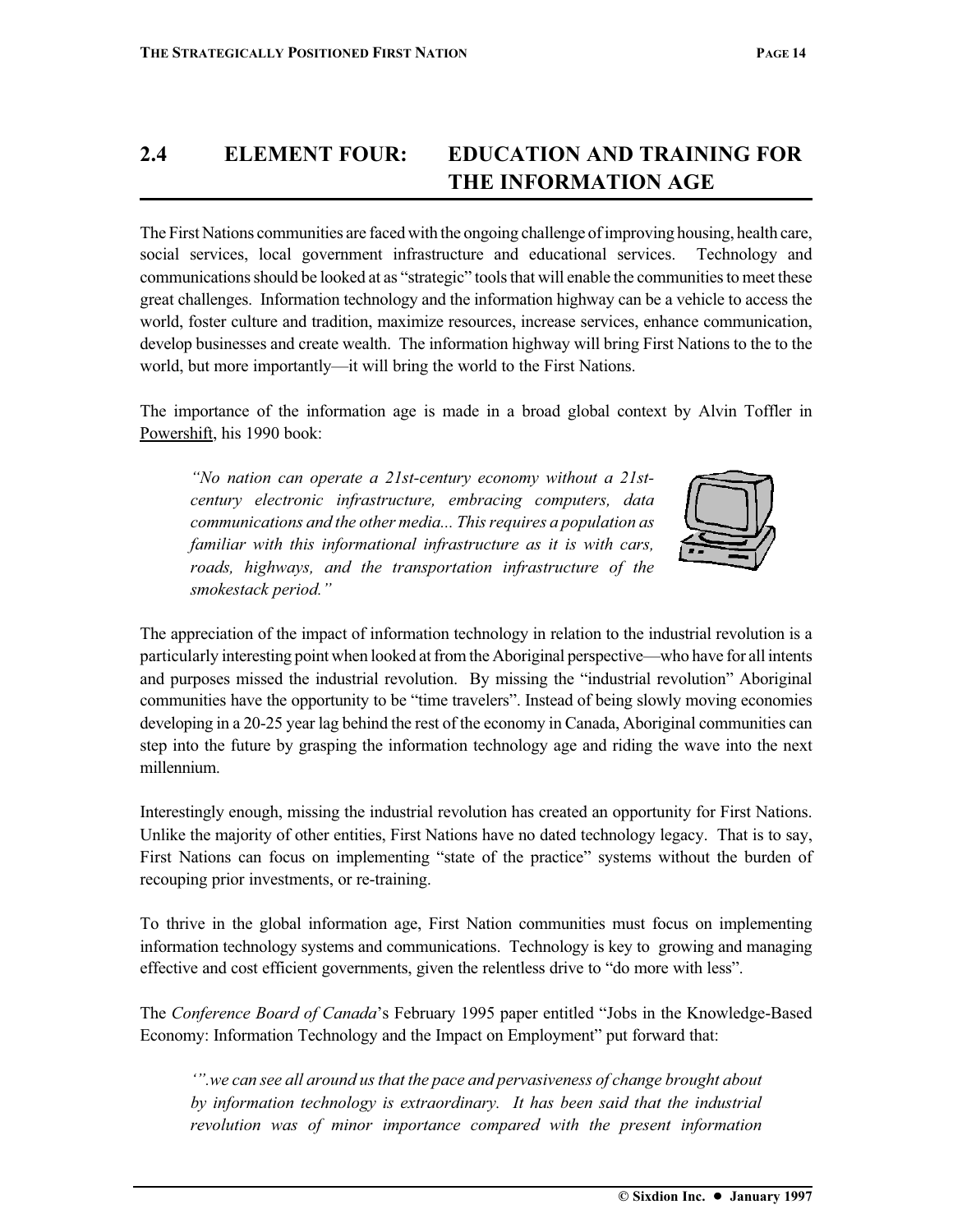*revolution, because the latter has implications for all sectors of the economy, not just a few, and because the pace of change is so rapid.'"*

In view of the above, perhaps nothing is more critical to long term self-sufficiency than the development of skills in First Nations youth. As *Diogenes* the great Greek philosopher said: "*the foundation of every state is in the education of its youth*". Demographics show that the Aboriginal population is very young: 42% of the Aboriginal population is under 25 years of age and one third of the on-reserve population is under the age of 15. The young population combined with a birth rate more than double that of non-natives points to an impending Aboriginal baby boom.

No where else will information technology have a more significant beneficial impact, than on the education and training of the younger generation. Information Technology and the Internet can be a major factor in preparing Aboriginal youth for a bright and optimistic future by providing a window to the world for many isolated young people via vehicles such as Schoolnet, and other Internet initiatives. Information technology can provide the tools and knowledge needed to build a foundation for higher education in the ever increasing "knowledge based" economy—without sacrificing culture and tradition.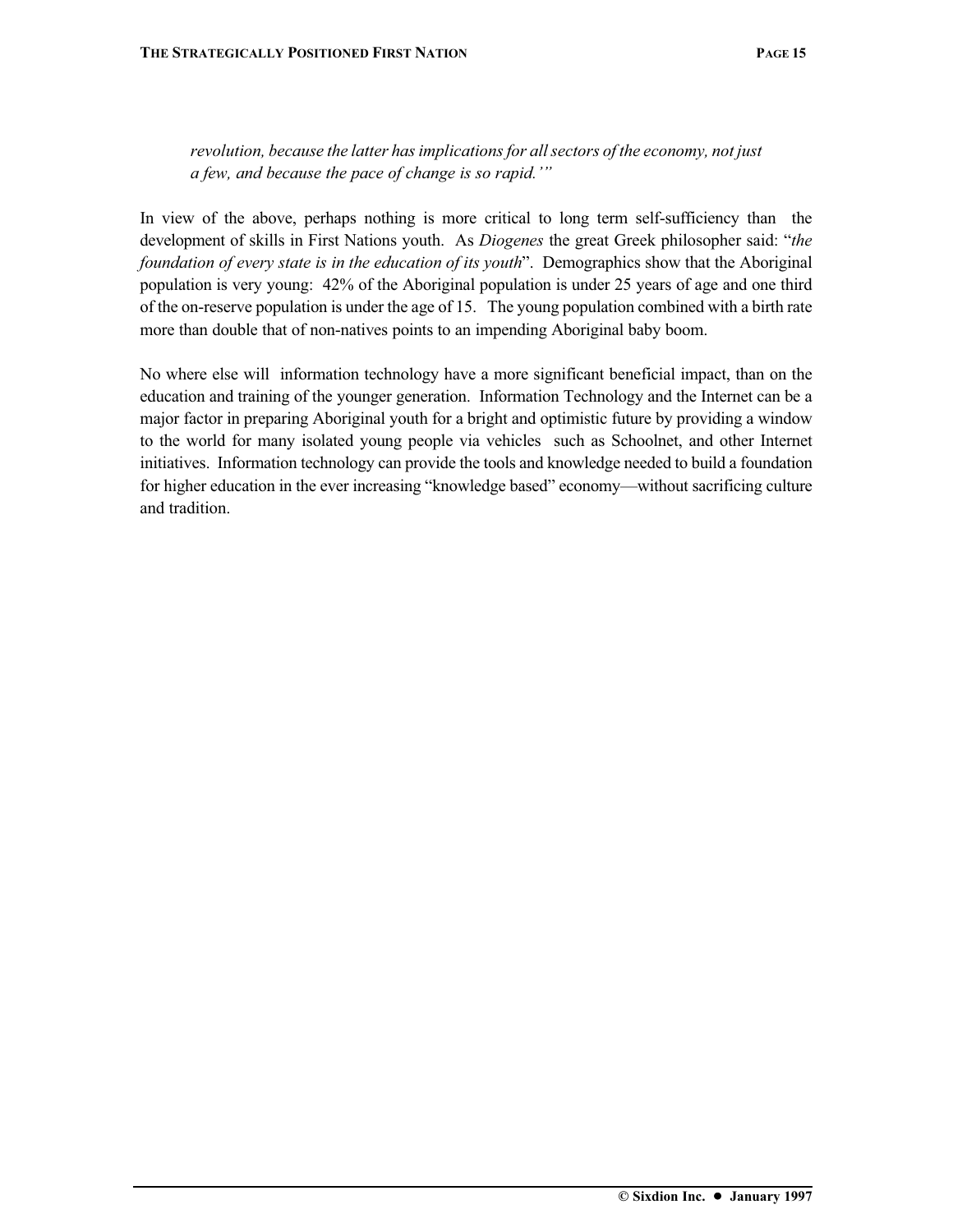#### **3 ABORIGINAL COMMUNITY ECONOMICS**

The second major aspect of creating an environment that is conducive to revenue generation is the understanding of its place in the overall economy.

Building on the concept of a *Strategically Positioned First Nation* that is poised to generate revenue, the revenue itself can be thought of as a kind of economic energy, or force, that can be used to make things happen. That force may drive such things as the delivery of educational services, a transportation infrastructure or First Nations policing.

The basic truth of revenue generation is that it is not a self-sustaining force. It is the consolidation of flows originating elsewhere in the community. Revenue can be thought of like a sailing ship that moves forward with a certain energy and force to accomplish useful work. So too, the flow of revenue represents a certain kind of economic energy that can be put to productive use for the community. But much like a sailing vessel, revenue depends upon forces that come from outside the ship itself.

#### *Economic Trade Winds*

The sailing analogy is effective because the sails have much to do with harvesting a flow that is outside of the ship, and more powerful than it is. Sailing ships get a lot of attention because they are highly visible; the wind itself is impossible to see directly. However, in order to fully understand the motion of a sailing ship, we need to understand the trade winds that an experienced captain "harvests" (in effect). If we wish to understand First Nations' future revenue flows, first we need to understand the economic trade winds that are (or are not) available to move the ship forward. For the economy, the main economic trade winds are the circular flows of money and services (actually goods and services) within the economy.

### *The Flow of Money*

*Figure 1* illustrates the flow of money in any community where there are two flows, in opposite directions:

- **Moving in a clockwise direction are services or "goods" (i.e. labour services, consumer services,** raw materials, finished goods).
- **IF There is a counter-clockwise flow of money that goes hand-in-hand with the services/goods flow.** Labour is provided to business (clockwise), and this is the dominant source of household income in the form of wages (counter-clockwise movement of money).
- **EXECONSUMER** Consumer goods move from business to households, and households pay for what they buy (again, a counter-clockwise movement of money).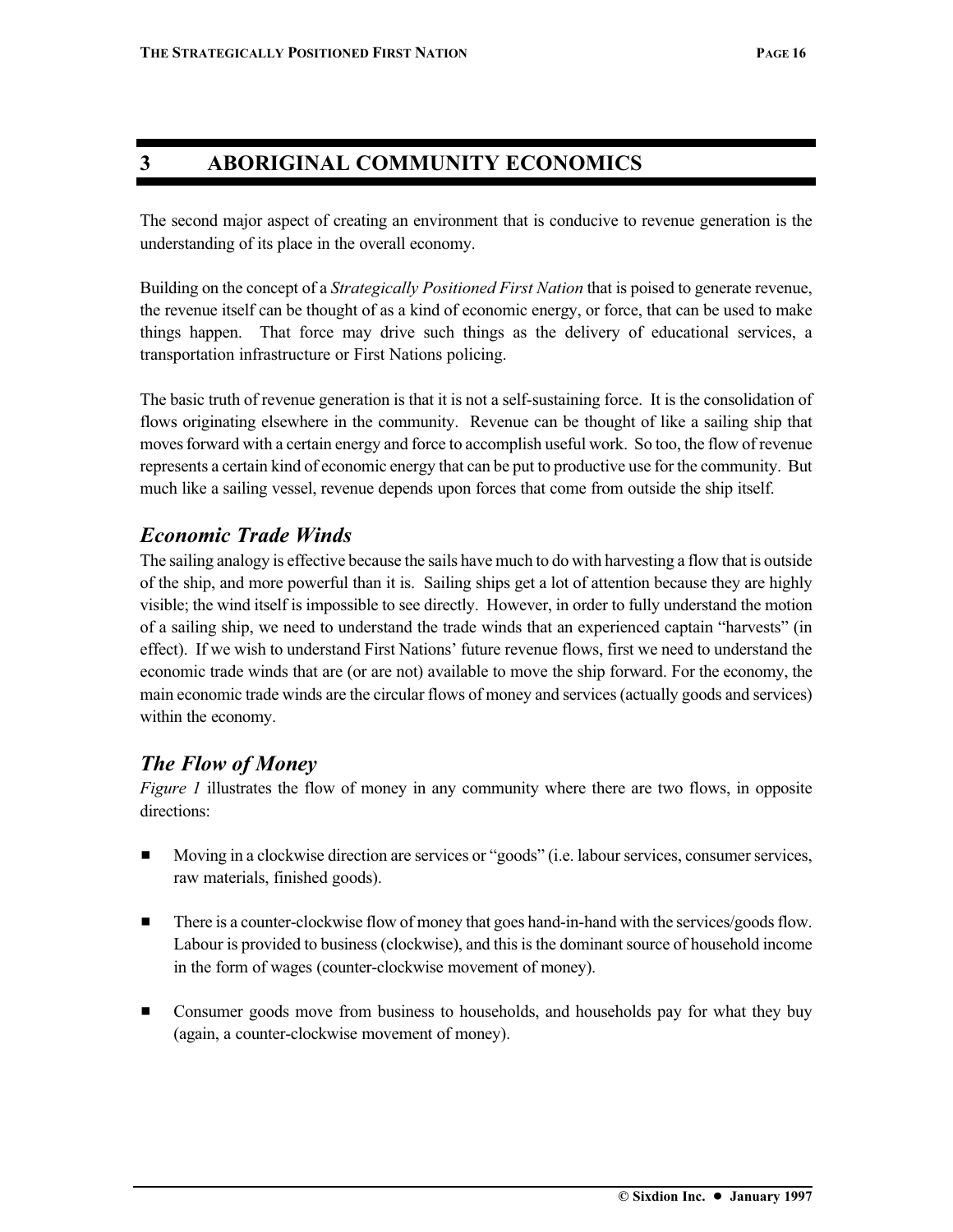

Figure 1: The Flow of Money

For a self-contained healthy economy, these flows are in balance, and there is "something in it for everyone".

## *A Healthy Economy*

In modern societies, the central political issue is the size of the percentage of income that will be diverted to support the provision of public goods. In truth, the private sector cannot function for long without some public infrastructure, so that both under-service, as well as over-spending, can destroy a successful economy. In developing First Nations, the crucial question is whether or not the circular flows are large enough to support and grow the community.

Viewed this way, the challenge for First Nations' economic development becomes more clear. Most First Nations do not have these kinds of balanced circular flow of goods and services within their community. To the extent that there is household income, much of it comes from transfer payments from off-community sources, rather than from community business employers.

To the extent that the population in a community has any spending power, they often have little choice other than to buy outside goods from stores in surrounding communities. Some money comes into a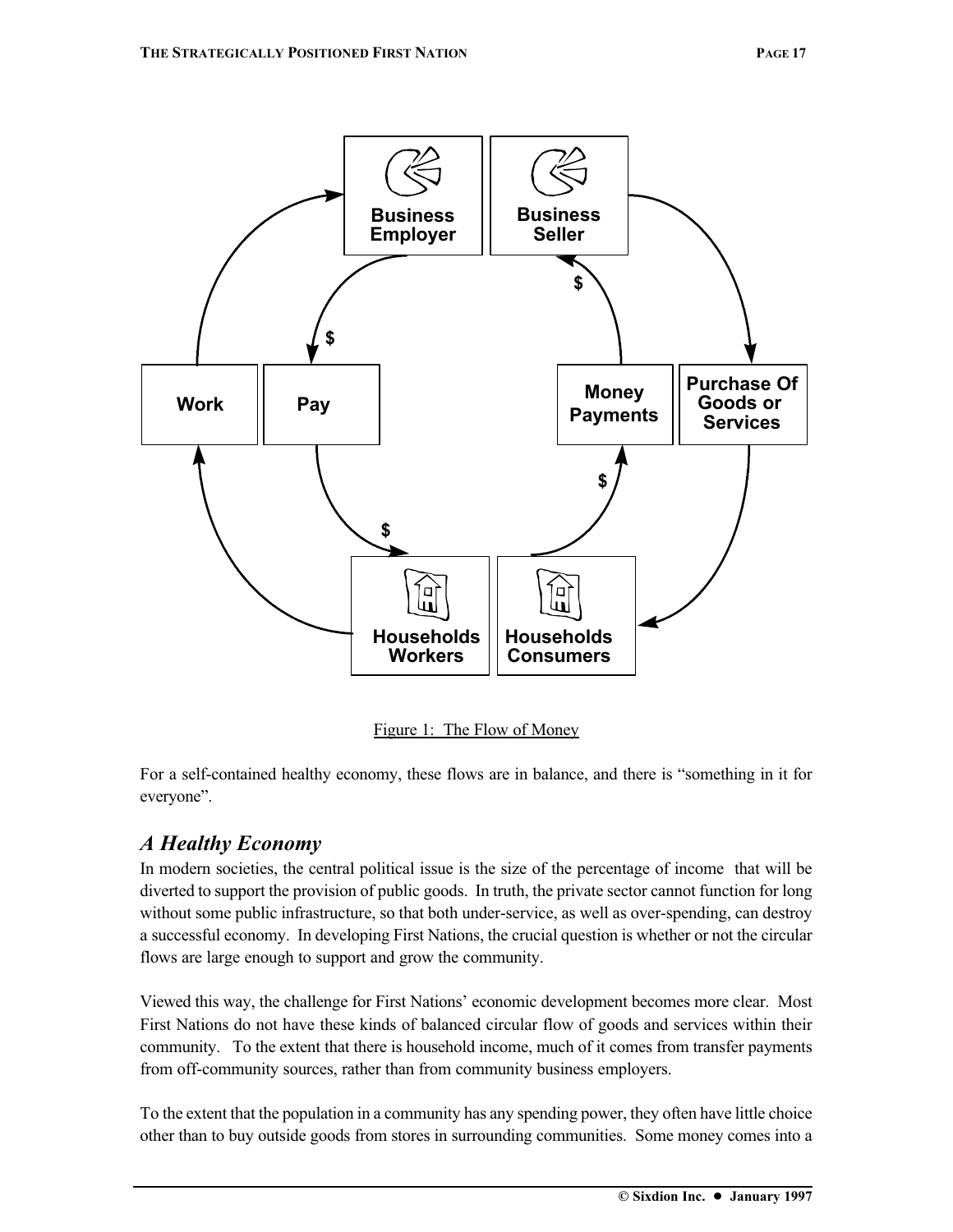community from outside, and almost immediately leaks away to the outside world, with no "healthy" internal circular turnover to speak of. A few First Nations are in the fortunate circumstance of having an export sector, meaning that goods (or services) are sold to off-reserve populations.

Where an export sector exists, it implies the existence of a community based employer and payroll. Still, in order for a payroll to benefit a community, a good part of it needs to be spent within the community. Right now, this rarely happens for First Nations. The local business sector is not there to "close the loop", and thereby recycle an initial payroll into community sales, which in turn might support a paycheck for a second round of employment.

*With no circular flow, there is no market to support businesses, no employers, and no subsequent round of consumer or business spending. This all leads to an inadequate revenue base. This is the economic version of a chicken-and-egg development nightmare!*

## **3.1 FIRST NATIONS ECONOMIC INDICATORS**

Understanding the general economic position of a community can serve as a valuable "yardstick" to qualify the pursuit of revenue generation activities for that First Nation. As is well known, not all First Nations have stabilized economies. One previous research study, "A First Nations Typology: Patterns of Socio-Economic Well-Being" ( Research & Analysis Directorate, DIAND, March 1996) shows that some communities have managed some degree of sustainable economic flow.



Rather than an all-or-nothing extreme, we are looking at the degree to which communities are able to start a healthy economic flow. Some communities have an employment base, which creates a community spending base. This can involve consumer-to-business spending, and also business-to-business supply linkages. Generally speaking, First Nations' economies range from modestly workable to dependent. A community's ability to self-assess its stage of economic development would prove to be a valuable and practical community tool.

Exhaustive research has been conducted over the years on all facets of the Aboriginal community, from lifestyles to economics. Albeit the data has been valuable, it does not generally add "direct value" to a community striving to move up the economic ladder.

The Aboriginal community needs a set of tools to measure and manage its economy in a cost-effective localized manner. As it pertains to "revenue generation", no new research was undertaken to collect statistics from the community, but rather the focus was placed on existing data that has already been collected, such as "A First Nations Typology: Patterns of Socio-Economic Well-Being". By building on this current data set we have extracted a categorization that can be used as a guide for the community to appreciate its economy, and to plan for the growth of it. Our analysis has resulted in the break-down of the communities into four categories of economic readiness:

The *Established* First Nation;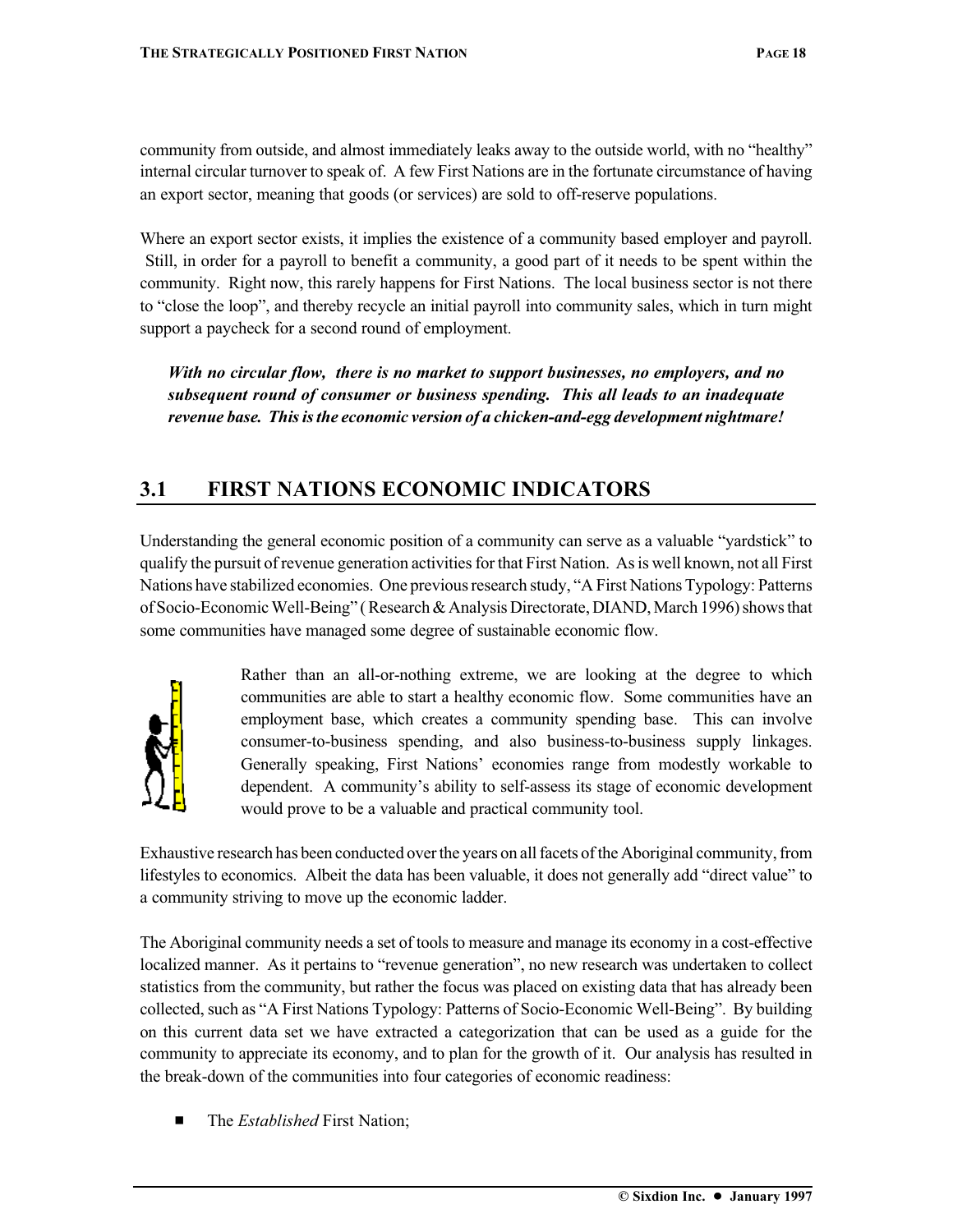- The *Developing* First Nation;
- The *Fragmented* First Nation; and
- The *Dependent* First Nation.

## *Methodology And Logic of Approach*

Developing categories for the economic circumstances of First Nation communities was done to for two reasons. First, it avoids "one-size fits all" analysis and solutions for First Nations. There are over 600 First Nation communities, and each is unique: some are large and near urban centres, while others are tiny and isolated. Developing categories is a first step in fine-tuning the analysis to better fit a community's circumstances.

The second reason the categories were developed was to assist for First Nations in gauging the overall "strategic position" of their community. By measuring different economic factors, a self-diagnostic "tool" can be developed for First Nation communities.

In defining categories of economic well-being, statistical data was required. Unfortunately, there is very little comprehensive data on all 600+ First Nation communities. It was decided to use the raw data from DIAND that was used in the above mentioned report "A First Nations Typology." This data was of 298 First Nation communities from across Canada.

The economic indicators that were chosen to create the categories are listed below. These variables were used because they were found to be statistically significant, and data on them is readily available to both First Nation leaders and government. Some variables, such as distance to a major city, are economically important but were not included in this analysis. Again, this reflects the difficulty in finding practical information about First Nations across Canada: statistically significant data on many important economic variables was not available in this study.

This lack of data introduces the need for some kind of formal mechanism for First Nations to monitor and analyse their economies. All stable and developed economies measure how their economy has grown, how fast, in which areas, and why it grew. This information is vital for leaders to understand their economy, and to make informed decisions on how to support it. For the government of Canada, this information is found in things like the Gross Domestic Product (GDP) and the Consumer Price Index (CPI). While this report's analysis is on a sample of 298 communities, and is not a complete tool, it is a good first step in creating a mechanism for First Nations to monitor their economy.

A classification spreadsheet has been developed that takes nine indicator variables and combines them into a single index value, much like the Consumer Price Index. In the case of this synthesized single indicator, the "meter" takes on four settings, which are: *established, developing, fragmented, and dependent*.

If we know that a sailing ship is underway at 15 knots, headed north-northwest, does this tell us what is making the ship move forward? Does the "knots per hour", and "compass heading" describe movement, or cause it? The things causing forward movement might be sails, if there is wind, or it might be an engine (if the vessel is becalmed). First Nations are in much the same position economically of a sailing ship that is becalmed. If we are drifting without a clear heading, and little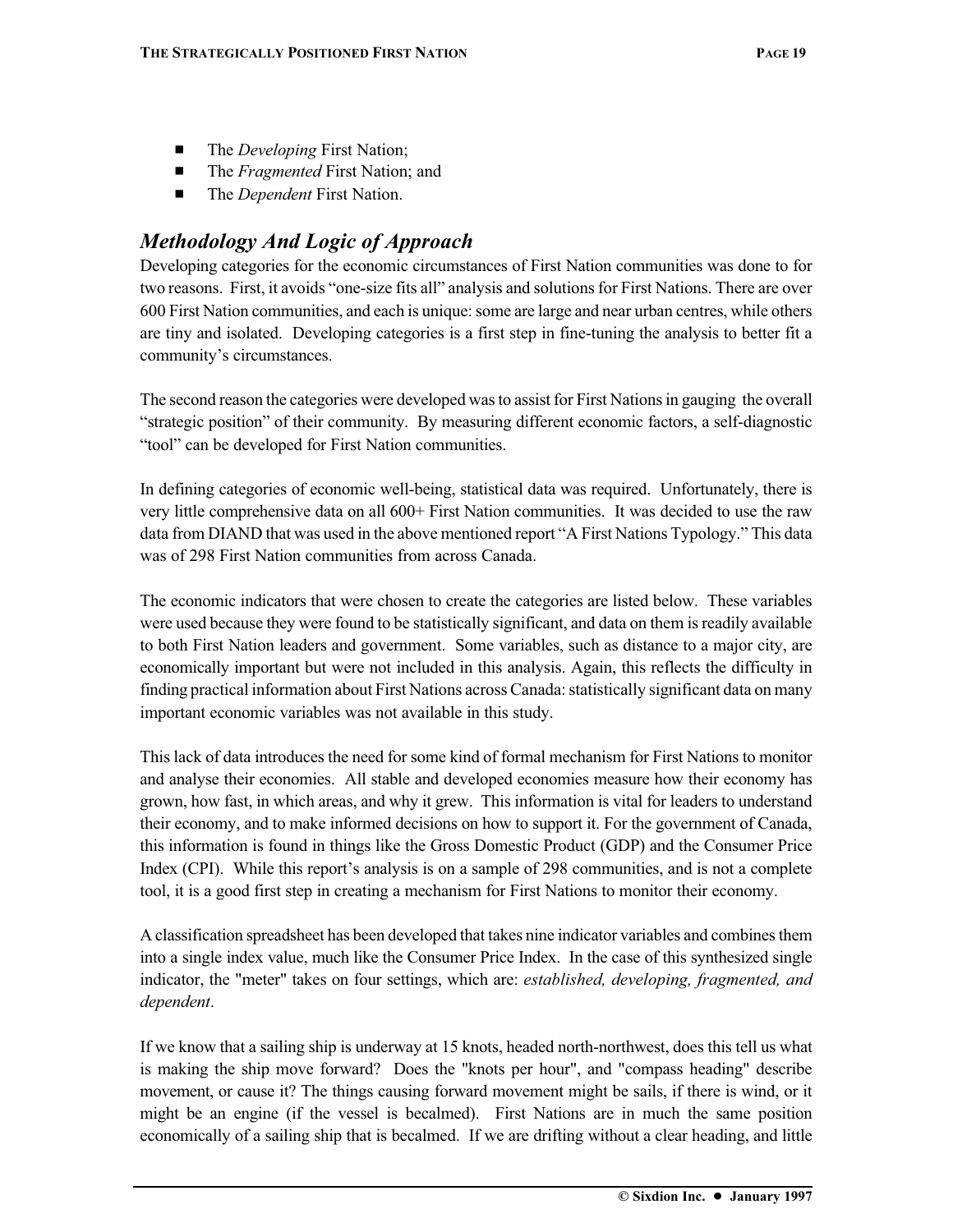speed, it indicates the need to turn on the engine (if there is one). In many cases, the suspicion is that we need to make sails, or invent or build an engine in order to get some movement. But the measurement of status is what sheds light on basic policy and self-management questions: Where are we? Are we making any progress toward where we want to go? Do we need to do something different to get the results we want?

Indicators do not create movement, but they do help us figure out what we need to do in order to get the momentum that is needed.

This modest set of economic indicators for First Nations presented within, could be considered to be the very early steps in the creation of a system of national accounts (SNA) for First Nations. These indicators should work in conjunction with commonly discussed indicators such as the Gross Domestic Product (GDP), Consumer Price Index (CPI) and rise or decline in disposable household income, all of which are part of Canada's SNA. The core of the SNA is available at the provincial level, because it is considered so essential for provincial governments as self-governing, partially sovereign (within their allocated spheres of lawful jurisdiction) local entities.

The indicators that make up the SNA do not in and of themselves drive, or provide the economic push that put bread on people's table, or tax revenue in government's coffers. But the indicators do tell governments if things are working, provide a sense of the task ahead, and indicate where change or extra effort may be necessary in order to accomplish a given objective.

Effective and modern government would not be thinkable without an SNA system. At the national and provincial level, we as a society learned this most clearly from the experience of the *Great Depression*. While the elements of SNA were being worked out beginning around the turn of the century, it was the experience of monitoring and influencing the economic engine's tortured path out of the depression that spurred development and use of SNA by political leaders and public administrators.

#### **So too, it must come to pass that as First Nations come to terms with self-government, that some kind of mechanism must be devised to provide the kinds of monitoring and administrative tools as that provided for the broader society by the national and provincial SNA.**

Indeed, the potential for revenue generation in terms of identifying sources and size of revenue flows, as well as noting the impact of policy changes, will really only become effective if something that approximates a First Nations SNA is created and maintained. Given the managerial information void that now exists, this rather humble set of nine variables could be considered an attempt at devising the mustard seed for a tree whose shadow is desperately missing from an arid policy environment.

#### *First Nations Socio Economic Indicators*

The following nine indicators were selected as a basic list from which to position communities:

Off Reserve Population Proportion of the band population that resides off the band's own reserve.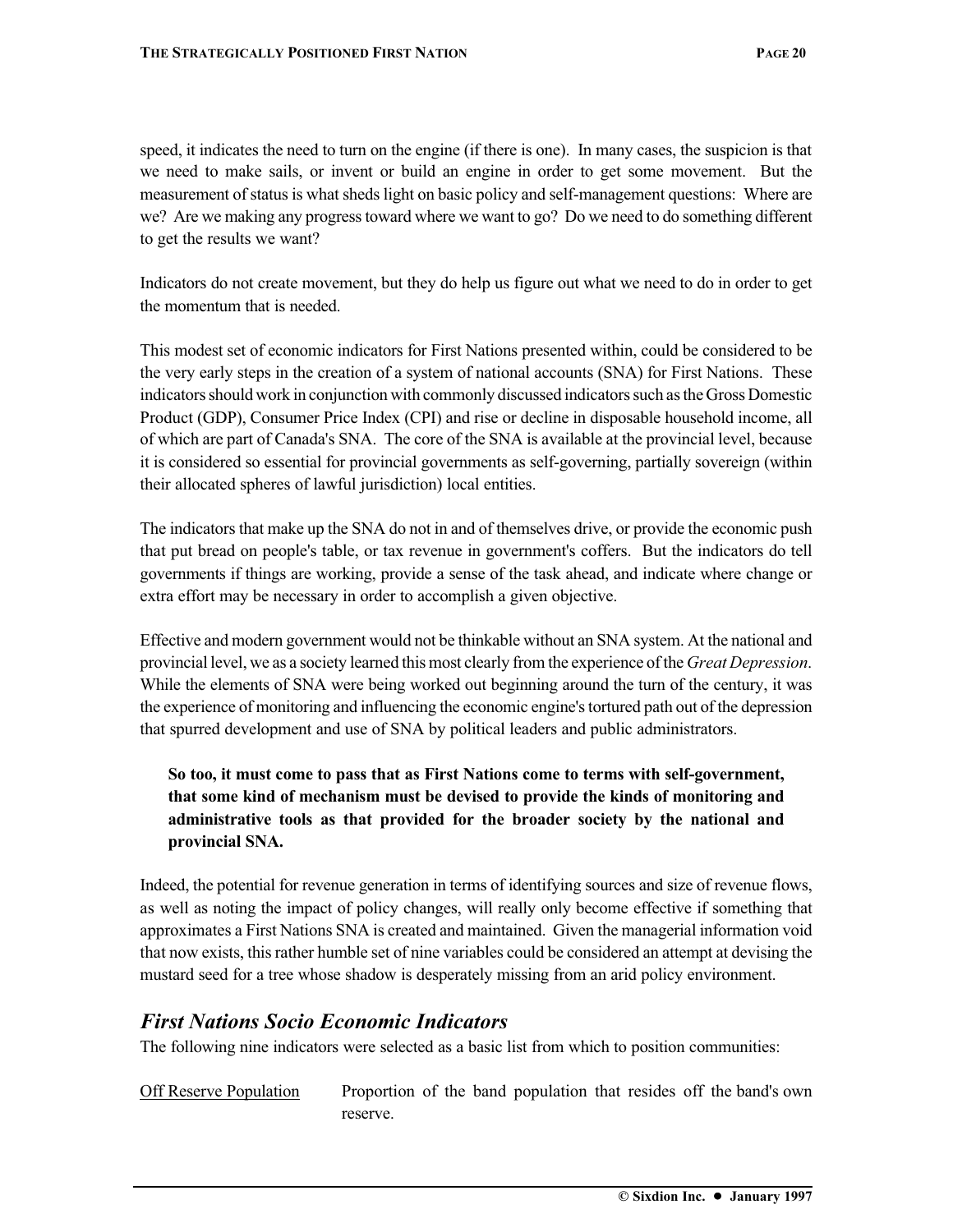| <b>Housing Conditions</b> | Proportion of houses in adequate condition, needing no repairs or<br>only minor repairs. |
|---------------------------|------------------------------------------------------------------------------------------|
| <b>Access To Water</b>    | Proportion of houses with adequate access to water.                                      |
| Adequate Sewage           | Proportion of houses with adequate sewage disposal.                                      |
| <b>Education Level</b>    | Percentage of band population 15 years and over, with high school<br>education.          |
| <b>Employment Rate</b>    | Employment rate: percentage of persons 15 years and over who<br>are employed.            |
| Average Income            | For those persons 15 and over who have income, average income<br>per person.             |
| <b>Central Heating</b>    | Percentage of houses with central heating, as a percent of total<br>households.          |
| <b>Youth Percentage</b>   | Percentage of registered population 17 or younger, as a percent of<br>total population.  |
|                           |                                                                                          |

## **3.2 FIRST NATIONS ECONOMIC CATEGORIES**

Based on data available, and related research for this study, the First Nations of Canada are presented in four broad categories or "profiles" that may assist communities in assessing themselves as they move into the next millennium.

It cannot be overstated that these profiles are general profiles that do not necessarily represent all scenarios. They should however serve as a guide.

The presentation of the profile in terms of *high*, *medium*, *low* are approximations designed to paint an overall picture of a First Nation through the sum of the indicators.

#### *The Established First Nation*

Based on the existing data and experience, a small group of First Nations could be described as "established" in the national economic cycle. This group may comprise only a handful of communities with a reasonably identifiable product that can be offered to outsiders. Those products might include natural resources, or gaming services. The existence of higher levels of employment and income creates a pool of spendable income for both individuals and businesses to work with. These represent communities that have some options and choices to work with in terms of setting their own course. They could be described as being actively under sail, although the best of these communities probably manages the kind of economic headway comparable to some parts of the Maritimes (as a comparison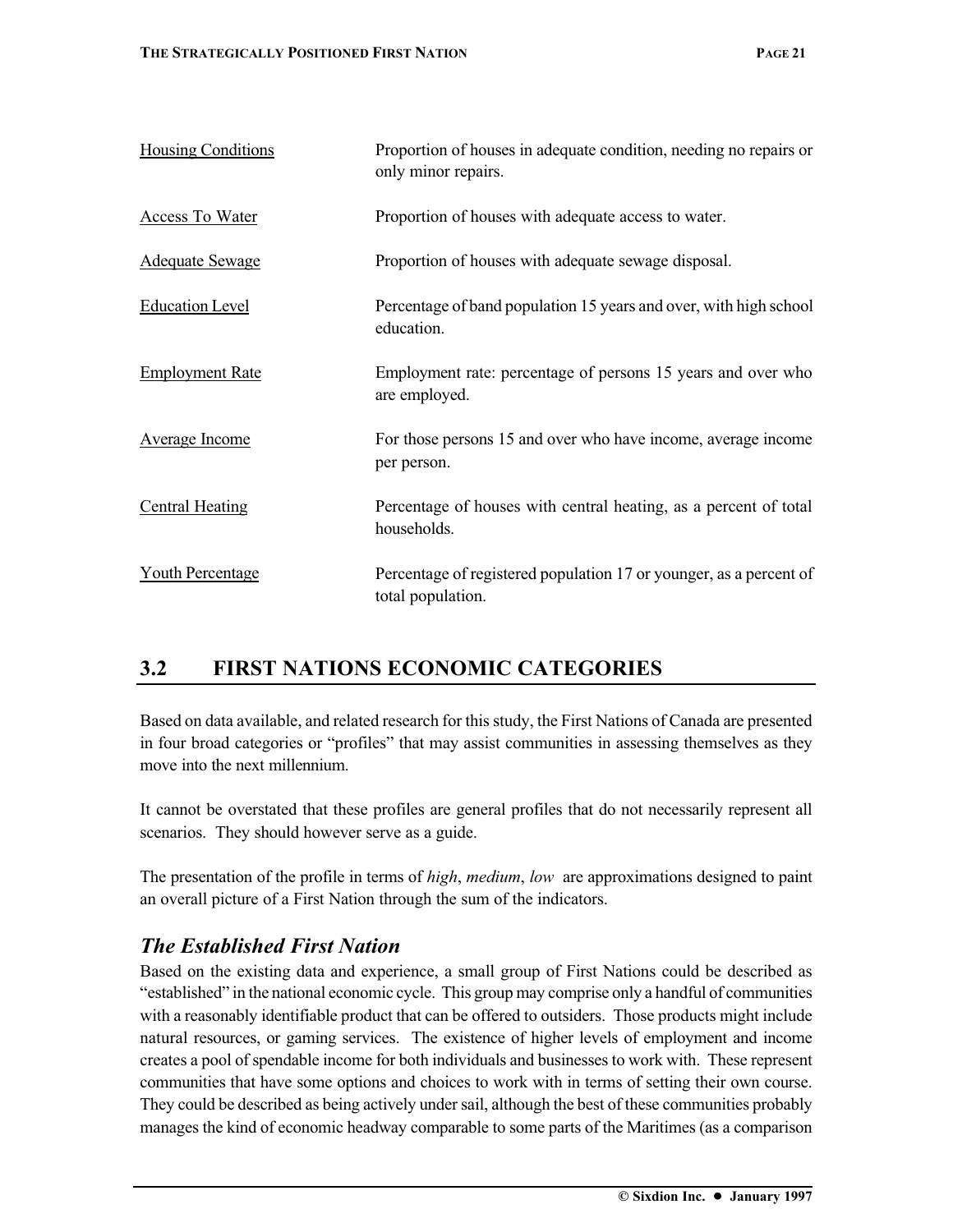with the non-Aboriginal economy).

Established First Nations economies would most likely have the following general indicators profile:

| <b>High</b>                   | Medium | Low              |
|-------------------------------|--------|------------------|
| <b>Off-Reserve Population</b> |        | Youth Percentage |
| <b>Housing Conditions</b>     |        |                  |
| Access To Water               |        |                  |
| Adequate Sewage               |        |                  |
| <b>Education Level</b>        |        |                  |
| <b>Employment Rate</b>        |        |                  |
| Average Income                |        |                  |
| Central Heating               |        |                  |

#### *The Developing First Nation*

Based on the existing data and experience, the next group of communities is larger but still less than 100 in number. They are "developing" and have some economic power, but they are neither strong, nor strongly circular as they tend to be for the rest of Canada. These communities show signs of some development. Perhaps most critically they have some kind of spending power that might ultimately be directed into a partially self-sustaining circular economic flow. Some of this income may come from off-territory employment, which might be thought of as an export of services. To follow the sailing analogy, this group of reserves has much desirable rigging in place, and yet is not under full sail. These communities may be making moderate headway.

Developing First Nations economies would most likely have the following general indicators profile:

| High                   | Medium                    | Low                           |
|------------------------|---------------------------|-------------------------------|
| Access To Water        | <b>Housing Conditions</b> | <b>Off-Reserve Population</b> |
| <b>Adequate Sewage</b> | <b>Education Level</b>    | <b>Employment Rate</b>        |
| Central Heating        | <b>Youth Percentage</b>   | Average Income                |

#### *The Fragmented First Nation*

The average reserve (a group of about 200 reserves), may be described as drifting without strong direction. There may be a barely adequate combination of transfer payments, and some off-territory income, to support reasonable housing standards, and yet with weak employment levels there are problems. Without sufficient employment, there is little source of spendable income and little hope for a favourable or sustainable economic cycle. Just as in a drifting boat, pulling on the rudder accomplishes little, so too for this kind of an economy, policy changes seem to have very sluggish results.

Fragmented First Nations economies would most likely have the following general indicators profile:

*High Medium Low*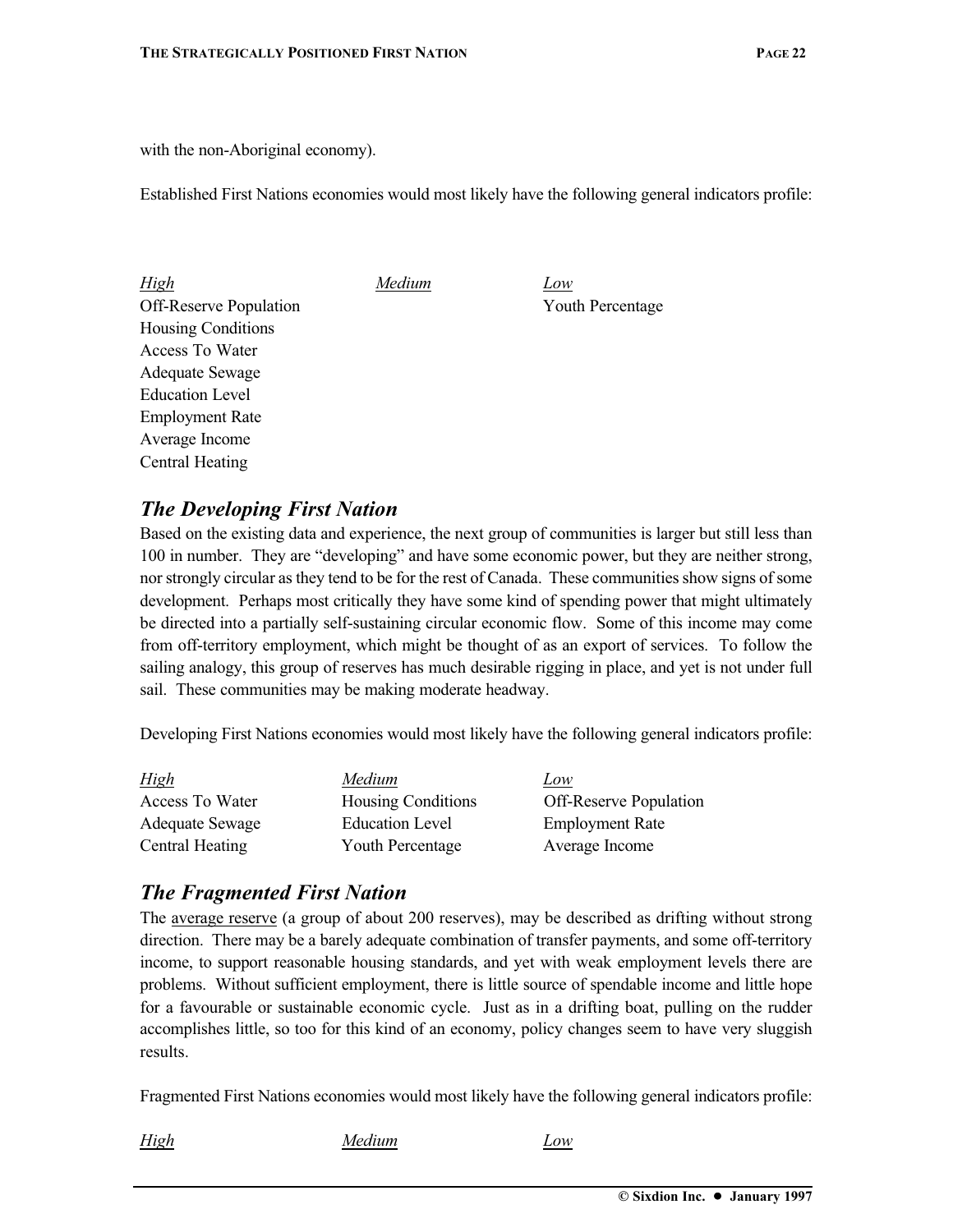| Access To Water | <b>Housing Conditions</b>     | Central Heating        |
|-----------------|-------------------------------|------------------------|
| Adequate Sewage | <b>Education Level</b>        | <b>Employment Rate</b> |
|                 | <b>Youth Percentage</b>       | Average Income         |
|                 | <b>Off-Reserve Population</b> |                        |
|                 |                               |                        |

#### *The Dependent First Nation*

The poorest communities (heavily outside dependent) were originally distinguished into two groups in the research cited. The differences between communities for this grouping have to do with degrees of discomfort more than anything. In a real sense, this group has no free-standing economy, nor much obvious prospect of building one in the foreseeable future. Inadequate housing appears to be a symptom of seriously inadequate consumer spending power.

With no visible circular movement of money from employers to households, and back to purchases, it is hard to claim that these communities have more than a subsistence or welfare economy of dependence upon the outside world. Rather than participating in the economic movement of the rest of the nation, or being in a position to derive some connection or benefit from the rest of the nation, these communities are isolated non-participants in the economy of the nation. In a sense, these communities are getting help from outside just to pump out water and prevent them from floundering. For these communities, talk about "forward motion" or "a sense of direction" is not particularly meaningful. They may be too close to bare subsistence to think much about an economy that does not really exist for them.

Dependent First Nations economies would most likely have the following general indicators profile:

*High Medium Low*

Youth Percentage Off-Reserve Population Housing Conditions Access To Water Adequate Sewage Education Level Employment Rate Average Income Central Heating

### **3.3 COMMUNITY BASED ECONOMIC ANALYSIS**

What is the point in putting labels on groups of communities, and how does it relate to revenue generation? Is this just a prelude to more discrimination, or the creation of an excuse for inaction? Putting communities into meaningful categories is like getting a fix on where a vessel is now. Before one can chart a course to a desired endpoint, we need to know where we are starting from.

### *Responding to Diversity*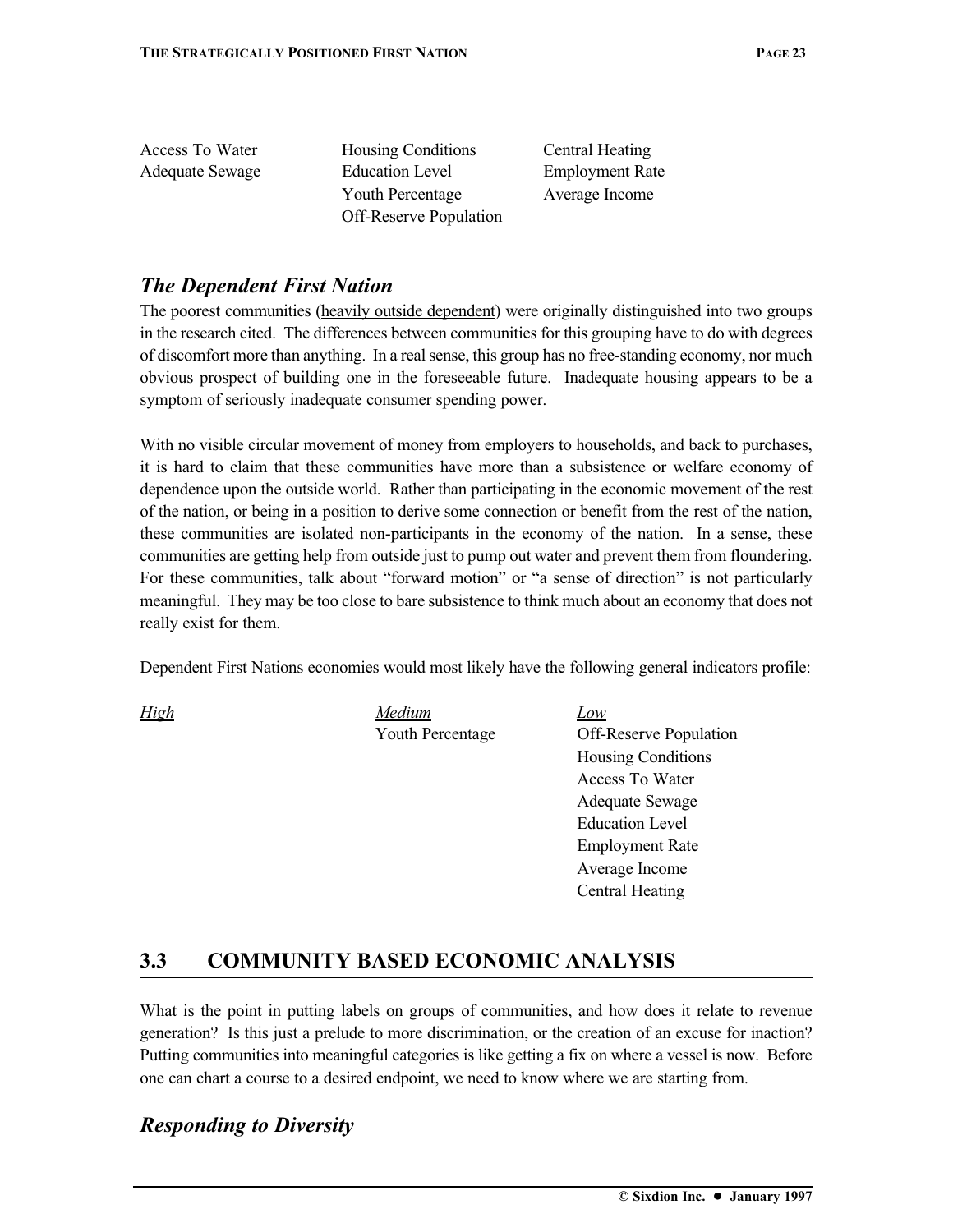Different voyages require different equipment, different approaches. The kind of tactics and tools that are required for a particular developmental journey must be chosen to fit the length and difficulty of the passage. A community self diagnostic, in effect, places an indicator into parts of the circular flow of an economy. Once the readings have been taken, we know what we have to work with.



This matters, because "one size fits all" economic development policies have little chance of success. Advice suitable for the most distressed communities will be naive and repetitious if it is directed at communities that have some forward movement. Advice that works for the more advanced communities will lead to unattainable objectives, and disappointment for the poorest communities. A revenue generation approach that works has to be appropriate to the type of circular flow that exists (or is lacking) in a community.

For example, in communities with an existing export sector, much household income may come from the sale of oil or timber. The fact that there is a pool of disposable income implies that certain retail sector activities might have a chance in such a setting. Perhaps some of the resource being exported could be further fabricated on the reserve, as with a combination sawmill, roof truss fabrication operation. Perhaps maintenance and supply activities for logging could come from on-reserve small businesses.

### *Setting Goals and Expectations*

Internalizing and strengthening economic flows may make sense in some situations. Once such flows exist, they can be harnessed to produce the needed revenue. But it would be totally inappropriate to create unrealistic expectations with such advice on the poorest communities. If they have no resources to export, the advice will be unrealistic, even irritating. For the most distressed communities, it may be necessary to start at the very beginning by taking inventory of what kinds of skills and resources might be thinkable to develop in some very remote locations.

For Canada as a whole, the ultimate economic diagnostic is the system of national accounts (SNA). This is the system that leads to estimation of Gross Domestic Product, Personal Income, and Import-Export flows, and the Consumer Price Index (to name just a few). It is the diagnostic information from this system that makes it possible to manage the direction of the national economy. While it would be premature to try to build a system of national accounts for First Nations, a community self-diagnostic that worked off of a regularly refreshed set of data (preferably a small set that is readily attainable), could act as a surrogate set of national accounts.

The point is to inform leaders, communities and policy makers of the realistic current starting point for their planning. If communities know where they are, this would tend to narrow down the range of development policies to a more realistic subset. This in turn might generate more enthusiasm because communities would recognize that the policies have some intuitive face credibility. With a few realistic initiatives, and the beginnings of some circular economic flows, there might be some advantages for a discussion of a tax base as discussed earlier.

### *Planning and Management*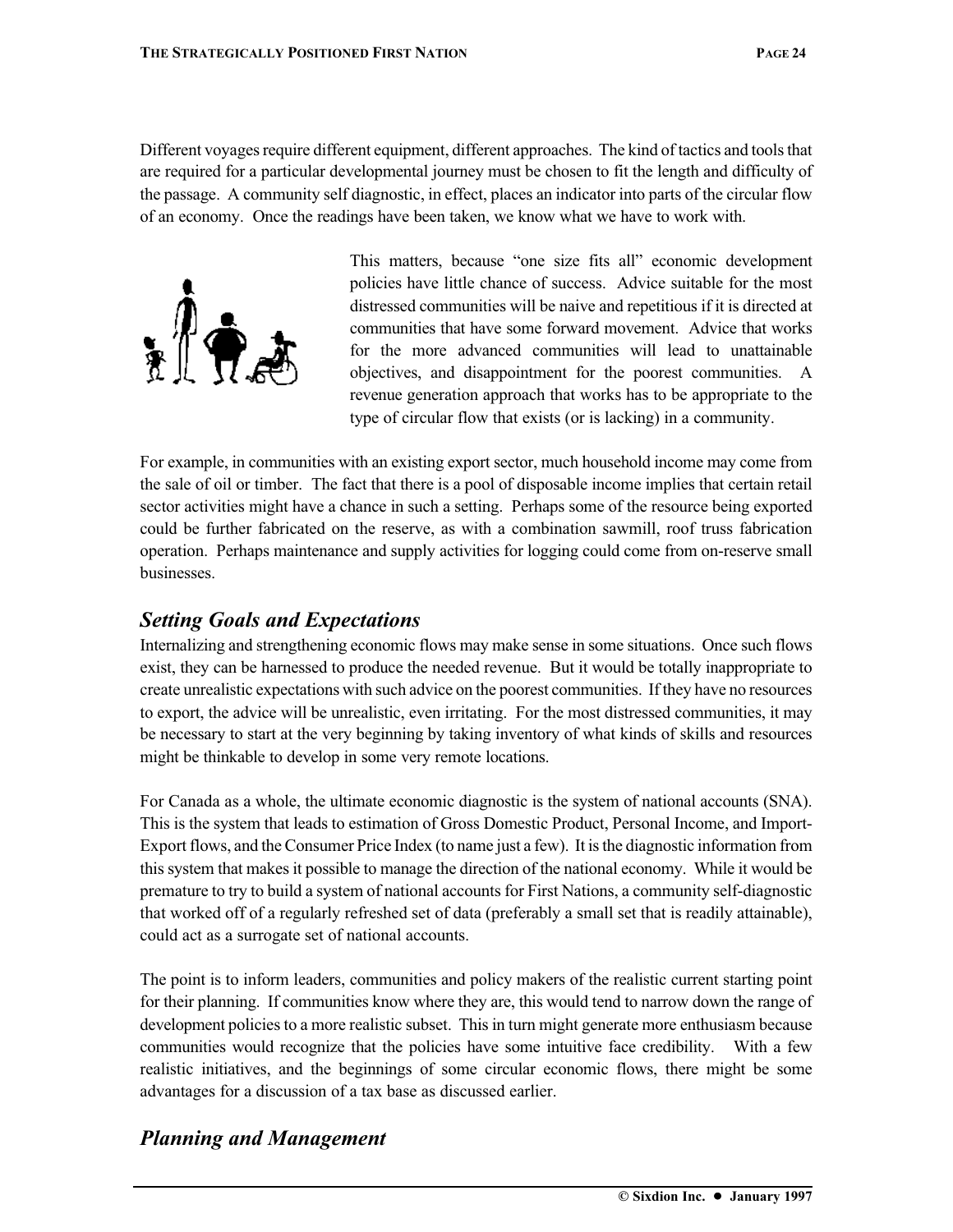The basic idea of a self diagnostic would be to take 9-12 reasonably available variables, and combine them to produce one or a few index values, much like the consumer price index (CPI). The diagnostic value of this would be to match policies and development opportunities against high, medium, and low value of these indexes. Over time, if communities can track some improvement in these measures, a degree of business and consumer confidence might be encouraged. While such confidence is a derivative of initial success, once it becomes a factor it can foster investment and spending at later points in the development process.

In a way success breeds later success, but the cycle must start somewhere. A self-diagnostic that helps communities fix their current location has its place in terms of creating a positive economic cycle.

### **3.4 A COMMUNITY DIAGNOSTIC TOOL**

Using the data set described above, Sixdion has taken the categorization one step further and created a simple diagnostic tool to assist First Nations in assessing their own economic position. The tool, which is in the form of a Microsoft Excel spreadsheet allows community planners and bureaucrats to enter their own variables and see an immediate position, a "thumb nail" sketch so to speak.

The diagnostic demonstrates the value of having a simple diagnostic that can be used locally with readily available data. It is by no means a robust or a comprehensive economic modeling tool. But rather it is an example, or perhaps a starting point, of what community owned and driven analysis could be. Ideally, it begins the process of the development of statement of "Aboriginal National Accounts" which will be specific to First Nations issues and parameters.

In its present form, it provides a position based of the data set described earlier. If it is to be of value in the long term, further analysis and development will be required to increase its value and timeliness.

### **3.5 BARRIERS AND ADVANTAGES**

Having a sense of the economic position of the community is essential to ensuring that plans and actions reflect the realities of the possibilities in terms of *Barriers and Advantages.* In most cases the advantages are forged from the leadership in the community and in spite of their situation. The barriers on the other hand are universal for the First Nations as they all deal within the same Indian Act framework. Generally speaking the barriers and advantages each type of First Nation faces are discussed below.

#### *Established First Nation*

Primary Advantage: These First Nations already have a stimulus of economic development in most cases. Most are strategically located and have shown an ability to "fend for themselves" and are poised to move ahead with self-government. Revenue generation has begun and a move into new markets/new world economy can be facilitated. Education levels of the youth is higher than in the other categories.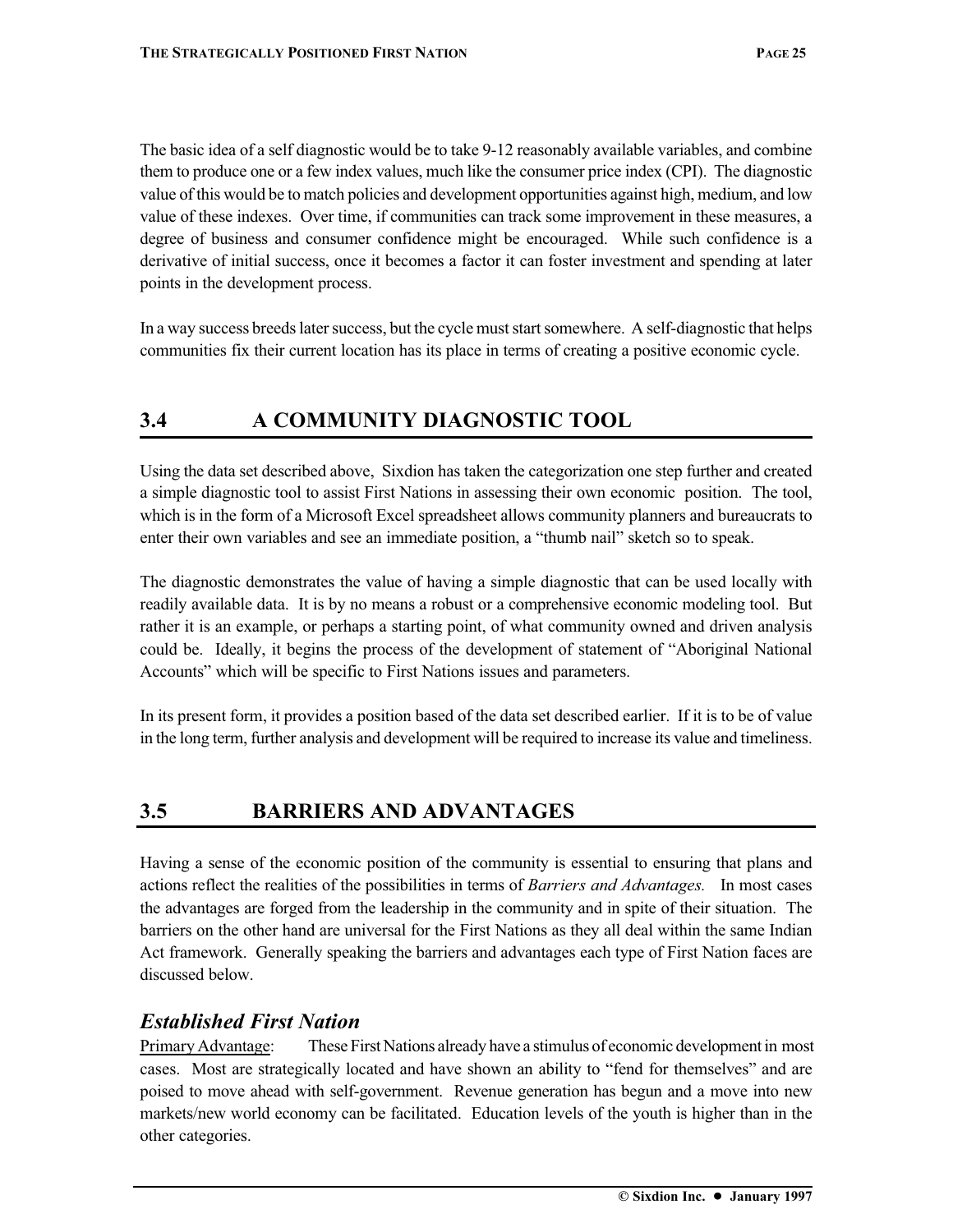Primary Barrier: Current systems and business infrastructure in place are based on industrial age economies, and in most cases have just begun to make their mark in this area. These entrenched ideas and attitudes may make it difficult for them to move into the information age era.

#### *Developing First Nation*

Primary Advantage: A developing First Nation has only limited systems and resources in place which makes them more ready to undergo the strategic planning and changes necessary to move into the new economy. Flexibility and an ability to jump into the information age are desired.

Primary Barrier: These First Nations will have the ability to move forward but will be weighted down by the fact that they have just started to move ahead under the "old way". Change is not seen as a positive situation in some cases.

#### *Fragmented First Nation*

Primary Advantage: These First Nations are ready to begin from scratch and have no legacy of their own. They are open to new ideas and may just need something to give them direction.

Primary Barrier: Lack of skills and infrastructure. Small population base and small land base leads to most people looking to move out of the community in order to participate in the business economy.

#### *Dependent First Nation*

Primary Advantage: Dependent First Nations have no real legacy to hold them back, consequently, they will be ready to jump into the future with no strings to hold them back.

Primary Barrier: In most cases location (i.e. remoteness) and education levels are the primary barriers. Some may not want to participate in the general economy (i.e. business development) and like their lifestyle as is.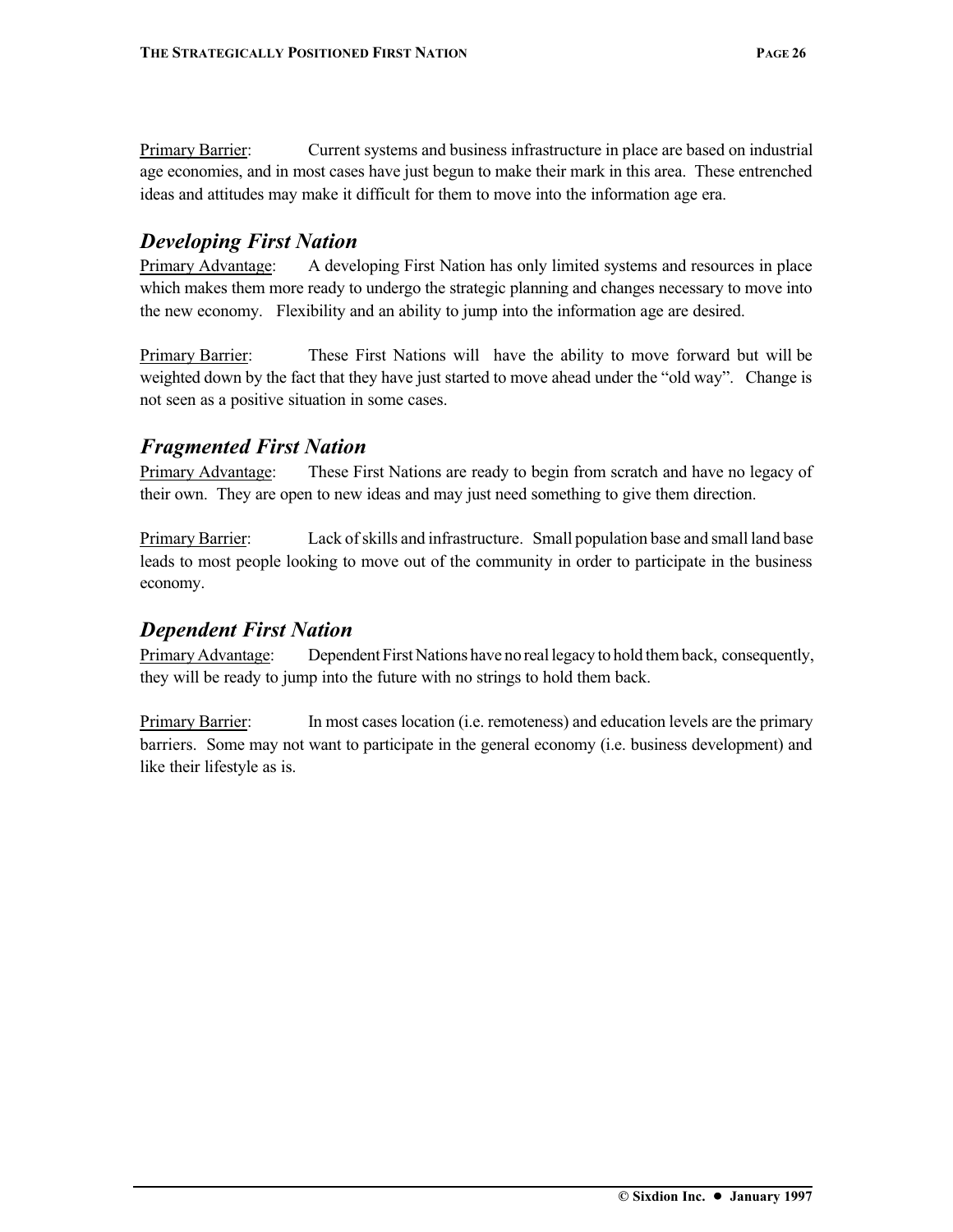#### **4 RESEARCHING REVENUE GENERATION**

Researching revenue generation for First Nations was conducted in three primary ways :

- 1) Telephone interviews with a variety of First Nations leaders to solicit their views, current situations and ideas for the future. Some of the organizations included:
	- Alliance Tribal Council (9 First Nations), British Columbia
	- **Example 3** Assembly of Manitoba Chiefs (All First Nations in Manaitoba), Manitoba
	- Dana Naye Ventures (10 First Nations), Yukon
	- **Example 3** Hartley Bay FN, British Columbia
	- **Example 3** Kahnawake Mohawk Council, Quebec
	- Millbrook First Nation, Nova Scotia
	- **Example 12 Nishnawbe-Aski Nation (42 First Nations), Ontario**
	- Pachenaht First Nation, British Columbia
	- **Example 3** Sioux Valley Dakota First Nation, Manitoba
	- Six Nations Of The Grand River, Ontario
	- Ta'an Kwach'an Council, Yukon
	- Tsuu T'inu Nation, Alberta

These groups were interviewed as they represent a good cross section of taxing/non-taxing, as well as geographically dispersed bands.

- 2) Input from the Sixdion research with its variety of perspectives which included bringing to the study a very broad range of Aboriginal community experience.
- 3) Analysis of a wide variety of documentation made available to the research team from a variety of sources.

The consolidation of the data, concepts, ideas and recommendations formed the basis of this report. In developing this report it was generally felt that the most valuable input is that which came from the Aboriginal community itself through the field interviews, and the experience and relationships of the Sixdion project team members.



Concerning documentation, there is a plethora of valuable and relevant research on the topic of financing self-government, some of which is listed for further reference in Appendix B. The research accumulated to date serves as a solid reference library for an in-depth understanding of further study, of the various elements of the broad and complex topic of "financing self-government'.

Given the extensive works tabled to date, this study has not attempted to re-state or summarize past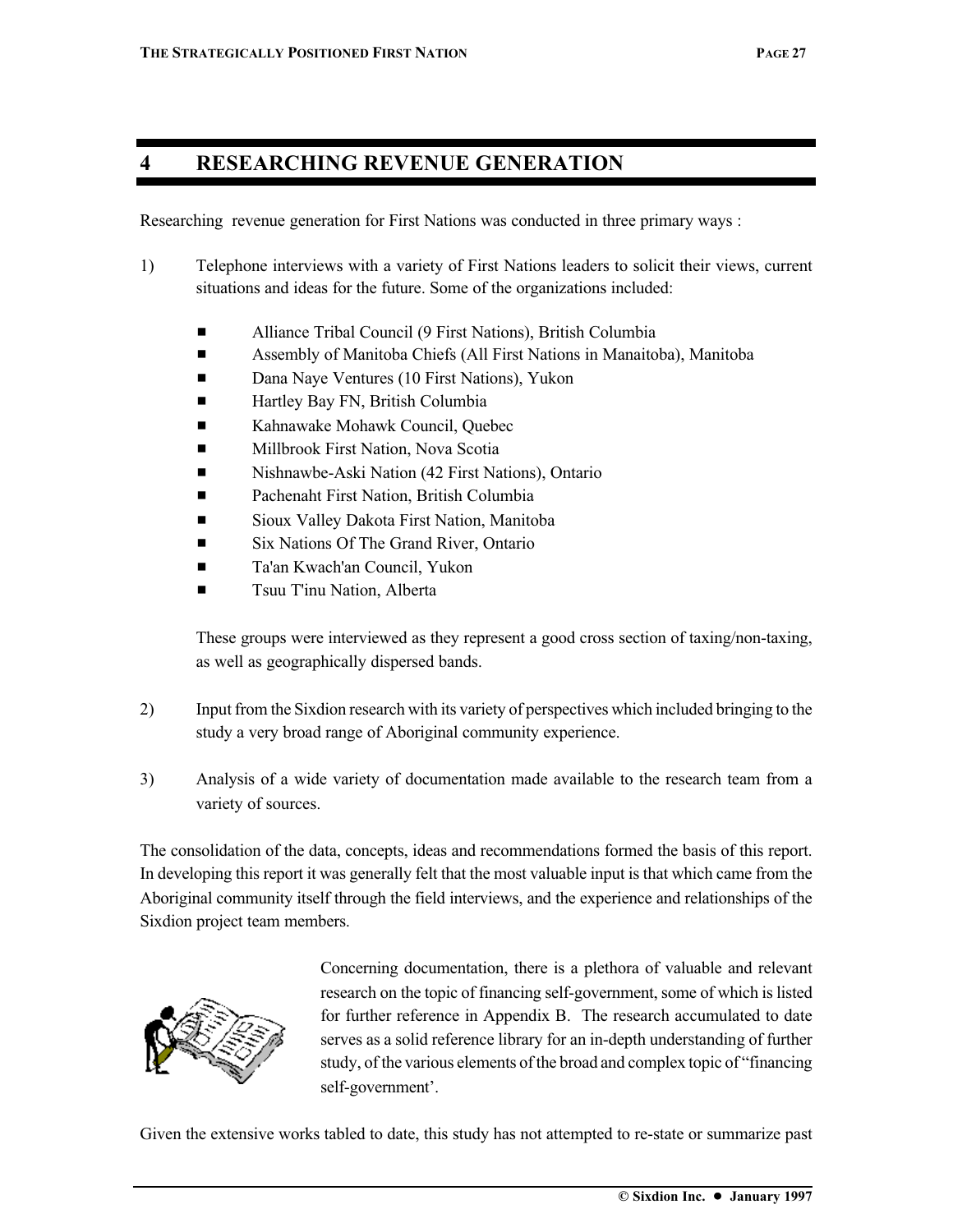works. Rather, the focus has been on presenting a practical "community driven" view that may provide a "focal point" from which to bring together the issues of financing self-government—from an Aboriginal perspective.

Building a "strategically positioned" community requires high level understanding and discussions before more specific plans and approaches can be developed. When that point arrives in the development cycle of a First Nation, all resources: human, capital and informational will serve to provide the base for success.

#### *First Nations Interviews*

The field interviews were very productive and produced a variety of responses to the general "revenue generation" questions posed to them. A summary of the responses have been compiled and included in Appendix A, as well as the interviewees.

The responses provide an excellent "snap shot" of the environment, and are useful in expanding the understanding of the environment that "revenue generation" is targeted to take place in. Not surprisingly, the responses share a common theme of opportunities, issues and problems. It was felt that the responses were very representative of the community as a whole.

Generally, they confirmed a number of issues which are familiar to anyone who deals with economic development at the First Nation level. Since governance has not been the driving factor (at least to date) for First Nation revenue generation, the revenue generated thus far, has gone into other business development. This is assuming that the activities have, in fact, produced profits and revenues back to the First Nation community.

Most of the activity to date has been in the natural resource sector and mainly in the primary and extraction components of the business. There is very little "value added" and secondary production taking place. In fact, most of the joint ventures to date had the First Nation looking at skill transfer and training as their motivating factor and expected outputs from the arrangement. The real benefit would have come from getting the "lion's share" of the profit and controlling the community development by "wise" use of these revenues.

By utilizing the ideas and the notions of governance in this paper, the First Nations of the future will be looking for these ventures as critical "cash flows" into their administrative budgets. These along with other direct revenue generation from the "taxation" ideas will form the base for the First Nation government to be the community leaders that everyone expects and needs.

Some key points brought forward in the interviews were:

#### *On Revenue Generation*

Most First Nations generate some form of internal revenue generally from (natural resources) although very few provided specific information.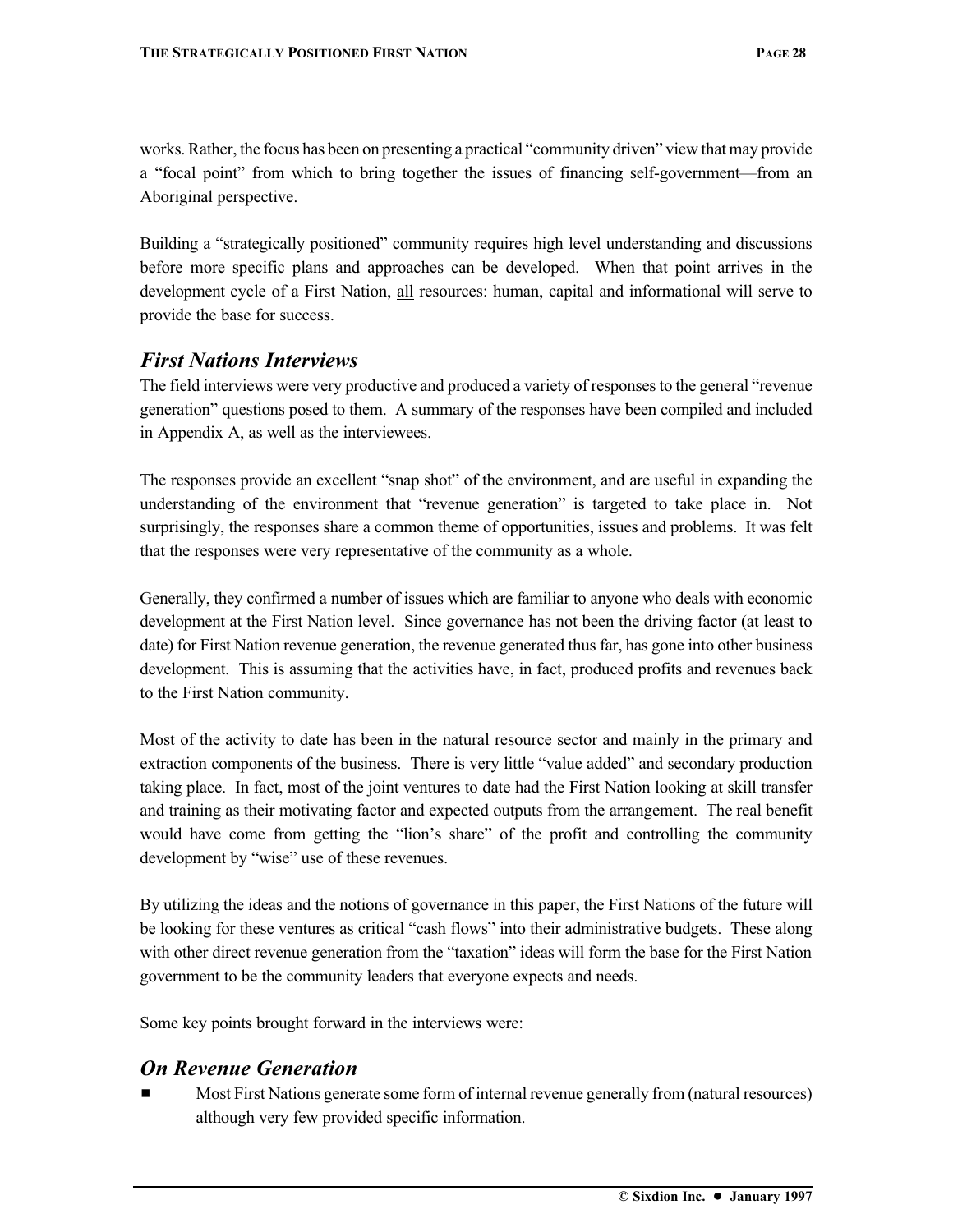- **EXECUTE:** Revenues are not used to assist with running of a local administration. Funds are used to provide capital for future projects.
- **Example 1** Smaller First Nations (those with memberships of less than 300) indicated that the amount of funding from DIAND was very small and insufficient to even provide seed capital to generate revenue.
- **Example 3** As a general finding, future revenue generating activities were to expand existing projects or sectors, i.e. mining, logging, forest, tourism, golf course.
- $\blacksquare$  A number of revenue generation initiatives were cited in the interviews:
	- − aquaculture;
	- bingo halls, gaming and gaming (terminals) shared with the Province;
	- business park with user fees and leases to non-Aboriginal companies;
	- − cattle, chicken processing agricultural based industries;
	- − contracts with government (procurement) and army;
	- expansion of a golf course;
	- fishing;
	- − forestry;
	- manufacturing;
	- − mining;
	- power dams (JV with outside companies);
	- − real estate (leasing land);
	- − sawmill operations;
	- strip malls to lease space to Aboriginal and non-Aboriginals; and
	- − tourism.

#### *On Joint Ventures and Partnerships*

- Some First Nations cited problems with previous projects with outside parties, that have resulted in the loss of political will to consider joint ventures with other First Nations.
- $\blacksquare$  Most Joint Ventures were entered into to provide employment and skill development for First Nation members. This was considered to be more important than to generate profits.
- Those Joint Ventures that are operating are generally successful. Any failures are due primarily to poor management. In most cases, management was the non-Aboriginal party's responsibility and they did not deliver.
- **Example 1** Those that are successful have separated "business" and the First Nations "council"
- **Exercise 1** Communities which continue to struggle tend to operate their businesses with control and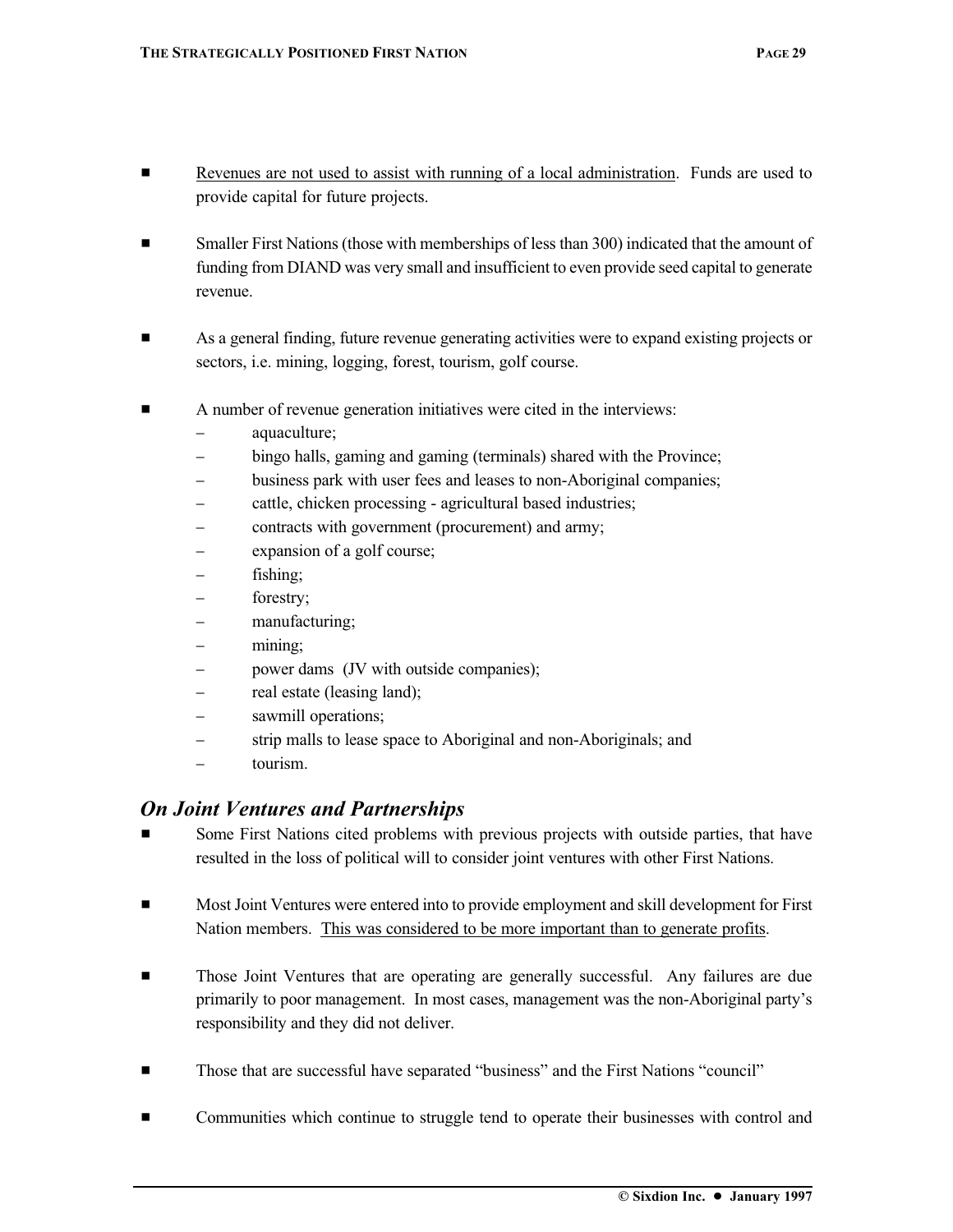decisions being made by the First Nation council.

- **EXECUTE:** The First Nations were looked upon in the past as a source of capital and inexpensive labour, where a strong competitive strategy was often overlooked. The Joint Venture or partnership agreements that were developed were not comprehensive allowing the non-Aboriginal party to walk away. As a result, in some cases First Nations will only consider Joint Ventures with other First Nations.
- **EXECUTE:** However, most First Nations are looking at Joint Ventures with outside parties as a way to bring in expertise, capital and provide stable employment. With a higher level of education evidenced in Economic Development Officers and First Nation Administrators, due diligence is being exercised and proposals are being critically assessed on the basis of benefits back to the community.

#### *On Planning and Business Development*

- About 50% of those interviewed have a documented economic plan that is current and being implemented. The balance of communities are now looking at developing a plan. However, in some cases, plans were done in the past and are very outdated.
- Very few First Nations have a Marketing Plan. However when discussing the idea, most thought it was a good idea and are now planning to develop a Market Plan distinct from their Economic or Community Plan.
- In most cases, the Economic Development Officers ("EDO") felt that the communities lack the necessary business skills to undertake large projects.

#### *On Economic Indicators*

The primary economic indicators of success are employment and profits for reinvestment in economic projects. In communities in the North or those that are very small, where little economic activity is occurring, an overall subjective indicator of "community health" is used.

#### *On Barriers*

The interviews highlighted the following:

**Example 1** There are not enough individuals in the communities with appropriate business skills.



- Lack of political leadership where community plans can be set without greater community support.
- Uncertainty regarding the legal capacity of First Nations, and in some cases entrepreneurs to enter enforceable contracts related to financing.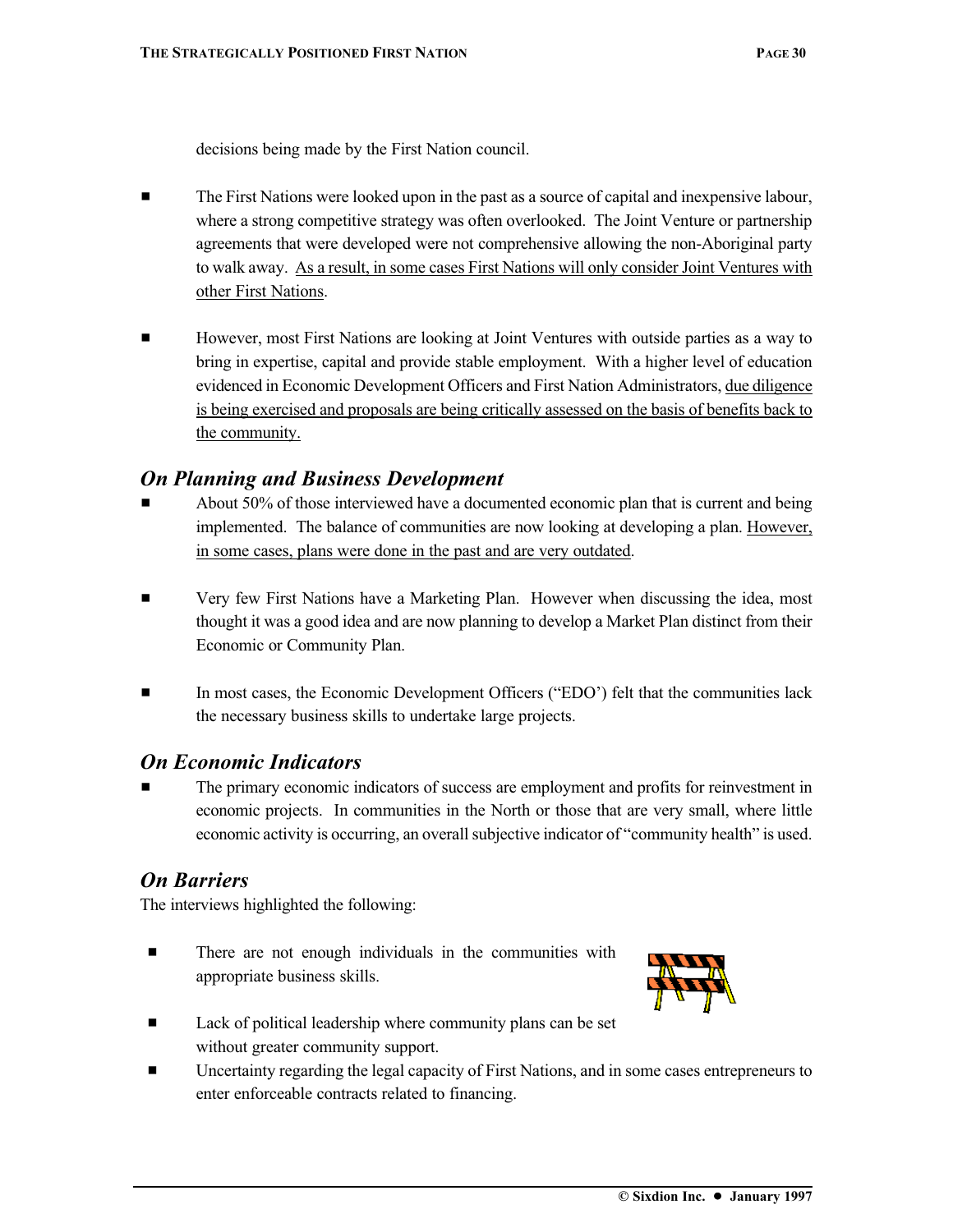- # The overall discretionary powers of the federal government (i.e. DIAND) over First Nation based activity by virtue of the Indian Act.
- Many discussed restrictions due to the Indian Act (section 89) being a major barrier. This section states that real and personal property situated on a Reserve is not subject to charge, pledge, mortgage, attachment, levy, seizure, distress or execution in favour or at the instance of any person other than an Indian or Band.
- # Physical location of many First Nations in remote locations makes the community unattractive to investment.
- **Example 3** Relative size of the average First Nation makes it almost impossible to have a circular flow of money within the community as there is not sufficient wealth to build an economy.
- Inability to make quick and legally binding decisions at the First Nation Council level which satisfy the requirements of lenders/investors

#### *On Changes That Have Impacted Economic Development*

- Those First Nations where Development Corporations have been set up, or where Tribal Councils with Economic Development Corporations are in place, have been more active with the ability to invest and start up projects based on an independent assessment of viability and benefits.
- **EXECUTE:** Some Economic Development Officers cited a simple change, such as younger councillors, as having a positive impact.

#### *On Information Technology*

- Most communities do not have a detailed Information Technology Plan, however most First Nation administrative staff are computer literate. In about half the First Nations, upgrades are currently underway, as well as hook up to the Internet, and training is ongoing.
- $\blacksquare$  The overall ranking for information age preparedness as ranked by Economic Development Officers and Administrators is about 5 out of 10.

#### *Other Comments*

In the northern/remote/small bands where limited funds are available for economic development, some communities are looking at working together to develop "regional plans" where revenues may be pooled for joint projects.

In summary, the questions posed provide a good "snap shot" of the revenue generation environment as it stands today. However this snap-shot will be quickly dated. Consequently, these questions should be continually asked within the community. First Nations leaders should be asking themselves,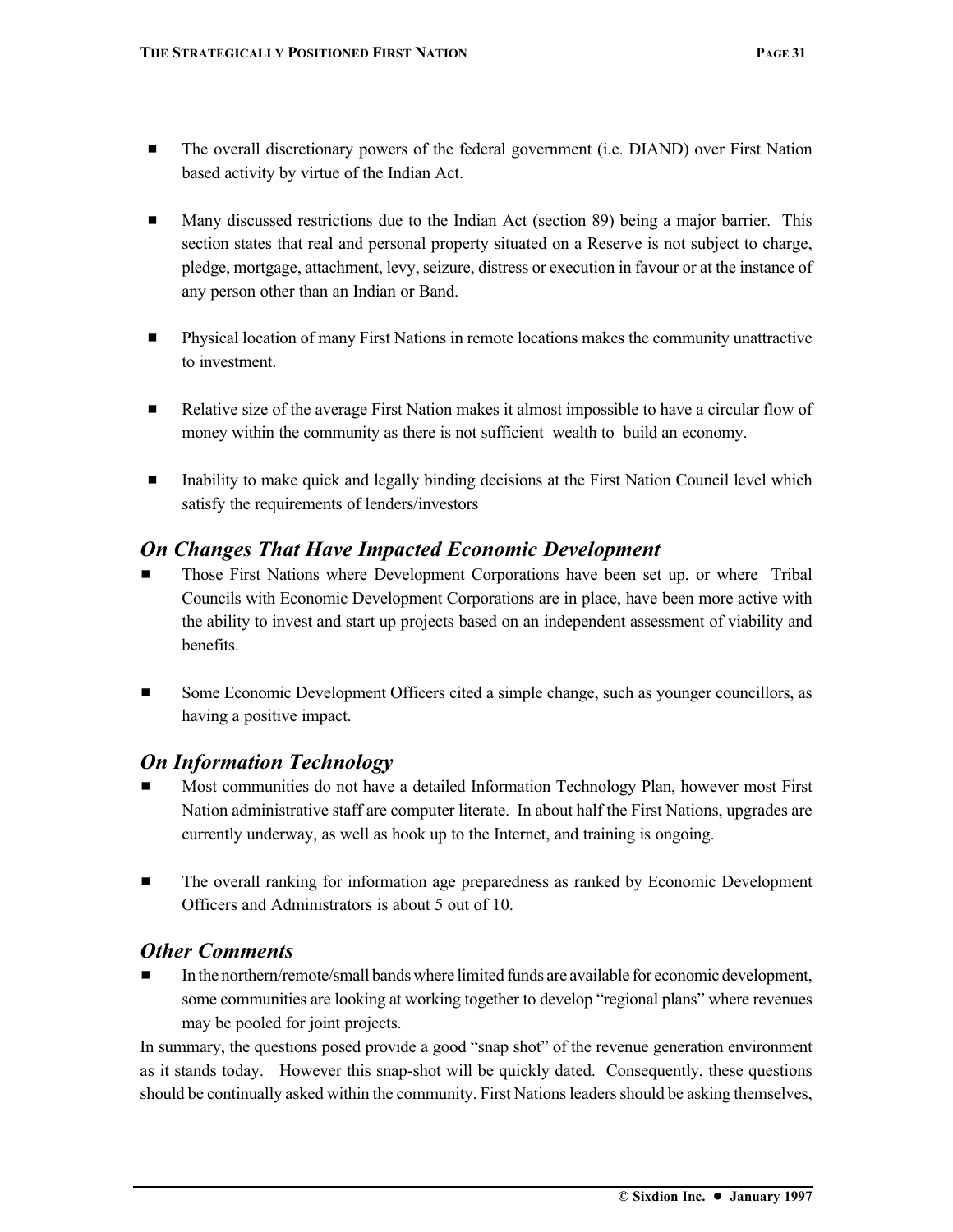and their organizations, these questions on an on-going basis to stay focused in these dynamic and challenging times.

First nations are only now beginning to realize the importance of economic development. Up until this point in time, the decisions made in this area were determined by many other non-economic factors. The research and findings made this very apparent in many First Nations.

First Nations are only now beginning to realize that business and economic factors will be the driving force behind the revenue generation needed to fund their self-government.

As First Nations take responsibility for their future in terms of managing their own resources, and controlling their own destiny, the need for revenue generation to fund their government will take them forward.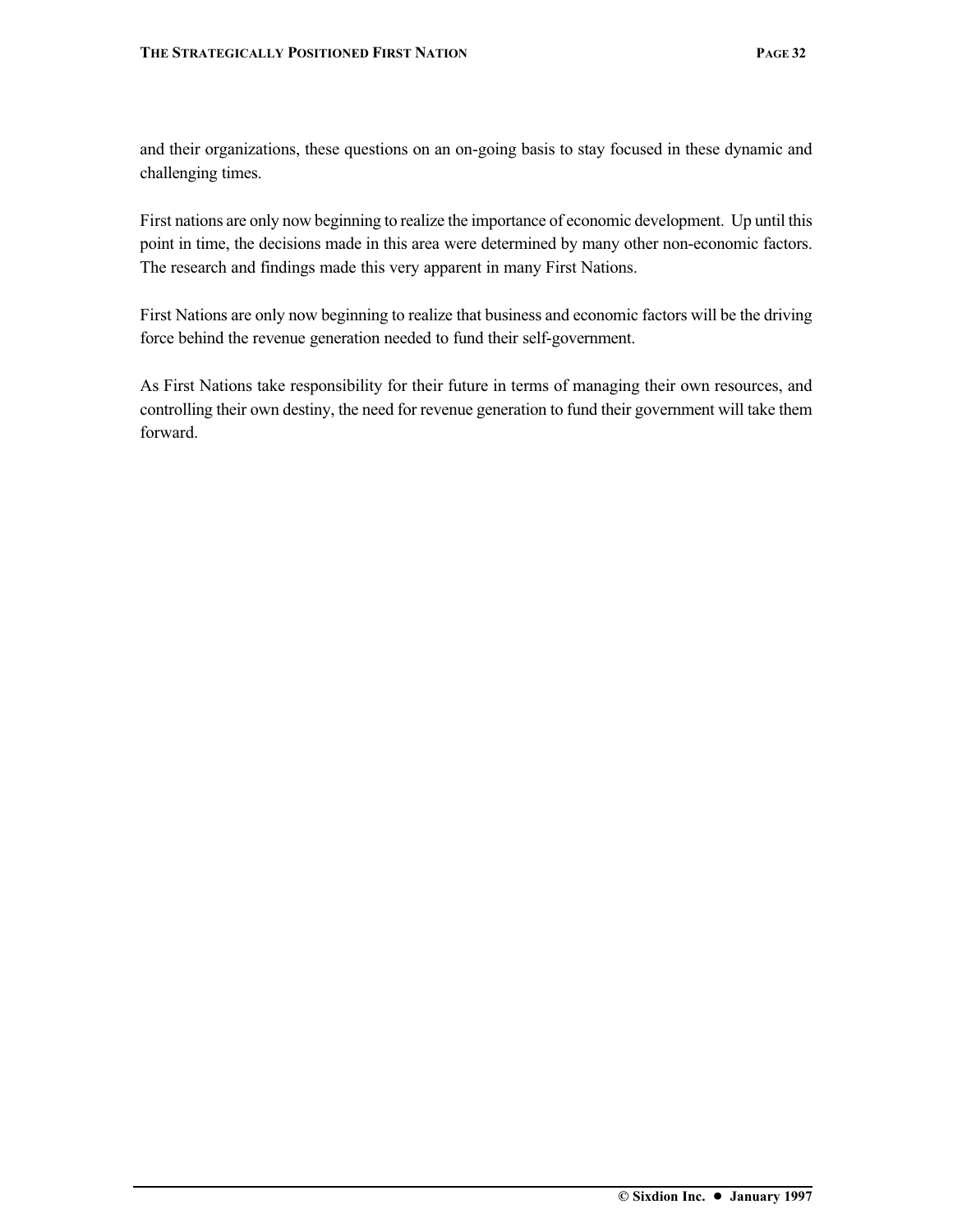## **5 REVENUE GENERATION INITIATIVES**

As was evident in the interviews, most First Nations generate some form of internal revenue at this point in time. The main source at present which is probably to be expected, is focused on revenue generated from natural resources available to the communities. In most (if not all cases) these revenues are taken into the community as a source of capital for re-investment in future projects.

#### **Presently these revenues are not used to assist in the costs of running the local administration.**

Many First Nations are running successful "joint venture" arrangements with non-Aboriginal partners. However, in most cases (i.e. smaller communities) the motivation is employment and skill development as opposed to **"**profit". These are considered to be more important than the need to generate profits. The larger First Nations are more profit oriented. In this instance, the fact that most of the First Nations fall into the smaller (in size) category leads to the conclusion that most are not presently profit oriented.

Also where land claims settlements are nearing fruition, and where self-government is within sight, it is the expectation of the First Nations that the land claim "settlement dollars" will be used to satisfy all the community needs. They also acknowledge that there is a need to "now**"** focus on development opportunities and the creation of wealth within the First Nation communities.



The revenue generating ideas uncovered and put forward in this project, as indicated in the project outline are focused on six (6) critical market segments and were reviewed with the First Nations location in mind. Generally speaking, the local demographics are a direct correlation of the geographic location and size of the First Nation community. That is to say that "rural" equates with a small population, and "urban" generally equates with a larger population.

The opportunities which are presented in the above categories offer a wide range of potential revenue generation for a First Nation government. While many are what could be classified as pure economic development opportunities, others are derived from the fact that a community will be self-governing in the future. The ability to exercise the governmental powers necessary to move forward will lead to many of these ideas being explored and implemented by the new First Nation government.

In the taxation section, which was described earlier in this document, there were also a number of revenue generation opportunities which were expanded upon. Once again, these types of revenue generating opportunities will most likely only be successful with the establishment of the new First Nation order of government in Canada. Further, with the power and authority to implement and control, the taxation ideas put forward also offer a direct stream of revenue back to the administration of the new First Nation government.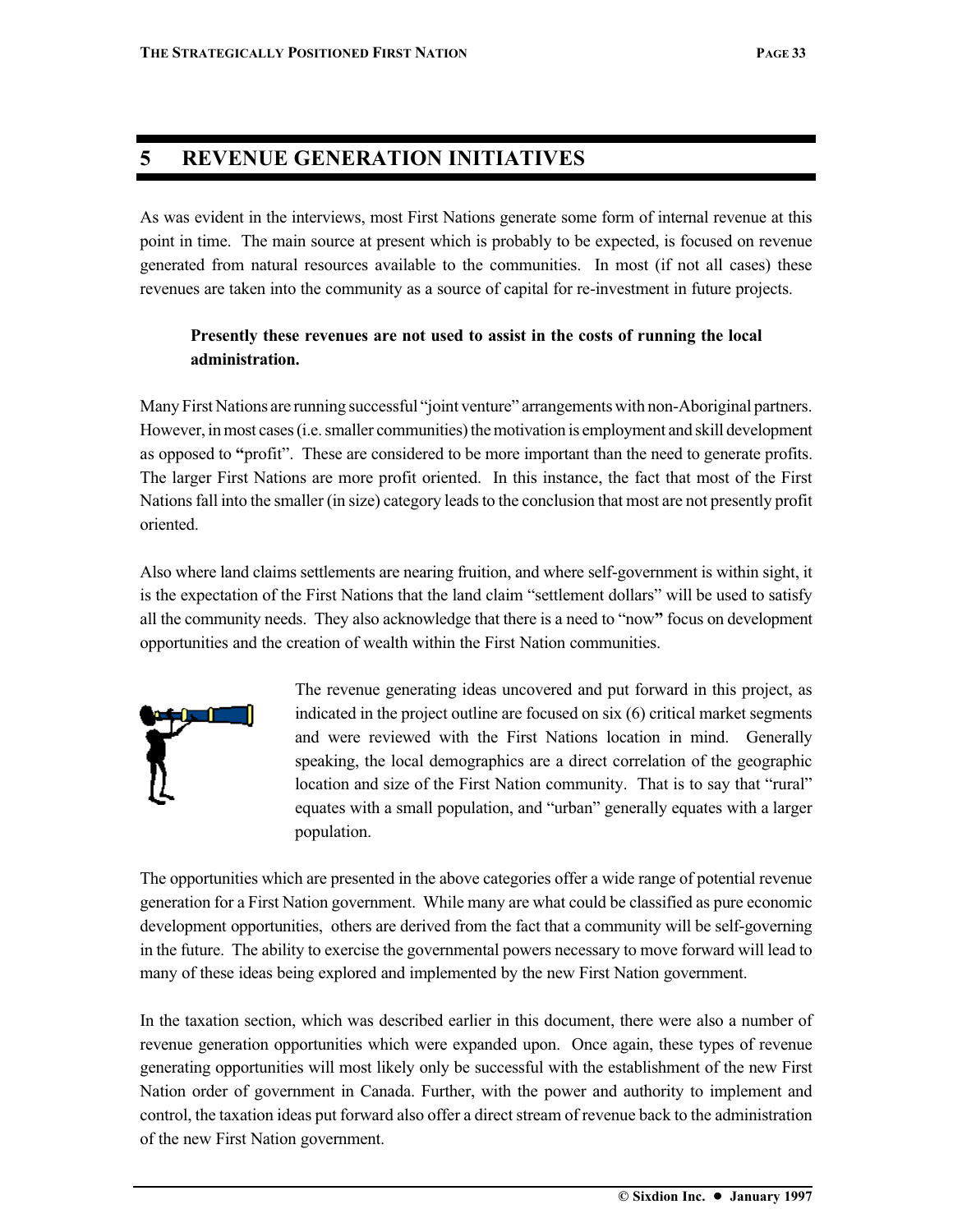Eighteen sample "revenue generating" ideas have been selected and put forward as reasonable places to start. The list is by no means comprehensive. Ideas, concepts and opportunities are limitless given an environment conducive to pursuing "wealth creation".

The revenue generation ideas are broken in six (6) market segments of:

- Natural Resources/Eco Tourism;
- **Example 1** Information Technology;
- International/Inter-Tribal Trade;
- Domestic Sources of Capital;
- **Exercise Shore Investment/Capital Sources; and**
- Community Economic Development.

Like many examples of new ideas and the future earning potential of these opportunities it is really difficult to project revenue generation potential of each one without exhaustive market segment analysis. However, it should be noted that the 5 - 10 year revenue generating potential of these opportunities are estimates (i.e. educated guesses) by people in the Millennium Group of Sixdion Inc. who have many years of experience in the business and economic development fields.

All have experience in First Nation based economic development and we feel that these volumes of revenue can be generated given a new reality for First Nation government in Canada.

## **5.1 NATURAL RESOURCES/ECO TOURISM**

#### *(#1) Energy, Mining, Forestry*

The geographic location of most First Nations in Canada leads to the need to develop opportunities in this sector. Most of the opportunities to date have been in the area of natural resource extraction. It is time to look at value added processes as opposed to shipping raw material (look for further vertical integration).

| <b>Best Fit Communities:</b> | Northern communities and more remote areas offer the best<br>geography for resource development.                                                                                                                                                                                                                                                                                          |
|------------------------------|-------------------------------------------------------------------------------------------------------------------------------------------------------------------------------------------------------------------------------------------------------------------------------------------------------------------------------------------------------------------------------------------|
| <b>Current Practices:</b>    | Most of the First Nations are still only involved in extraction<br>of resources. Some more developed ones are involved in<br>value added processes prior to the resource leaving the<br>community. Oil production has led to the establishment of<br>some capital pools and spin-off businesses in Alberta.<br>Detailed information available from Canadian Aboriginal<br>Minerals Assoc. |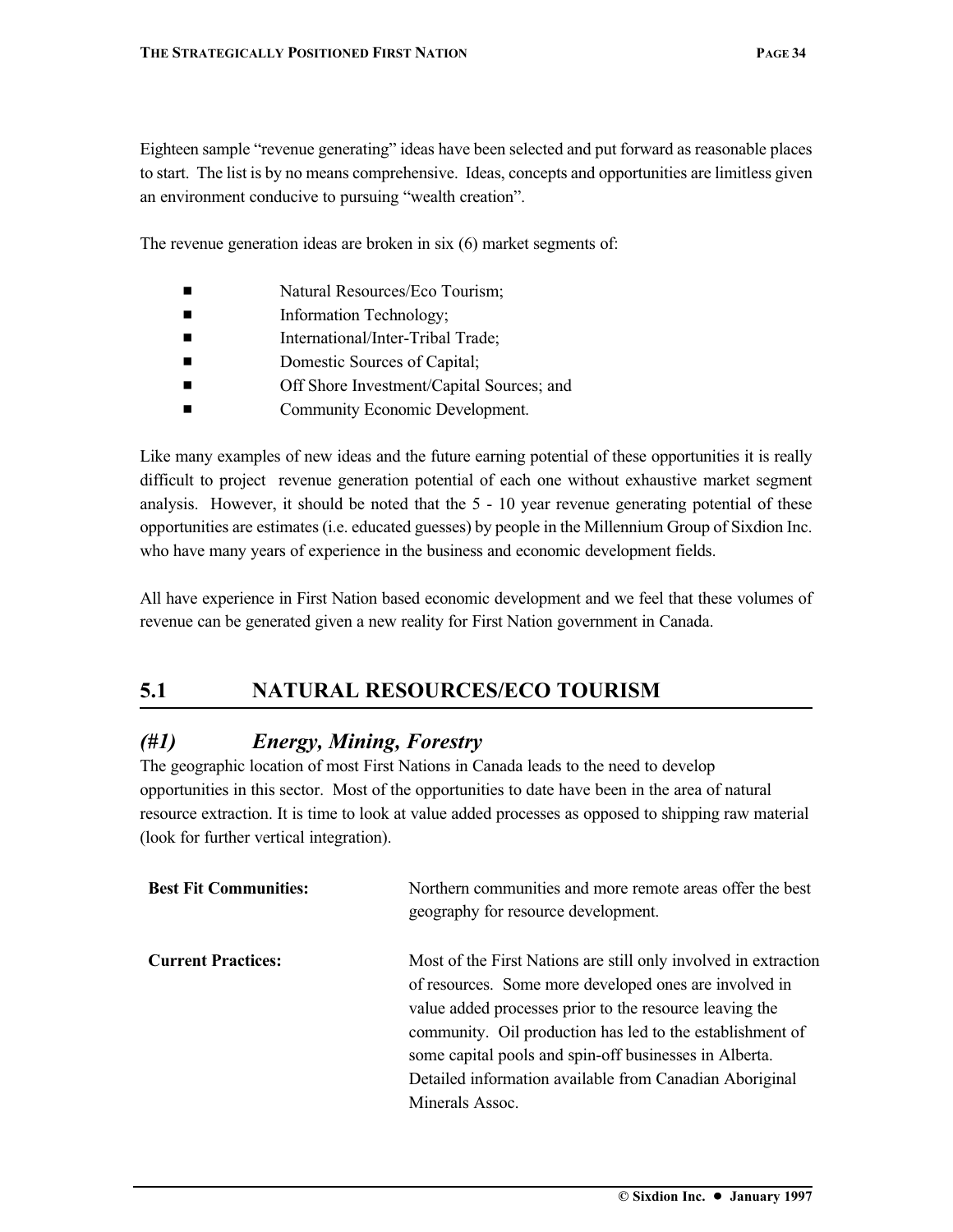| 5Yr./10 Yr. Revenue Potential:                      | \$50M - \$500M                                                                                                                                                                                                                                                                                       |
|-----------------------------------------------------|------------------------------------------------------------------------------------------------------------------------------------------------------------------------------------------------------------------------------------------------------------------------------------------------------|
| <b>General Economic Impact:</b>                     | The short term impact is jobs and the long term impact is<br>general wealth creation and stability once these more<br>progressive agreements are made. First Nations have to<br>begin to be involved in the profit of these resources in all<br>areas prior to actually being at the consumer level. |
| <b>Barriers and Risks:</b>                          | Risks in this area include a limited resource base in most<br>cases (i.e. non-renewable resources). Nearly all of these<br>types of activities also require a substantial capital<br>investment. Also there is a general lack of training and<br>industry knowledge presently.                       |
| <b>Supporting Literature:</b>                       | Aboriginal Community & Mining Company Relations -<br>Canadian Aboriginal Minerals Association.                                                                                                                                                                                                       |
| <b>Recommended/Needed</b><br><b>Policy Changes:</b> | Need more Aboriginal people trained as ecologists,<br>engineers, etc.                                                                                                                                                                                                                                |
| <b>Suggested First Steps:</b>                       | Joining the Canadian Aboriginal Minerals Association.                                                                                                                                                                                                                                                |

## *(#2) Eco Tourism*

Capitalize on the European interest in the Aboriginal culture. Target the German and Japanese tourists as they seem to be the most interested and also have the disposable income to spend in Canada. The picturesque topography, cleanliness and diverse ecology make this a natural for many First Nations.

| <b>Best Fit Communities:</b>          | All First Nation communities have an opportunity to develop<br>a tourism sector in their economy. Best potential in remote<br>communities where there are few other resources.                                                    |
|---------------------------------------|-----------------------------------------------------------------------------------------------------------------------------------------------------------------------------------------------------------------------------------|
| <b>Current Practices:</b>             | Canadian Aboriginal Tourism Association has considerable<br>expertise and information on this area. Have compiled<br>information on ranges, variations and diversity of operations<br>as well as looking at future opportunities. |
| <b>5Yr./10 Yr. Revenue Potential:</b> | \$50M - \$400M                                                                                                                                                                                                                    |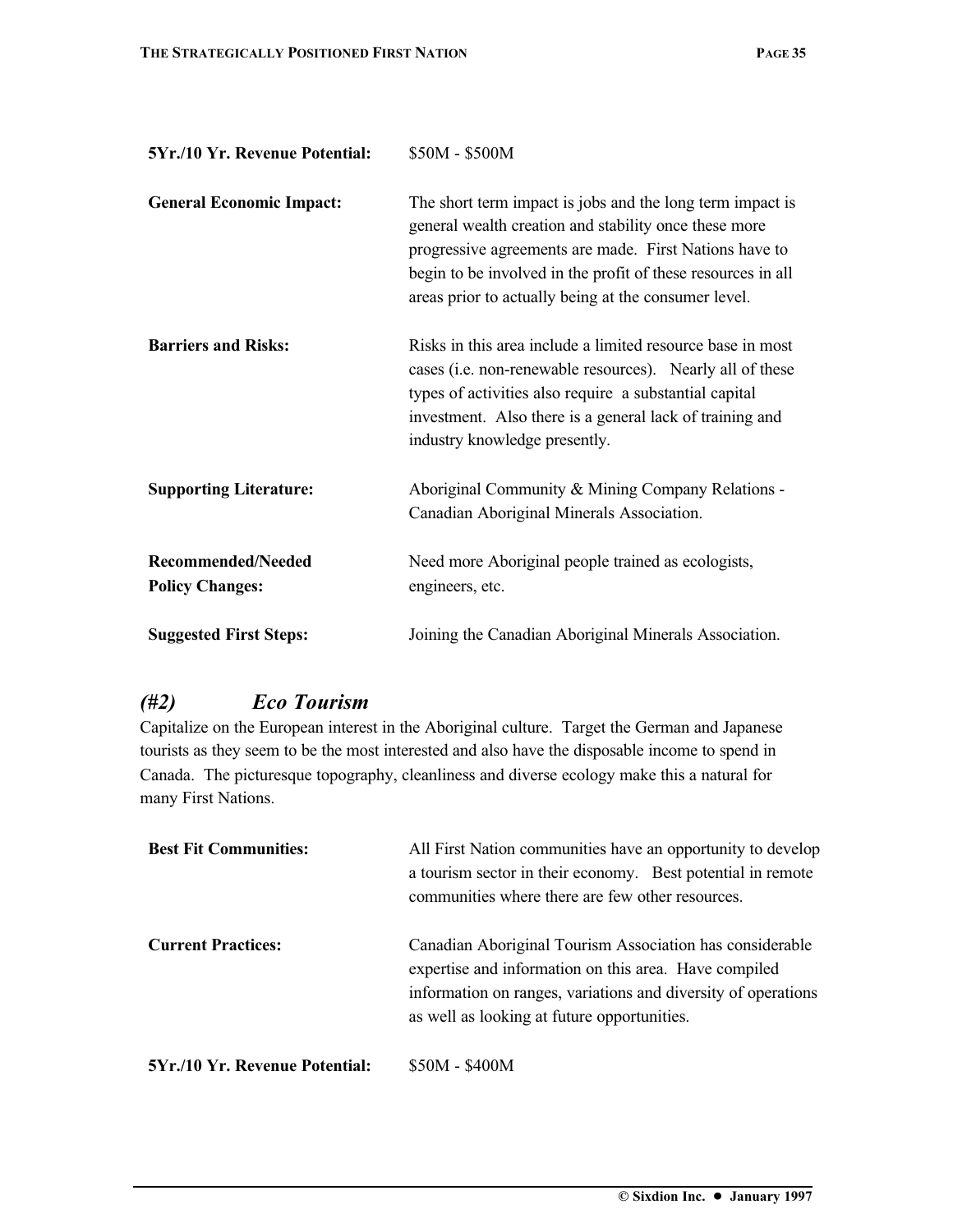| <b>General Economic Impact:</b>                     | Substantial in terms of employment and appropriateness of<br>businesses for group tours. Tourism is a definite stimulus to<br>a First Nation's economy as it brings outside dollars into the<br>community. Many local craft people can individually<br>benefit from this activity. As well all the local service<br>businesses can also derive direct revenue from sales/service<br>to tourists. |
|-----------------------------------------------------|--------------------------------------------------------------------------------------------------------------------------------------------------------------------------------------------------------------------------------------------------------------------------------------------------------------------------------------------------------------------------------------------------|
| <b>Barriers and Risks:</b>                          | Seed capital, local business, marketing expertise and the<br>planning necessary to implement this type of activity are<br>cited as barriers. Risks are the same as any business as all<br>the fundamentals have to be addressed.                                                                                                                                                                 |
| <b>Supporting Literature:</b>                       | Aboriginal Tourism in Canada - published by NITA (Native<br>Investment Trade Association). Publications available from<br>the Canadian Aboriginal Tourism association.                                                                                                                                                                                                                           |
| <b>Recommended/Needed</b><br><b>Policy Changes:</b> | More front end education needed on important issues in this<br>industry such as market research before construction.                                                                                                                                                                                                                                                                             |
| <b>Suggested First Steps:</b>                       | Joining the Canadian Aboriginal Tourism Association.                                                                                                                                                                                                                                                                                                                                             |

## *(#3) Tourism (General)*

Work closely with the surrounding non-Aboriginal communities to develop tourism and bring dollars into the community. There is a definite need to take rightful ownership of the First Nations tourism trade and begin to reap the financial rewards as opposed to being exploited by the non-Aboriginal operators.

| <b>Best Fit Communities:</b>   | Developing and Fragmented because of their generally<br>remote settings.                                                                                                                                                                                                      |
|--------------------------------|-------------------------------------------------------------------------------------------------------------------------------------------------------------------------------------------------------------------------------------------------------------------------------|
| <b>Current Practices:</b>      | There are currently only a few First Nations that have a<br>fully developed tourism plant operating in their territories.<br>In most cases the First Nations have been or are being<br>"exploited" by the non-Aboriginal community nearest to<br>them as a draw for tourists. |
| 5Yr./10 Yr. Revenue Potential: | \$50M - \$400M                                                                                                                                                                                                                                                                |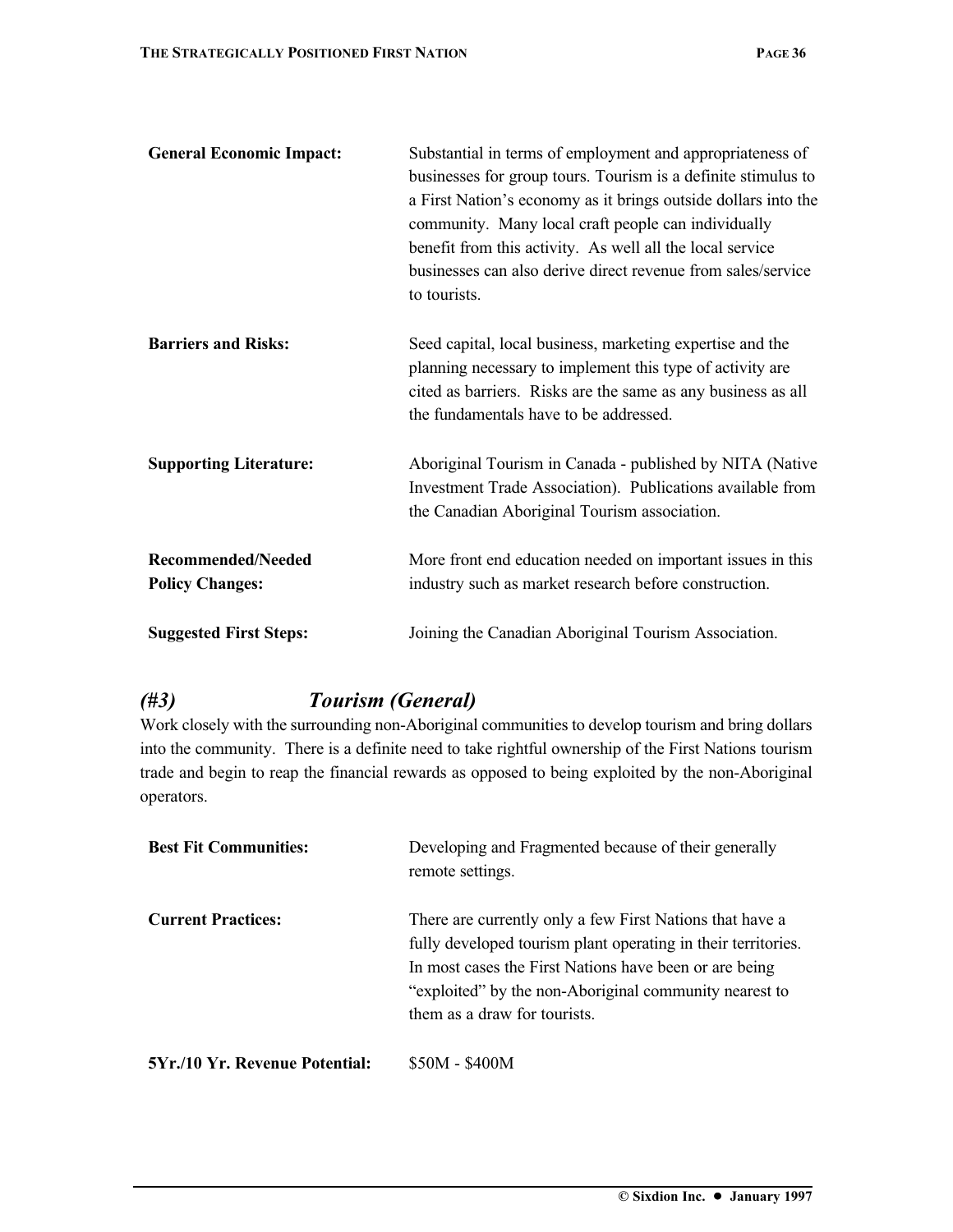| <b>General Economic Impact:</b>              | Tourism is a definite stimulus to a First Nation's economy<br>as it brings outside dollars into the community. Many local<br>craft people can individually benefit from this activity. As<br>well all the local service businesses can also derive direct<br>revenue from sales/service to tourists. |
|----------------------------------------------|------------------------------------------------------------------------------------------------------------------------------------------------------------------------------------------------------------------------------------------------------------------------------------------------------|
| <b>Barriers and Risks:</b>                   | Tourism requires the development of the resource base to<br>make it attractive for tourism. There is also normally some<br>local opposition in the form of a feeling of "exploitation" if<br>they cater to the European image of the North American<br>Indian.                                       |
| <b>Supporting Literature:</b>                | See $#2$ - Eco-Tourism.                                                                                                                                                                                                                                                                              |
| Recommended/Needed<br><b>Policy Changes:</b> | See $#2$ - Eco-Tourism.                                                                                                                                                                                                                                                                              |
| <b>Suggested First Steps:</b>                | See $#2$ - Eco-Tourism.                                                                                                                                                                                                                                                                              |

## **5.2 INFORMATION TECHNOLOGY**

### *(#4) Transaction Processing*

The Information Technology offers ample opportunity for many First Nations to participate in the new economy. Location is no longer an issue and so there are tremendous opportunities for First Nations to develop through strategic alliances, and an ability to become part of the process phase of many data systems. The ability to process data ranging from basic "data-entry" to "transaction processing", such as medical or insurance claimsprocessing, makes this a real opportunity that most communities could take advantage of now.

| <b>Best Fit Communities:</b>          | All communities that have adequate communications<br>services can participate in this area.                                                                                                                                                                         |
|---------------------------------------|---------------------------------------------------------------------------------------------------------------------------------------------------------------------------------------------------------------------------------------------------------------------|
| <b>Current Practices:</b>             | Very few large scale opportunities have been developed in<br>this technology area. There is a certain level of<br>preparedness at the First Nation level but not sufficient local<br>infrastructure or business "savvy" to yet be a major player<br>in this market. |
| <b>5Yr./10 Yr. Revenue Potential:</b> | \$0-\$100M                                                                                                                                                                                                                                                          |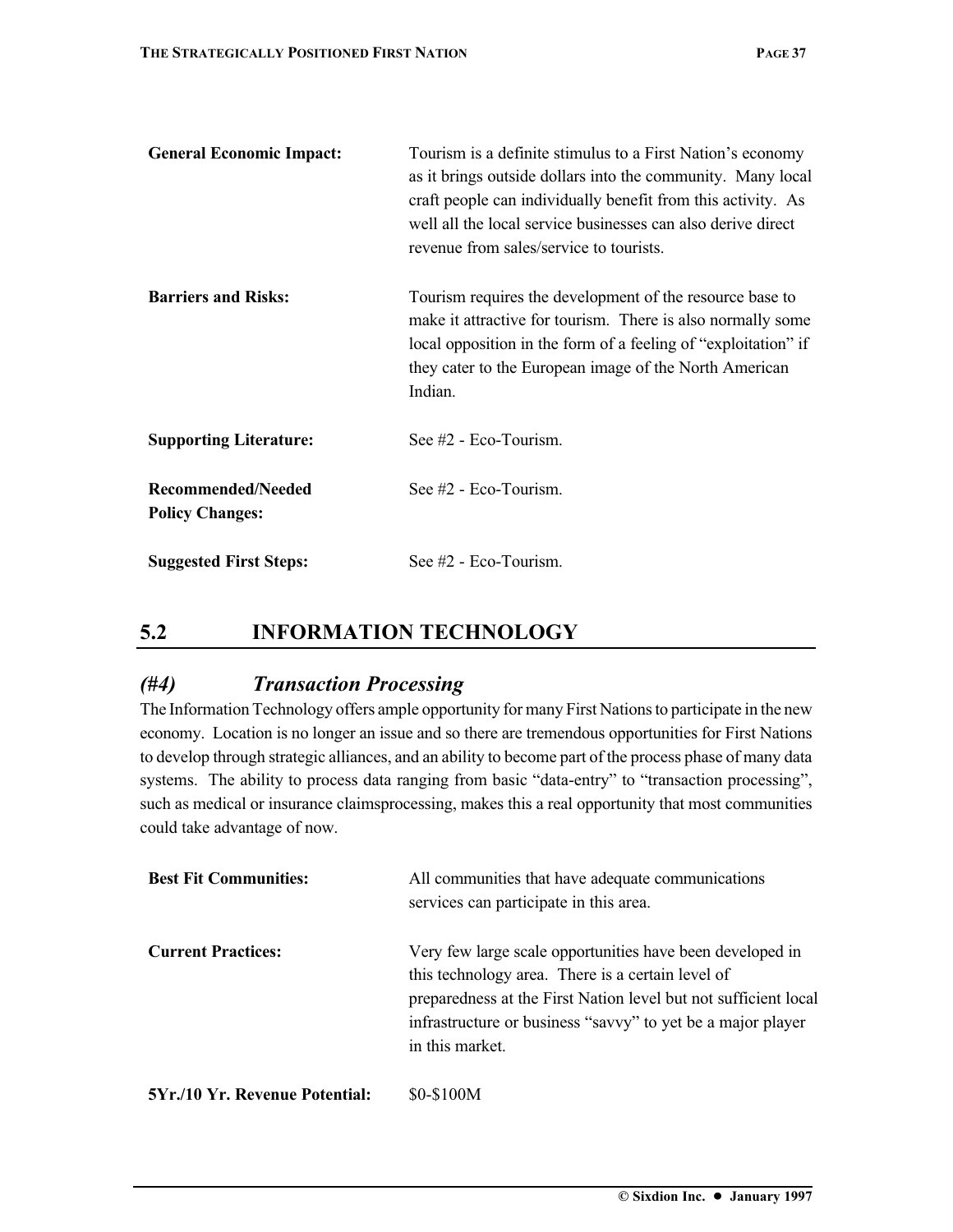| <b>General Economic Impact:</b>                     | This offers the opportunity to transfer both jobs and<br>business activity to the First Nation community. Jobs will<br>offer immediate impact in terms of disposable income and<br>long term skills development and training will offer<br>transportable skills and employability. |
|-----------------------------------------------------|------------------------------------------------------------------------------------------------------------------------------------------------------------------------------------------------------------------------------------------------------------------------------------|
| <b>Barriers and Risks:</b>                          | The primary barrier is most likely to be the development of<br>the infrastructure to secure this type of business. This type<br>of work offers the best opportunity for First Nations to<br>participate in the "new" economy.                                                      |
| <b>Supporting Literature:</b>                       | General Information Technology literature discusses market<br>segments such as this at length. Further, insights can be<br>obtained by looking at what the Province of New Brunswick<br>has done to attract projects such as transaction processing<br>and help desk services.     |
| <b>Recommended/Needed</b><br><b>Policy Changes:</b> | Ensure that the Aboriginal Procurement Set-Aside Program<br>encourages the development of Aboriginal information<br>technology expertise via small and large contracts.                                                                                                            |
| <b>Suggested First Steps:</b>                       | Interested parties and communities should look to enter the<br>market via industry partnerships.                                                                                                                                                                                   |

#### *(#5) Data Conversion and Help Desk Services*

This is a definite opportunity over the next 5 - 10 years. Information that is currently paper based will need to be converted to electronic format. Much of this work has been sent "off shore" to date and there is no reason why this technical process cannot be handled in the First Nation communities. Opportunity is high and overhead is low so that it is an ideal market segment to concentrate on. Data conversion can range from converting parer based information to electronic form, up to electronic to electronic conversion such as the conversion old legacy computer programs to new more modern programming languages.

| <b>Best Fit Communities:</b> | This type of business is ideally suited to any First Nation<br>that has the appropriate communications infrastructure.                                                                                |
|------------------------------|-------------------------------------------------------------------------------------------------------------------------------------------------------------------------------------------------------|
| <b>Current Practices:</b>    | Most "data conversion" business has been sent "off shore".<br>There is no reason why this cannot be done in Canada and it<br>offers an excellent chance for local jobs and an on-Reserve<br>location. |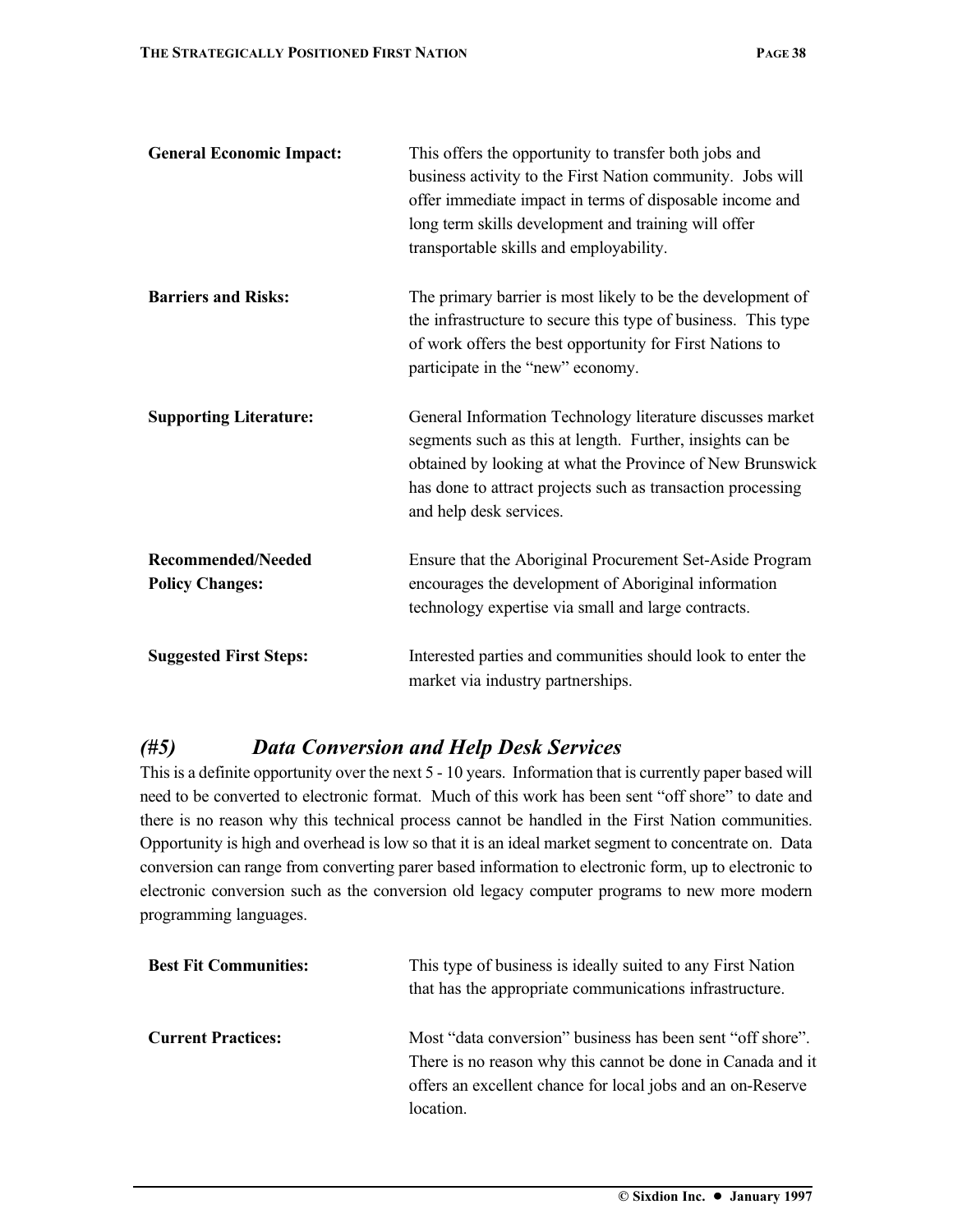| 5Yr./10 Yr. Revenue Potential:               | \$0-\$100M                                                                                                                                                                                                     |
|----------------------------------------------|----------------------------------------------------------------------------------------------------------------------------------------------------------------------------------------------------------------|
| <b>General Economic Impact:</b>              | This area offers mainly job creation and limited skill<br>development. Increased local spending power and local<br>business development.                                                                       |
| <b>Barriers and Risks:</b>                   | There is a certain amount of "security" needed for some of<br>these contracts. Information may be "sensitive" and require<br>assurance of security.                                                            |
| <b>Supporting Literature:</b>                | General Information Technology literature discusses market<br>segments such as this at length. Further, insights can be<br>obtained by looking at what work is being sent "off-shore"<br>to places like India. |
| Recommended/Needed<br><b>Policy Changes:</b> | Ensure that the Aboriginal Procurement Set-Aside<br>Procurement Program is developed to encourage the<br>development of Aboriginal information technology expertise<br>via small and large contracts.          |
| <b>Suggested First Steps:</b>                | Interested parties and communities should look to enter the<br>market via industry partnerships.                                                                                                               |

### *(#6) Creation of Business Centres on First Nation Communities*

Since most of the work in the new technology area is information processing and an ability to utilize the information in more ways, the opportunity to move "whole scale" operations and processes to First Nations is definitely achievable. There are certain advantages (i.e. favorable tax situations) which make the development of business centres on First Nations not only a possibility but also profitable.



| <b>Best Fit Communities:</b> | Communities nearer to urban markets and good<br>transportation would be best fit. However, any community<br>can participate through technology.                                                                                  |
|------------------------------|----------------------------------------------------------------------------------------------------------------------------------------------------------------------------------------------------------------------------------|
| <b>Current Practices:</b>    | Some communities have developed industrial parks in the<br>past. These new technology based centres will be more<br>acceptable (environmentally friendly) and offer more skill<br>development to the owners and employees alike. |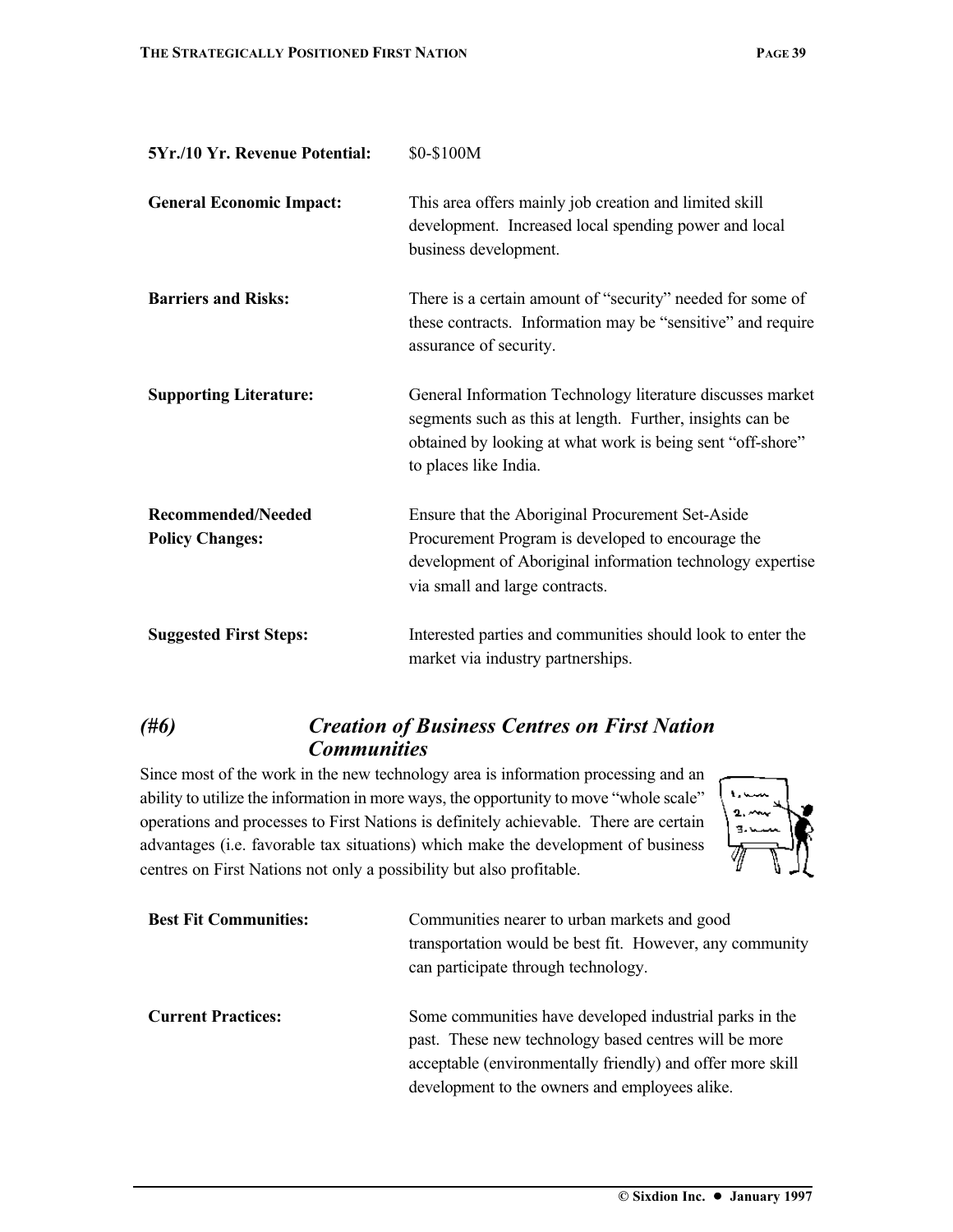| 5Yr./10 Yr. Revenue Potential:                      | $$0 - $100M$$                                                                                                                                                                                                                                                                                                                                                                                                                                                                        |
|-----------------------------------------------------|--------------------------------------------------------------------------------------------------------------------------------------------------------------------------------------------------------------------------------------------------------------------------------------------------------------------------------------------------------------------------------------------------------------------------------------------------------------------------------------|
| <b>General Economic Impact:</b>                     | These large scale operations will offer employment and<br>wealth creation at the community level. Reserve location<br>will offer tangible benefits to the employees and also give a<br>competitive edge to the business (e.g. Tax).                                                                                                                                                                                                                                                  |
| <b>Barriers and Risks:</b>                          | Capital for construction of infrastructure (as usual) will pose<br>a problem. Mind set of non-Aboriginal business community<br>may resist a move to the community.                                                                                                                                                                                                                                                                                                                   |
| <b>Supporting Literature:</b>                       | Check out the literature available on the "incubator malls"<br>etc., and make the changes to have it apply to the new<br>information age businesses. These are community based<br>initiatives which can be sponsored by the First Nation to<br>encourage business development in the community. They<br>offer incentive for business in the community and by pooling<br>resources allow companies to grow and have various<br>support services in their early stages of development. |
| <b>Recommended/Needed</b><br><b>Policy Changes:</b> | Need to begin to cultivate solid business relations with the<br>rest of Canada's business community.                                                                                                                                                                                                                                                                                                                                                                                 |
| <b>Suggested First Steps:</b>                       | Participate in the Set-Aside program and look at securing<br>the provision of technology based service business to the<br>communities, such as transaction processing.                                                                                                                                                                                                                                                                                                               |

## **5.3 INTERNATIONAL/INTER-TRIBAL TRADE**

## *(#7) Use of Favourable Trade Rulings*

There appears to be great opportunity to strike agreements with Tribes in the US using favourable rulings for international trade into the US. This offers definite strategic advantages as they are closer to much bigger (i.e. the world's largest) markets and would be a definite point of sale for many of the natural resources controlled by Canada's First Nations. The movement of natural resources across the border will have to be clarified.

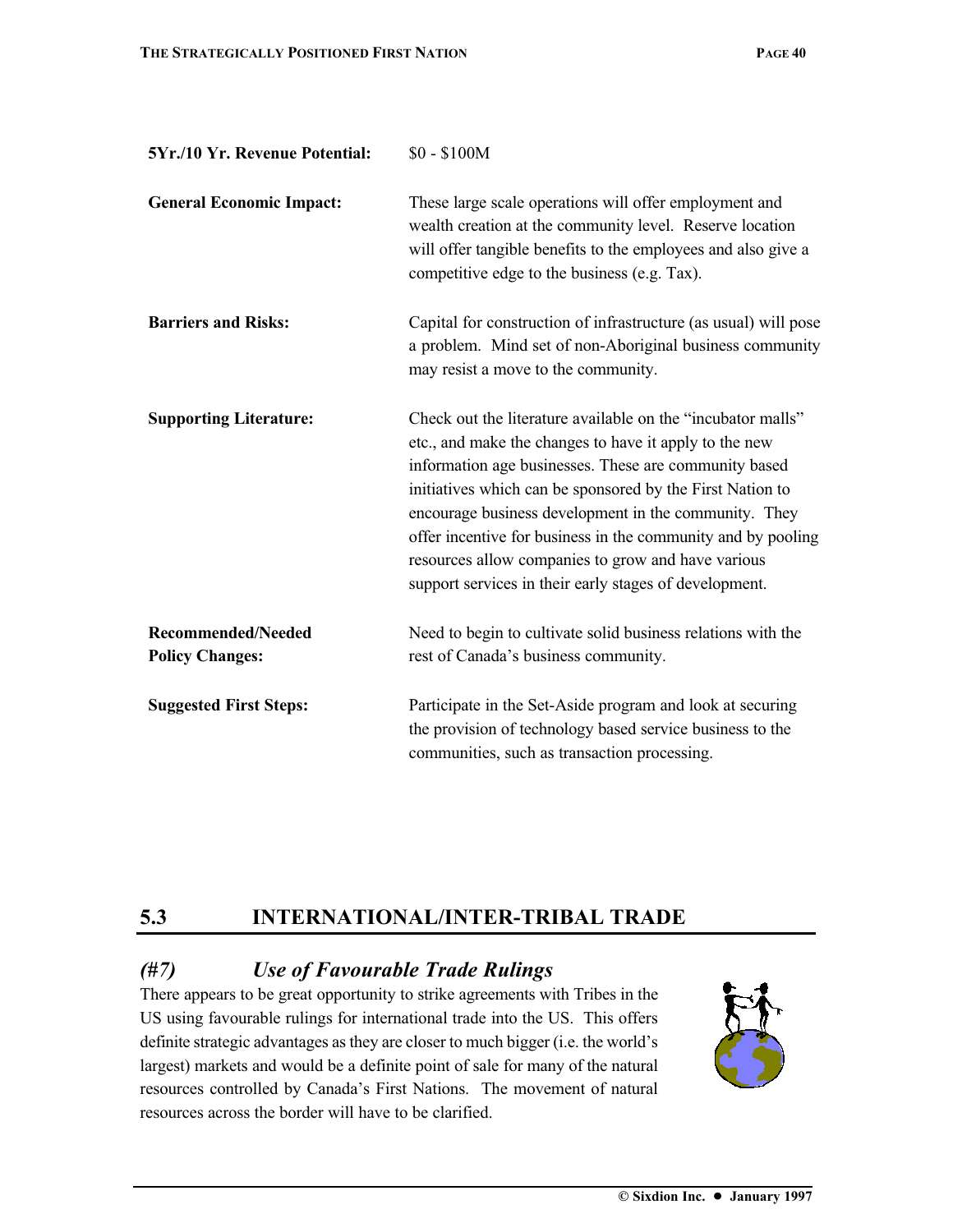| <b>Best Fit Communities:</b>                        | Established and Developing First Nation communities with a<br>close proximity to the US border. The communities require<br>a reasonably sophisticated level of organization to engage in<br>international initiatives.                        |
|-----------------------------------------------------|-----------------------------------------------------------------------------------------------------------------------------------------------------------------------------------------------------------------------------------------------|
| <b>Current Practices:</b>                           | Limited use of this opportunity. Most Aboriginal markets<br>and businesses are "young" and have only looked at local<br>and maybe regional markets to date.                                                                                   |
| 5Yr./10 Yr. Revenue Potential:                      | $$10 - $100M$                                                                                                                                                                                                                                 |
| <b>General Economic Impact:</b>                     | Once again, these opportunities offer huge potential in terms<br>of bringing foreign capital into First Nation communities.<br>Probably most effective in export ready products and<br>markets who are strategically located near the border. |
| <b>Barriers and Risks:</b>                          | Laws of international trade will have to be<br>reviewed and clarified as they apply to Aboriginal<br>peoples of North America. NAFTA will probably<br>have to be reviewed.                                                                    |
| <b>Supporting Literature:</b>                       | Native Business Opportunities: The New Reality<br>International Investment & Trade in Native<br>Economic Development published by NITA.                                                                                                       |
| <b>Recommended/Needed</b><br><b>Policy Changes:</b> | Set in place the necessary policies to encourage<br>and support international trade between the First<br>Nations of Canada and Tribes in the US.                                                                                              |
| <b>Suggested First Steps:</b>                       | Set-up a North American business summit<br>between Tribes of the US and First Nations in<br>Canada interested in exploring this opportunity.                                                                                                  |

## *(#8) Creation of Aboriginal Free Trade Zones*

The Aboriginal people of Canada and the US enjoy many benefits of being the First Peoples of North America. By utilizing the special status of the territories controlled by these independent nations there are many opportunities which surface in light of the present situation. The development of Aboriginal "free trade" zones is definitely a possibility as First Nations rights are defined and used for economic gain.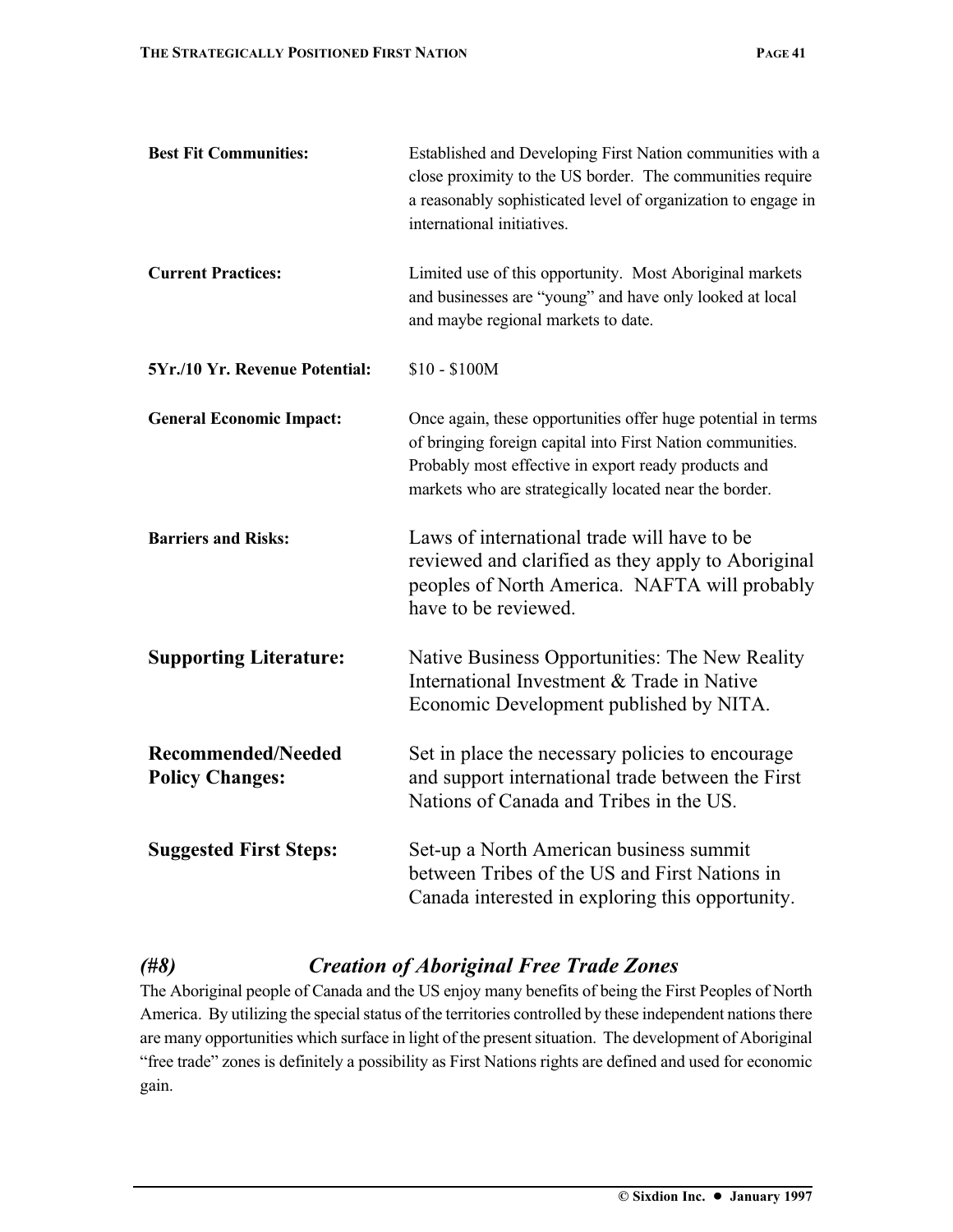| <b>Best Fit Communities:</b>                        | Established and Developing. Again, the interested communities will<br>need a good level of organization and development.                                                                                                                                                 |
|-----------------------------------------------------|--------------------------------------------------------------------------------------------------------------------------------------------------------------------------------------------------------------------------------------------------------------------------|
| <b>Current Practices:</b>                           | None in Canada. Some exist in the US Tribes.                                                                                                                                                                                                                             |
| 5Yr./10 Yr. Revenue Potential:                      | $$0 - $50M$$                                                                                                                                                                                                                                                             |
| <b>General Economic Impact:</b>                     | Possible to have a very dramatic effect on the economy of<br>a First Nation. Ability to trade and get into the US market<br>with Tribes in the US makes this one opportunity that<br>would have an overall effect across all sectors of a local<br>First Nation economy. |
| <b>Barriers and Risks:</b>                          | Getting favourable rulings from the governments of both<br>Canada and US. represents the biggest barrier of this<br>opportunity.                                                                                                                                         |
| <b>Supporting Literature:</b>                       | Some academic information available in Canada and other<br>information on US Free Trade Zones.                                                                                                                                                                           |
| <b>Recommended/Needed</b><br><b>Policy Changes:</b> | Government stimulus of the Aboriginal economy<br>through favourable business rulings will allow for the<br>business development to take place in the community.                                                                                                          |
| <b>Suggested First Steps:</b>                       | Do basic research at the community level.                                                                                                                                                                                                                                |

## *(#9) Inter-tribal Business Activity*

Many Aboriginal nations around the world are just now realizing the "real" concept of economic development and trade. There is a certain level of comfort and a definite cultural motivation to create business relationships and more importantly profit centred opportunities on an Aboriginal to Aboriginal basis. Also there are straight investment opportunities to be looked at as many Aboriginal nations control large pools of capital which could be invested and leveraged in Canada's First Nation communities.

**Best Fit Communities:** Established and Developing.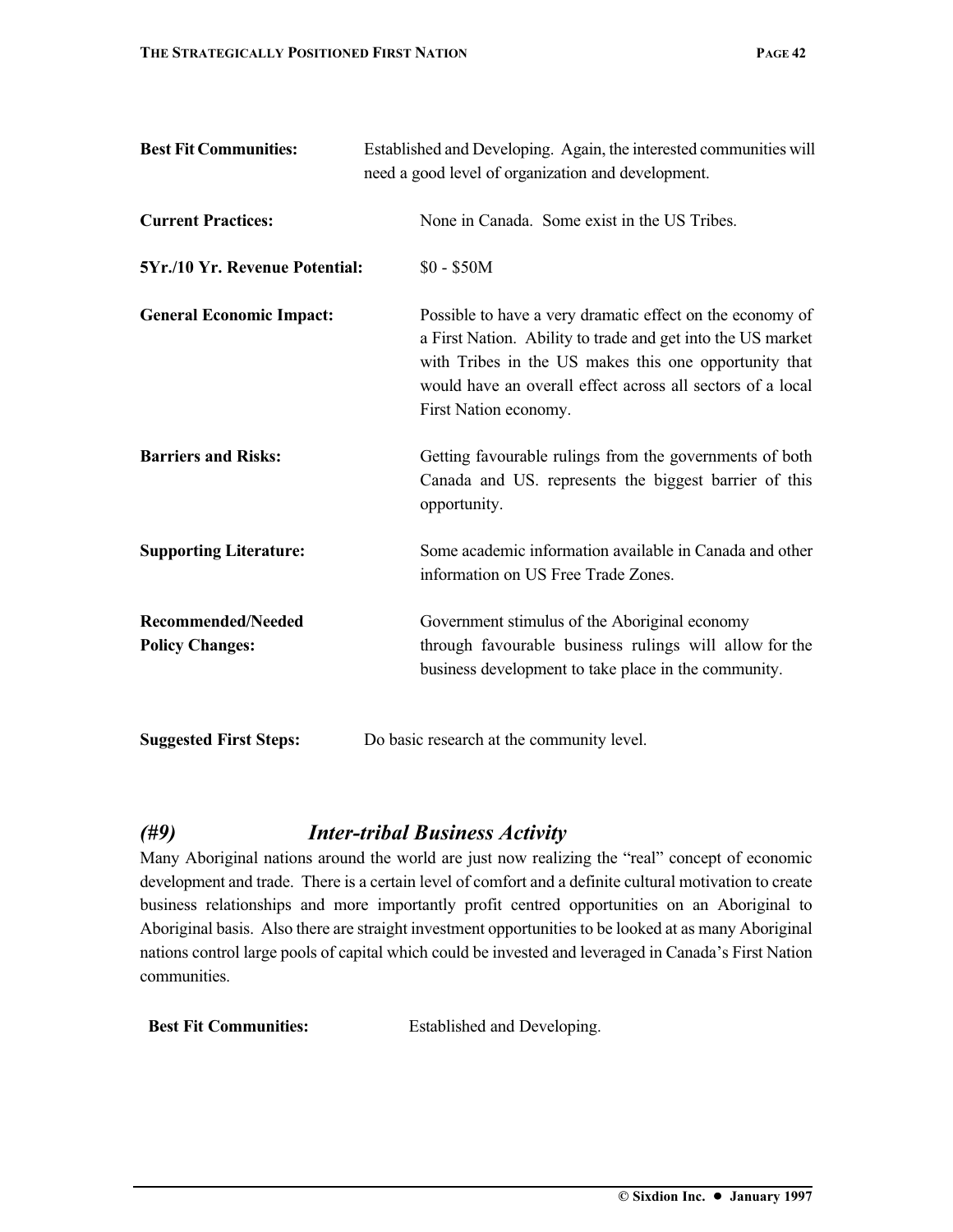| <b>Current Practices:</b>                    | Very few Aboriginal nations around the globe are involved<br>in this type of nation to nation relationship. Opportunity<br>exists in various areas including New Zealand, South<br>America and some Asian countries. Some of these countries<br>are further progressed than Canada's First Nations but look<br>to them for market potential. |
|----------------------------------------------|----------------------------------------------------------------------------------------------------------------------------------------------------------------------------------------------------------------------------------------------------------------------------------------------------------------------------------------------|
| 5Yr./10 Yr. Revenue Potential:               | \$10 - \$400M                                                                                                                                                                                                                                                                                                                                |
| <b>General Economic Impact:</b>              | Huge economic impacts will be felt when this opportunity is<br>developed. An ability to bring in foreign cash reserves.                                                                                                                                                                                                                      |
| <b>Barriers and Risks:</b>                   | Risks can be mitigated with "due diligence" and homework<br>to access international markets effectively.                                                                                                                                                                                                                                     |
| <b>Supporting Literature:</b>                | NITA publications.                                                                                                                                                                                                                                                                                                                           |
| Recommended/Needed<br><b>Policy Changes:</b> | Commitment to research and education in this area. Also<br>need product export development assistance.                                                                                                                                                                                                                                       |
| <b>Suggested First Steps:</b>                | Contact New Zealand Trade Ministry and get more<br>information on Maori trade initiatives.<br><b>Contact Foreign Affairs Canada and Export Development</b><br>Canada.                                                                                                                                                                        |

## **5.4 DOMESTIC SOURCES OF CAPITAL**

### *(#10) Canada's Consolidated Revenue Fund*

Many millions of dollars are held in Trust for First Nations of this country by the federal government. Through a process of negotiation there is no reason why these funds cannot be used as a leverage tool to bring new sources of capital into the First Nation communities. A well developed plan and a sound business case would enable these dollars to be the lever to generate new wealth into the First Nations.

| <b>Best Fit Communities:</b>   | Not applicable.                                               |
|--------------------------------|---------------------------------------------------------------|
| <b>Current Practices:</b>      | Government of Canada (DIAND) presently controls this<br>fund. |
| 5Yr./10 Yr. Revenue Potential: | \$0 - \$50M                                                   |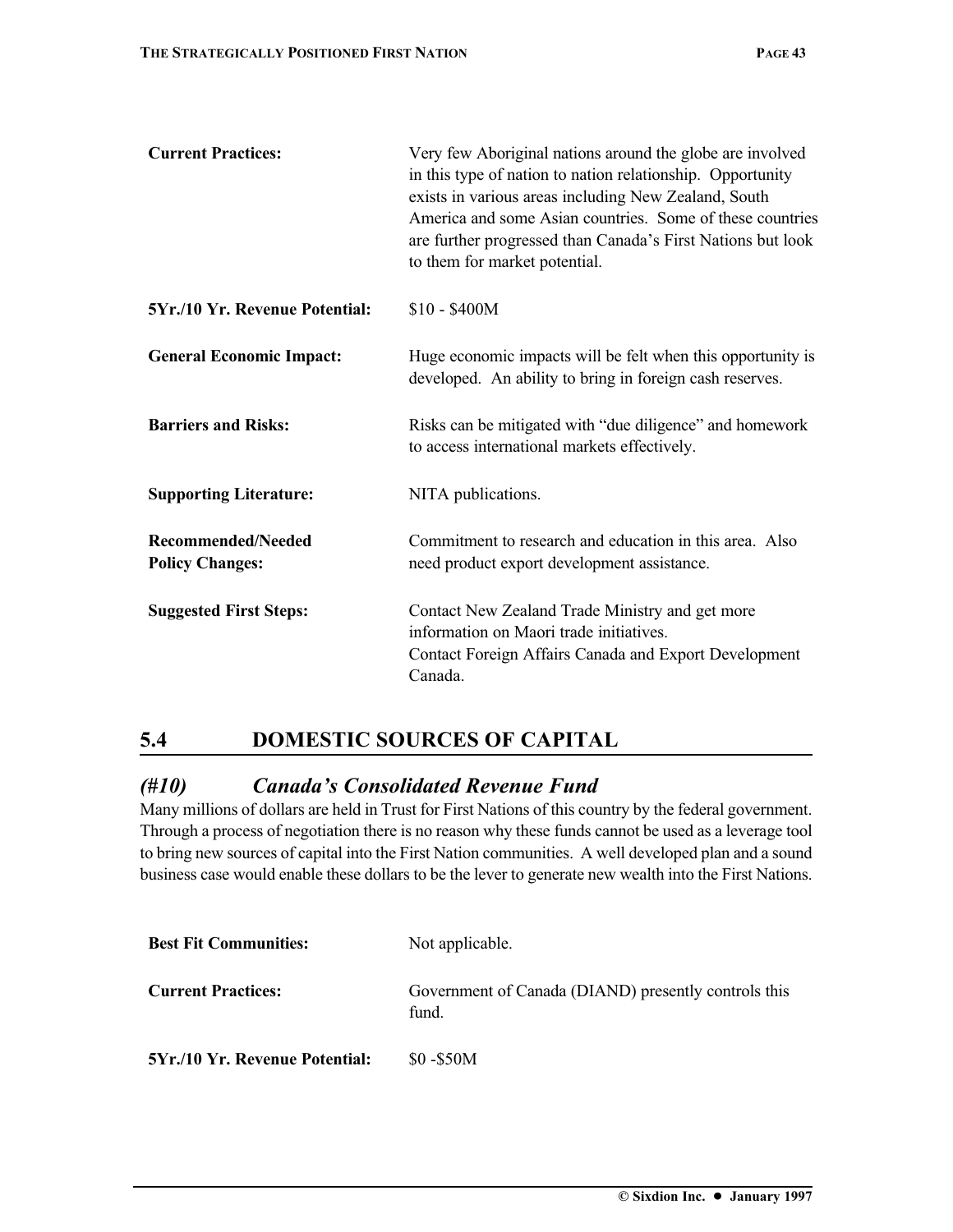| <b>General Economic Impact:</b>              | Could be widespread if structured and administered<br>effectively.                                     |
|----------------------------------------------|--------------------------------------------------------------------------------------------------------|
| <b>Barriers and Risks:</b>                   | Will DIAND run the risk of being sued for breach of<br>fiduciary obligations?                          |
| <b>Supporting Literature:</b>                | Calvin D. Helin: Doing Business with Aboriginal Canada<br>Makes Sense.                                 |
| Recommended/Needed<br><b>Policy Changes:</b> | Could be done with changes in DIAND policy.                                                            |
| <b>Suggested First Steps:</b>                | Review existing literature and continue to analyze the<br>possibility.<br>Discuss with DIAND officers. |

### *(#11) Create a Federally Sponsored Aboriginal Venture Capital Corps.*

This mechanism has been successful in the non-Aboriginal community as a way to form pools of capital and stimulate economic growth through private business development. This scenario will need tax credits and certain guarantees, however, specific funds set up to invest in Aboriginal opportunities would be a definite stimulus to the First Nation economies.

| <b>Best Fit Communities:</b>    | Established, Developing or Fragmented.                                                                                                                                                                                                                                                                      |
|---------------------------------|-------------------------------------------------------------------------------------------------------------------------------------------------------------------------------------------------------------------------------------------------------------------------------------------------------------|
| <b>Current Practices:</b>       | Native Venture Capital Corp. is set up in Alberta. This is a<br>venture capital company established in Alberta to invest in<br>Aboriginal businesses. It has been in existence since the<br>early 1980's and had investment from various sources in<br>Alberta including the government and private sector. |
| 5Yr./10 Yr. Revenue Potential:  | $$0 - $100M$.$                                                                                                                                                                                                                                                                                              |
| <b>General Economic Impact:</b> | Could be substantial as a means of supplying equity and<br>start-up capital to the Aboriginal community.                                                                                                                                                                                                    |
| <b>Barriers and Risks:</b>      | Needs to be a market driven private enterprise venture<br>capital structure.                                                                                                                                                                                                                                |
| <b>Supporting Literature:</b>   | See government literature and publications as well as<br>information from NITA on various conferences they have<br>hosted in this area.                                                                                                                                                                     |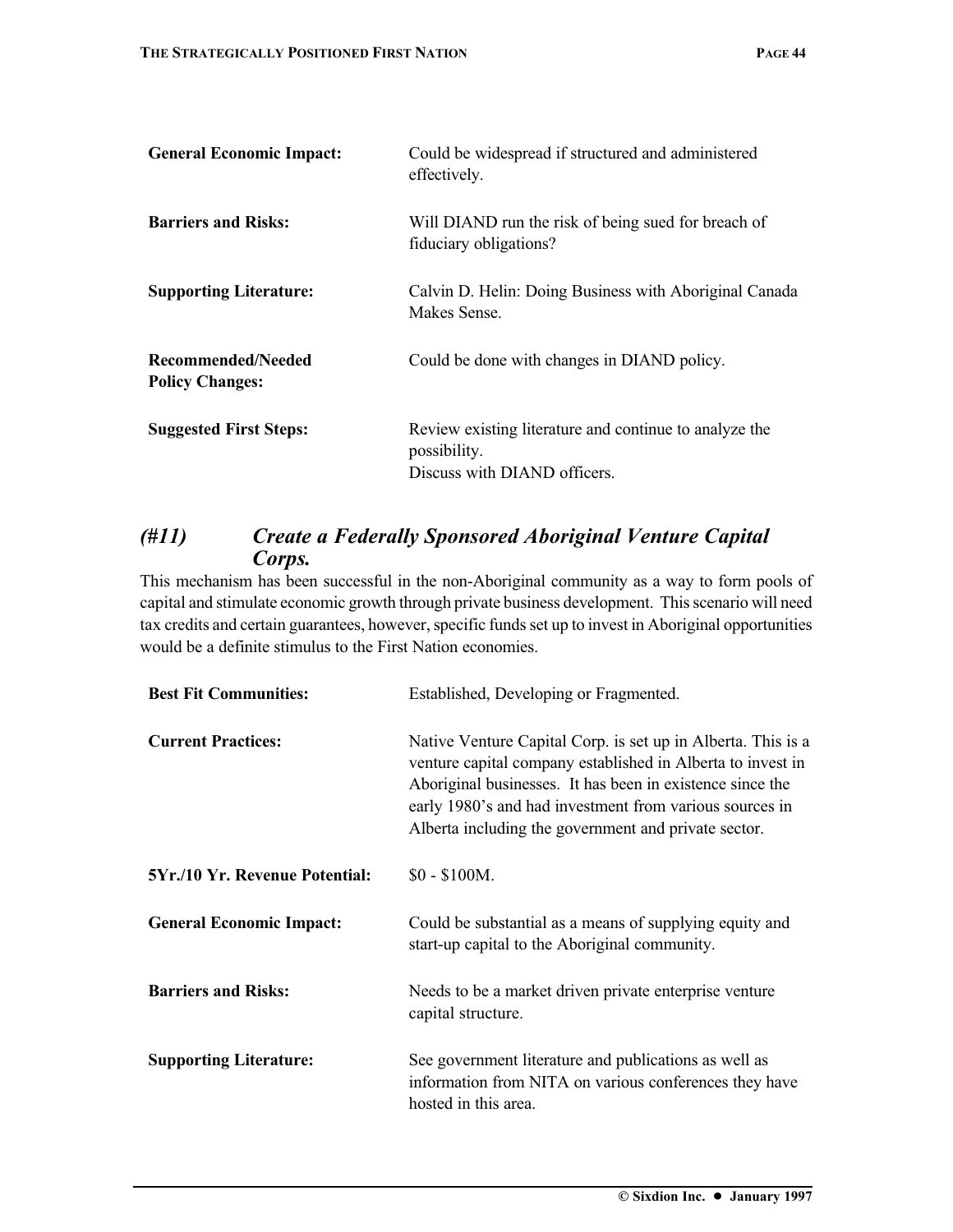| Recommended/Needed<br><b>Policy Changes:</b> | May have to look at favourable tax credits and other<br>incentives to have people willing to create a "riskier"<br>investment capital pool.                                                                                                                                                                                                                 |
|----------------------------------------------|-------------------------------------------------------------------------------------------------------------------------------------------------------------------------------------------------------------------------------------------------------------------------------------------------------------------------------------------------------------|
| <b>Suggested First Steps:</b>                | More detailed research is needed to explore this concept and<br>offer it to the financial community.<br>As Aboriginal people begin to participate in the Financial<br>sector (like the First Nations Bank of Canada and local<br>Credit Unions) the use of the vehicles can become a reality.<br>A lot can be learned from existing ventures in this arena. |

## *(#12) Accessing Pension Funds/mutual Funds for Infrastructure*

It is recognized that there are huge pools of capital in the market place. The ability to make First Nation communities attractive to this type of investor would bring significant revenues into the First Nation. Once again in the present setting some form of federal government intervention would be needed.

| <b>Best Fit Communities:</b>                 | Established, Developing or Fragmented.                                     |
|----------------------------------------------|----------------------------------------------------------------------------|
| <b>Current Practices:</b>                    | Being done to a limited degree by some financial institutions.             |
| <b>5Yr./10 Yr. Revenue Potential:</b>        | \$0 - \$100 M                                                              |
| <b>General Economic Impact:</b>              | Could be substantial.                                                      |
| <b>Barriers and Risks:</b>                   | Must be private sector and non-governmental to be effective.               |
| <b>Supporting Literature:</b>                | Several publications by NITA and Calvin Helin would<br>address this issue. |
| Recommended/Needed<br><b>Policy Changes:</b> | Have to "loosen" the present pension/mutual fund<br>investment policies.   |
| <b>Suggested First Steps:</b>                | More research.                                                             |

## **5.5 OFF SHORE INVESTMENT**

#### *(#13) Immigrant Investors Program*

The use of the Immigrant Investor Program (IIP) has definite possibilities for the creation of venture capital pools which could be targeted to the Aboriginal community. This is a federal government program giving visa's/citizenship to immigrants who invest money into this program for business development in Canada. The proposal here is to have some of this money diverted to an Aboriginal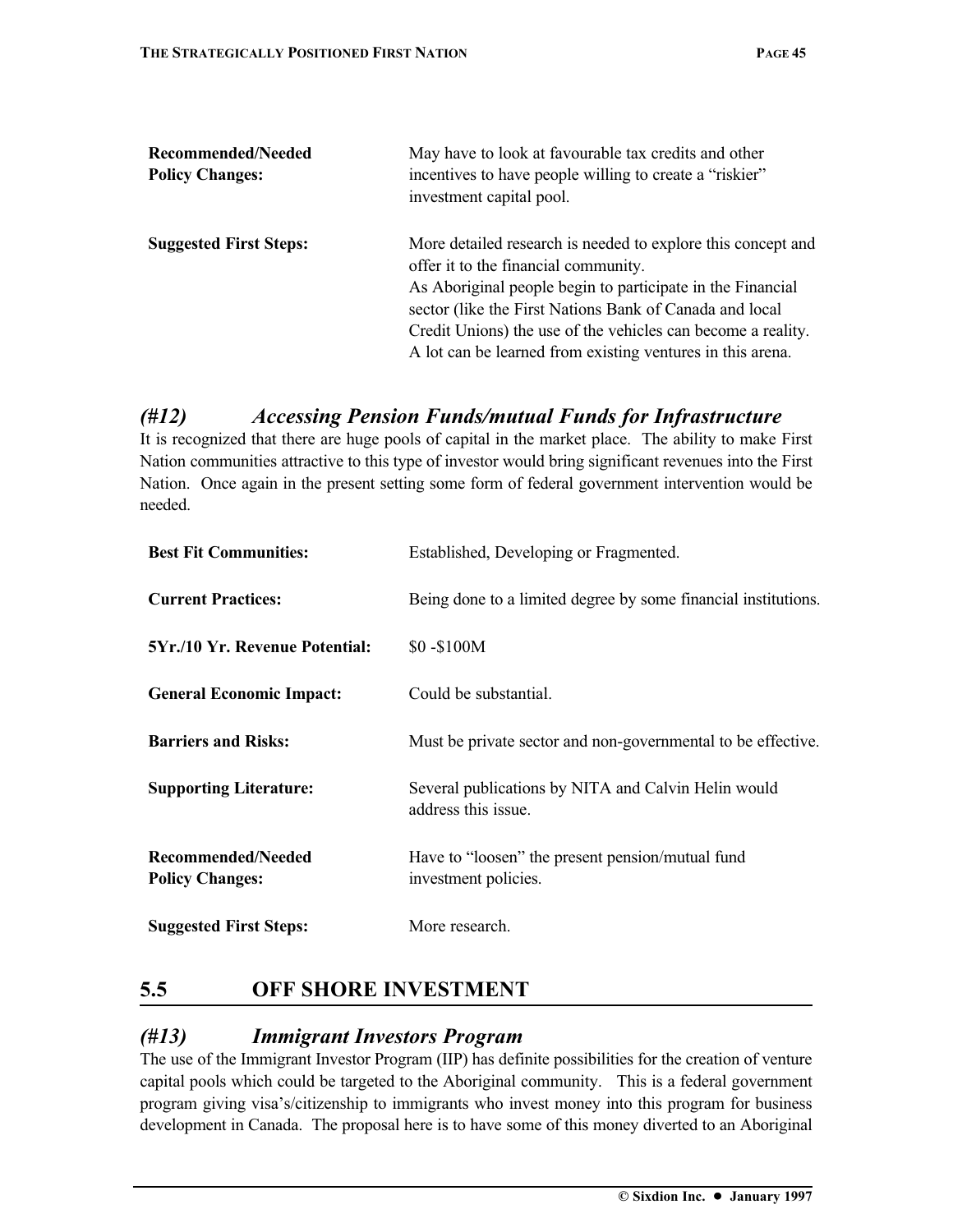specific pool for investment/use in First Nation economies/communities. Once again the lure of the Aboriginal culture and more importantly the marketing of the First Nation community as a viable place to invest and is critical to the success of this type of financing. Capitalization on the "newly discovered" economy is feasible when it is realized that First Nations control both land and other resources.

| <b>Best Fit Communities:</b>                        | Established, Developing or Fragmented.                                                                                                                                                                                                |
|-----------------------------------------------------|---------------------------------------------------------------------------------------------------------------------------------------------------------------------------------------------------------------------------------------|
| <b>Current Practices:</b>                           | Doesn't apply to Aboriginal communities.                                                                                                                                                                                              |
| 5Yr./10 Yr. Revenue Potential:                      | $$0 - $550M$$                                                                                                                                                                                                                         |
| <b>General Economic Impact:</b>                     | Could provide capital which will impact directly on<br>communities for immediate wealth generation.                                                                                                                                   |
| <b>Barriers and Risks:</b>                          | The Immigrant Investors Program (IIP) as it stands has no<br>Aboriginal component to it. The government has never<br>looked at the Aboriginal market as a place to invest the<br>foreign pools of capital raised through the program. |
| <b>Supporting Literature:</b>                       | IIP has various publications and literature available through<br>the Federal government and the provinces. Handled by the<br>Ministry of Finance.                                                                                     |
| <b>Recommended/Needed</b><br><b>Policy Changes:</b> | Need to change IIP program to target Aboriginal needs.                                                                                                                                                                                |
| <b>Suggested First Steps:</b>                       | Have the Aboriginal community represented on the<br>Provincial boards who control the program.                                                                                                                                        |

#### *(#14) Aboriginal Trade Missions*

Once again this is an area that has more potential than most people would realize on the surface. The selling of Aboriginal First Nations into Asia (i.e. China and Japan) as well as Europe (i.e. Germany) offers significant opportunity to negotiate business joint ventures and also foreign investment into the First Nation communities.

| <b>Best Fit Communities:</b> | A11.                                                                                                            |
|------------------------------|-----------------------------------------------------------------------------------------------------------------|
| <b>Current Practices:</b>    | Calvin Helin has organized an Aboriginal trade mission to<br>China in 1994. Has plans for one to New Zealand in |
|                              | February 1997 and to China in 1997. First Nations are just                                                      |
|                              | now exploring the possibility of international trade.                                                           |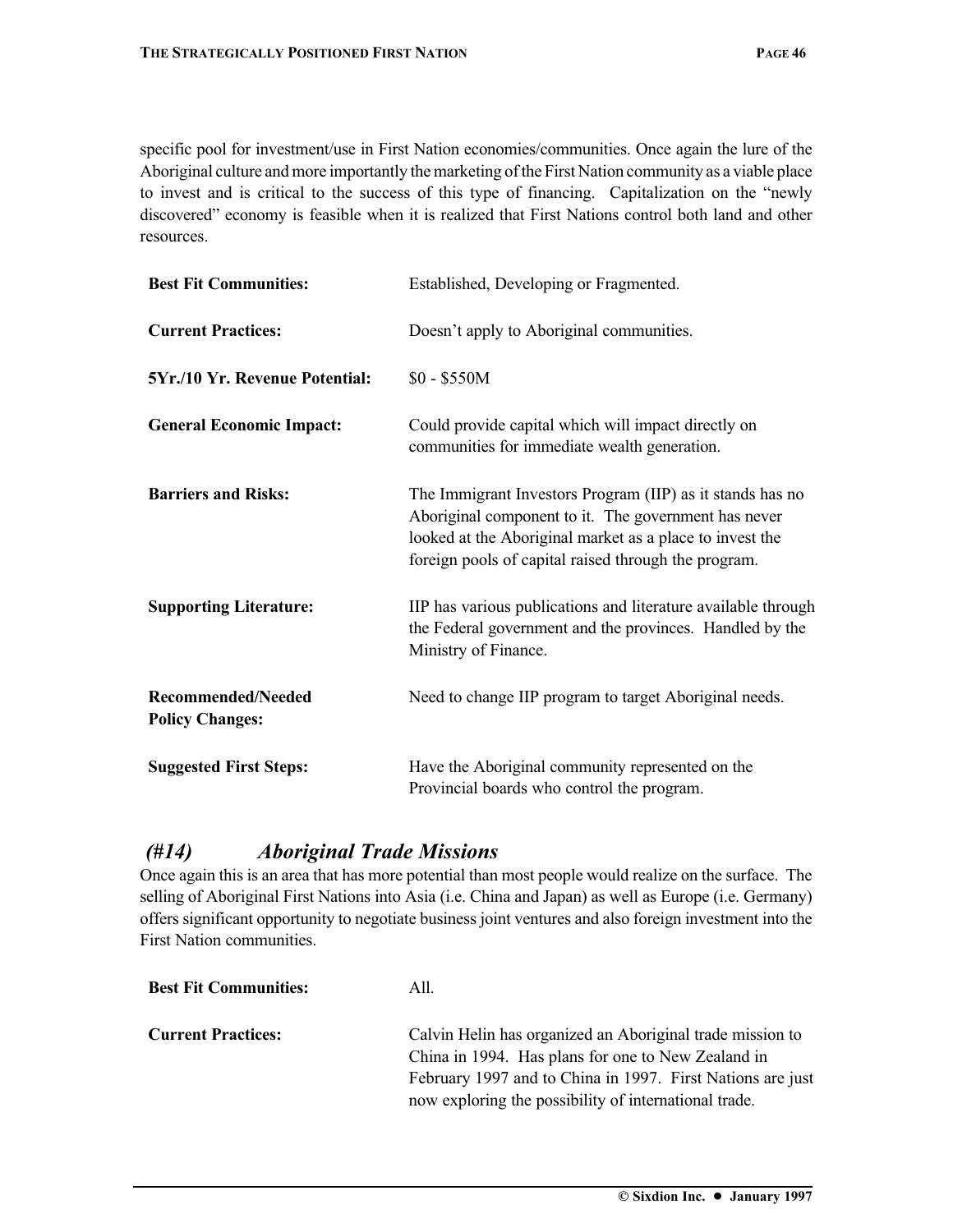| 5Yr./10 Yr. Revenue Potential:               | \$0 - \$400M                                                                                                                                                                                                                             |
|----------------------------------------------|------------------------------------------------------------------------------------------------------------------------------------------------------------------------------------------------------------------------------------------|
| <b>General Economic Impact:</b>              | This opportunity has to be looked at from the potential to<br>market First Nation products to the international market.<br>Or, have deals made to market foreign goods into the<br>Canadian market via an Aboriginal community/business. |
| <b>Barriers and Risks:</b>                   | The main barrier is knowledge of the foreign markets and<br>their "ways" of doing business. Have to familiarize yourself<br>with their customs and be prepared to market and sell the<br>First Nation as a quality business partner.     |
| <b>Supporting Literature:</b>                | See 5.3, P42                                                                                                                                                                                                                             |
| Recommended/Needed<br><b>Policy Changes:</b> | Provide First Nations with the literature and knowledge they<br>will need in order to make a trade mission effective from an<br>economic standpoint.                                                                                     |
| <b>Suggested First Steps:</b>                | Begin to utilize all information at hand.                                                                                                                                                                                                |

## *(#15) Technology Transfer*

Given the boundary-less market of the new information technology age there are countless ways to strike deals with off-shore sources. The ability to transfer skills and transmit data effortlessly offers many unique opportunities for Aboriginal people to bring technology based business into their community. Again marketing is the key. Opportunities in technology range from developing products for larger technology companies to operating Internet based businesses.

The environment for these types of opportunities is the same as the technology options discussed above, but the source of customers in this case is clearly international.

## **5.6 COMMUNITY ECONOMIC DEVELOPMENT**

### *(#16) Aboriginal Bond Issue*

This is seen as one of the most cost effective ways for a government to raise capital. The money is leveraged into the community through a bond issue and secured by the "new tax base, which can be used to create the infrastructure which the new First Nation government will need. The main area of concern in this idea is the attractiveness of the bond on the market. Therefore a steady revenue stream is needed or a government guarantee (i.e. federal).

**Best Fit Communities:** Established.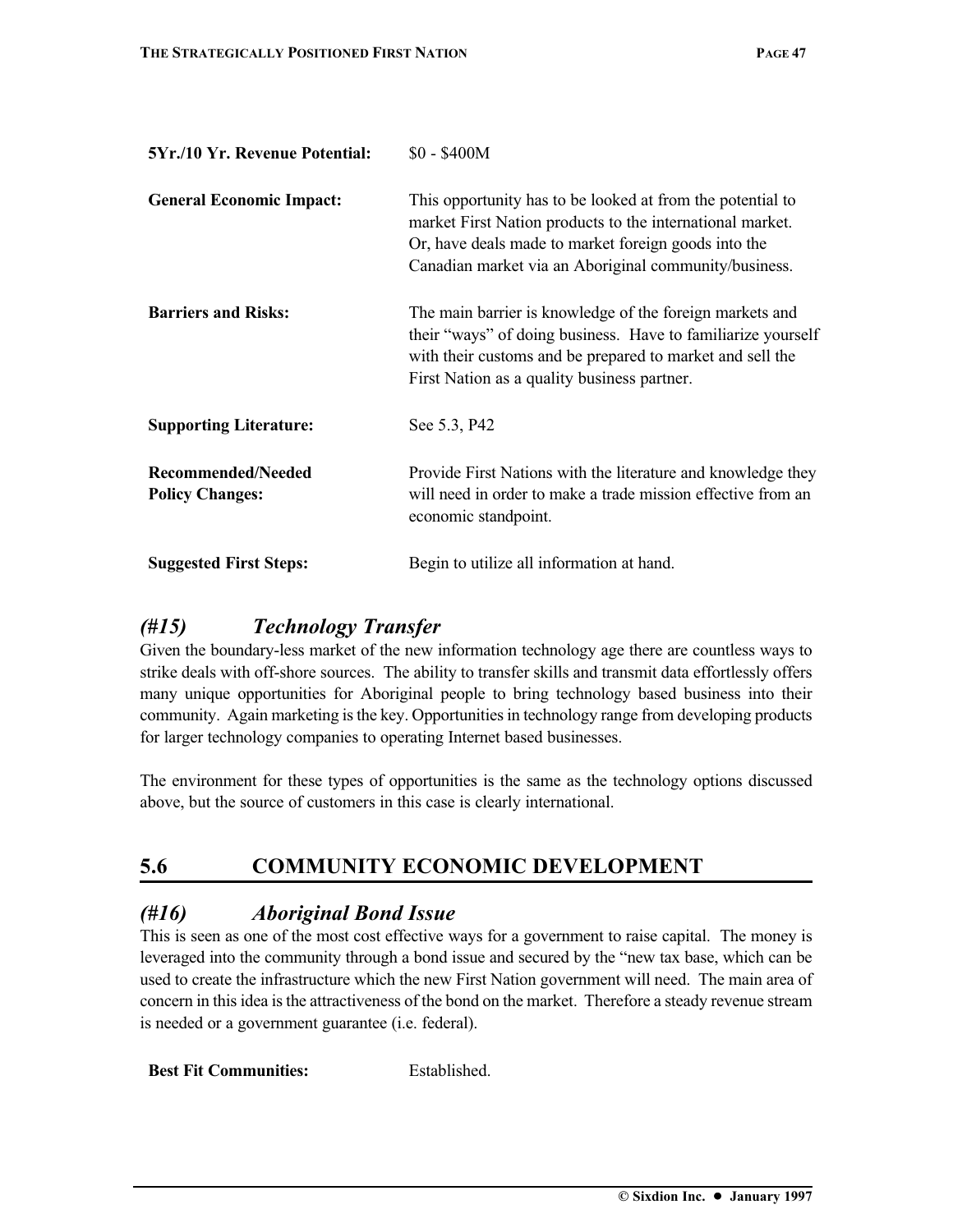| <b>Current Practices:</b>                           | Nothing in Canada yet but has been explored by the<br>Westbank First Nation in BC. Westbank has worked a deal<br>with the BC government to establish the First Nations<br>Finance Authority Inc. The basis premise is raising money<br>through bond issue using the BC Treasury's credit rating<br>and proven track record. Contact Deanna Hamilton @ First<br>Nations Finance Authority - Kelowna, BC. (604) 769 - 5445 |
|-----------------------------------------------------|--------------------------------------------------------------------------------------------------------------------------------------------------------------------------------------------------------------------------------------------------------------------------------------------------------------------------------------------------------------------------------------------------------------------------|
| 5Yr./10 Yr. Revenue Potential:                      | \$0-\$100M                                                                                                                                                                                                                                                                                                                                                                                                               |
| <b>General Economic Impact:</b>                     | Could provide capital by pooling funds. Offers the First<br>Nation government its "cheapest" source of capital. Can be<br>used directly by the government for community needs and<br>will have a dramatic effect on the whole community<br>including improving social and health standards.                                                                                                                              |
| <b>Barriers and Risks:</b>                          | Need a stable community and a good tax base. Most First<br>Nations do not have this at present.                                                                                                                                                                                                                                                                                                                          |
| <b>Supporting Literature:</b>                       | Robert Bish: NITA National Conference.                                                                                                                                                                                                                                                                                                                                                                                   |
| <b>Recommended/Needed</b><br><b>Policy Changes:</b> | Have the government look at participating in this revenue<br>generation product and work with the First Nation<br>government to implement (i.e. guarantees etc.)                                                                                                                                                                                                                                                         |
| <b>Suggested First Steps:</b>                       | More Research.                                                                                                                                                                                                                                                                                                                                                                                                           |

## *(#17) Entrepreneur Training*

Aboriginal leadership must realize that it is very important to nurture the entrepreneurs in the community. Much like the outside economy it will be the Aboriginal private sector which will build the economic base so desperately needed to move towards self government. The ability to create a long term sustainable community will be directly related to the local government efforts in building the entrepreneurial framework of the community.



Business development in a First Nation community drives the circular flow of money. The development of entrepreneurial skills, particularly in the youth, is essential to future flows.

| <b>Best Fit Communities:</b> | All communities.                                                                                                     |
|------------------------------|----------------------------------------------------------------------------------------------------------------------|
| <b>Current Practices:</b>    | Most First Nations lack the overall business skills to have a<br>sound private sector base. Training is done ad hoc. |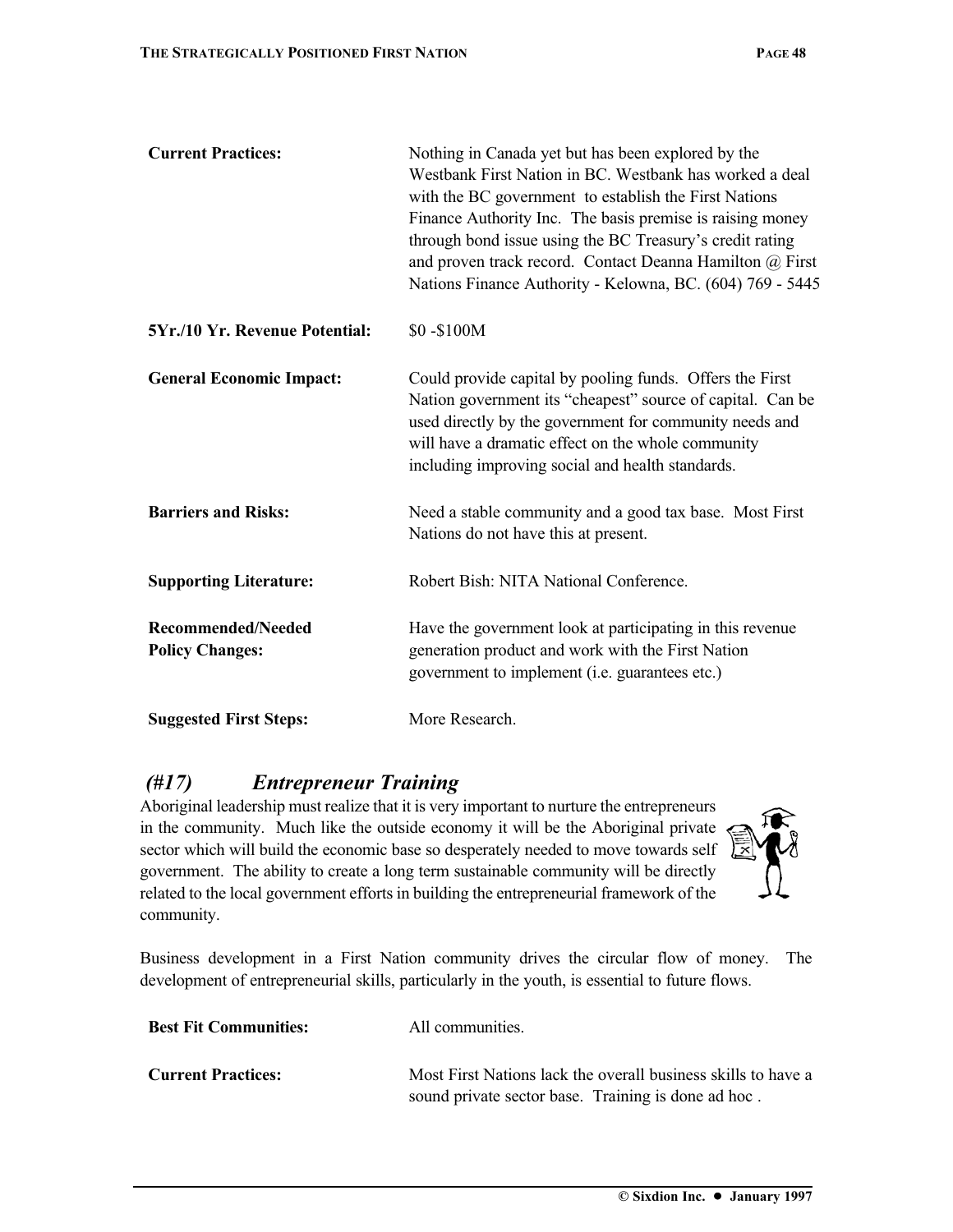| \$0 - \$10M depending on the size and location of the First |
|-------------------------------------------------------------|
| Training will develop the skill level of the community and  |
|                                                             |
| Entrepreneurship training is offered by most colleges and   |
| First Nations need to recognize the impact entrepreneurs    |
| Make economic development a priority in the community.      |
|                                                             |

#### *(#18) Gaming*

This is probably the most controversial issue (in Canada at least) that the First Nation communities must deal with. From a "pure" economic development aspect it offers by far the most "wealth creation" that any First Nation could enter into at this point in time. It also offers the most controversy at the basic levels of beliefs in the community. However, well managed and locally accepted, it offers the opportunity for the new First Nation government to generate quick revenue which can be transformed into long-term sustainable revenue.

| <b>Best Fit Communities:</b>          | Established.                                                                                                                            |
|---------------------------------------|-----------------------------------------------------------------------------------------------------------------------------------------|
| <b>Current Practices:</b>             | Gaming is provincially controlled. Some First Nations are<br>involved.                                                                  |
| <b>5Yr./10 Yr. Revenue Potential:</b> | $+ $1B$                                                                                                                                 |
| <b>General Economic Impact:</b>       | Gaming offers the greatest benefit to any First Nation from<br>a pure economic standpoint. The revenue generation<br>potential is huge. |
| <b>Barriers and Risks:</b>            | Social concerns have to be addressed by the community<br>prior to entering this market.                                                 |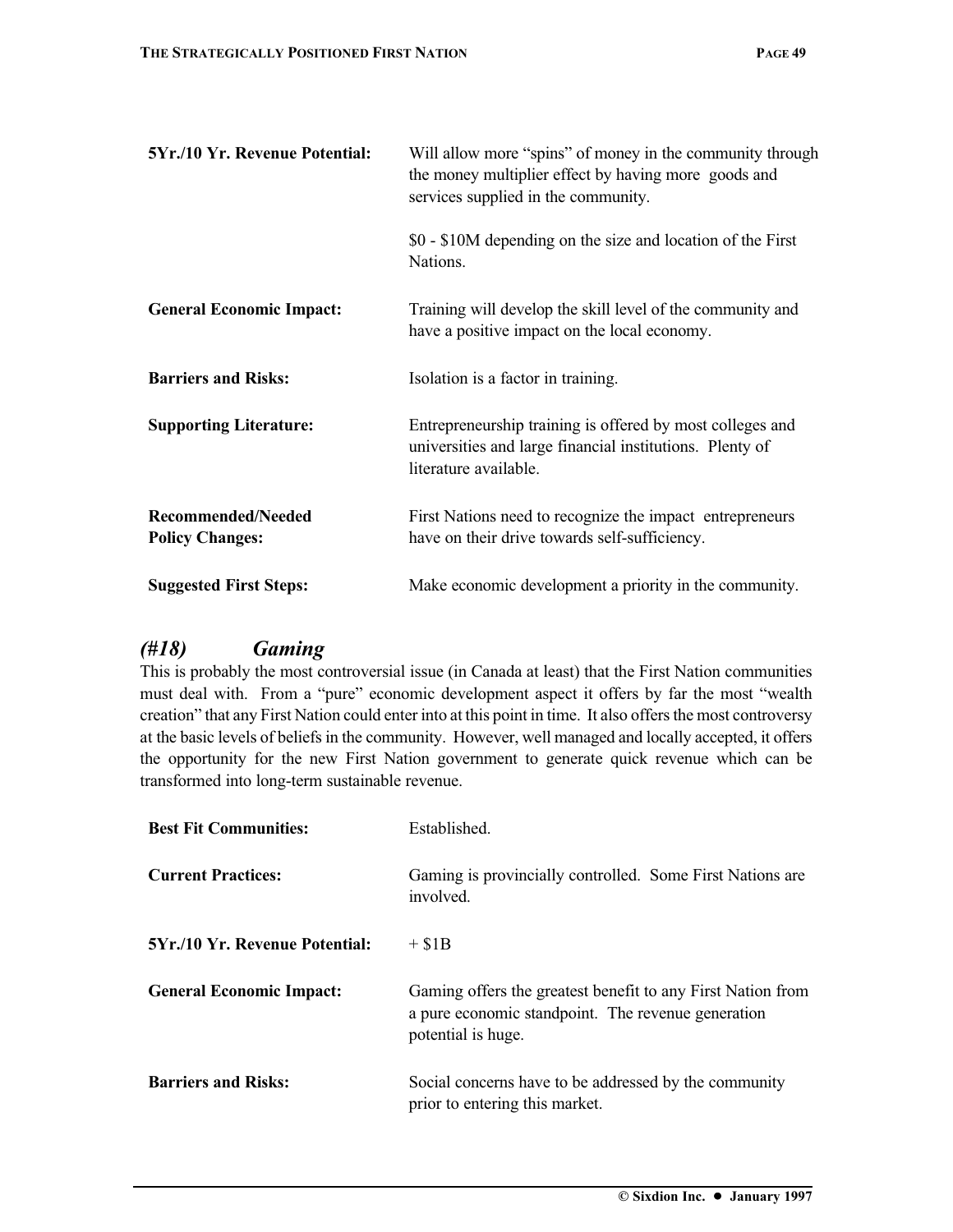| <b>Supporting Literature:</b>                | Various publications available from the US on the impact of<br>gaming on Tribes.                                                                              |
|----------------------------------------------|---------------------------------------------------------------------------------------------------------------------------------------------------------------|
| Recommended/Needed<br><b>Policy Changes:</b> | Open the market for Aboriginal gaming.                                                                                                                        |
| <b>Suggested First Steps:</b>                | First Nations and the Federal Government should negotiate a<br>deal to establish gaming in the manner best suited for a<br>particular First Nation community. |

### **5.7 OTHERS**

In Sixdion's search and investigation into this area, many creative ideas were uncovered and some which are not included above but which we feel have merit are listed below:

- **Exercise Flow Through Share Mechanism;**
- **Tax Credits:**
- **Exercise 2** Aboriginal Business Investment Credit;
- **Exercise 2** Aboriginal Savings Tax Credit.

These are government sponsored investment vehicles offering tax credits to people/investors who would place money in various areas (those listed above) which are targeted at Aboriginal initiatives. People would get tax credit/savings by placing their money in pools/initiatives for Aboriginal development.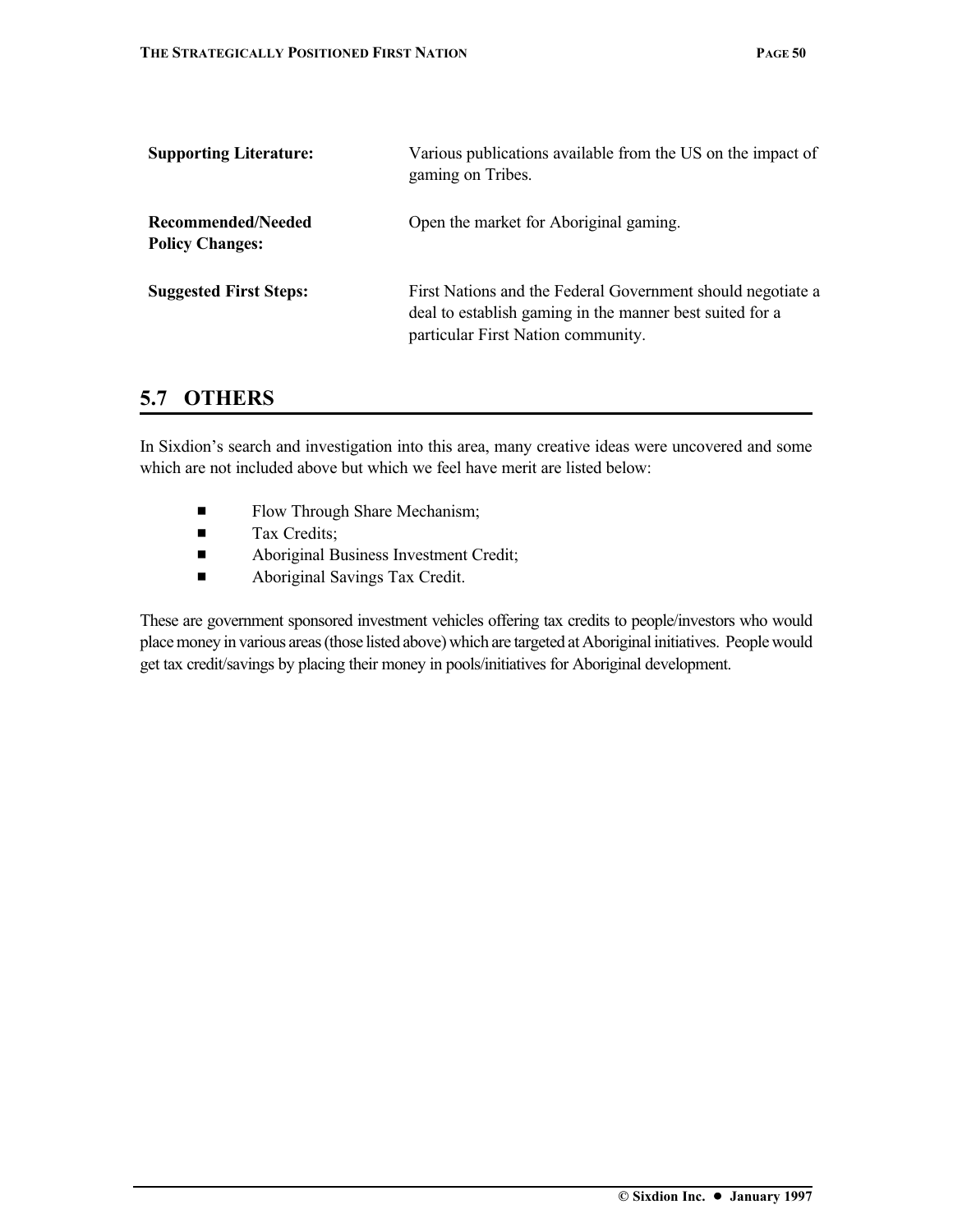## **6 CONCLUSION AND RECOMMENDATIONS**

Sixdion approached this project with our sights set and clearly focused on the future. The future not only from a sense of time, but from the perspective that First Nations will once again be responsible for what their future brings. Gone will be the days when their future to a great extent will be controlled by outside forces (i.e. the Indian Act). Instead, the new First Nation government, with all the necessary "tools", will once again not only talk about planning for their future generations, but will take full responsibility for them.

## **6.1 CONCLUSIONS**

Sixdion's field research and intimate knowledge of the Aboriginal community in Canada led to the similar conclusions that are known to most people.

The obvious conclusion: First Nations communities of Canada are in generally poor economic health and that the federal government holds both the barriers (i.e. Indian Act) and the advantages (i.e. financial resources) at this point in time.

And herein lies the problem:

#### **First Nations today are not focused on "strategically positioning" themselves for the future because they do not have the autonomy or tools to do so.**

First Nations as a whole are categorically in desperate financial shape with differing degrees of dependencies. The main sources of revenues as would be expected, are tied directly to the resources



that the First Nation's presently control. This means that the majority of opportunities presently lie in the natural resource sector. In the First Nation communities where taxation authority has been exercised it is tied to the land (i.e. property tax, leases, resource royalties etc.). These offer limited revenue generation at best, and are the lowest denominator to non-Aboriginal governments.

As for other barriers to revenue generation, section 89 of the Indian Act, as well as the lack of business skills of the people in the community, are the primary barriers. Another barrier is fragmented leadership and the lack of community involvement in major initiatives. Once again, these are all points that have been heard before.

So where do First Nations go from here? How do they fund First Nations Governments? What are the next steps?

### *A New Way of Doing Business Is Needed*

There needs to be a completely new way of "doing business" and a different (but not entirely new) way of developing the First Nations of Canada. A new reality.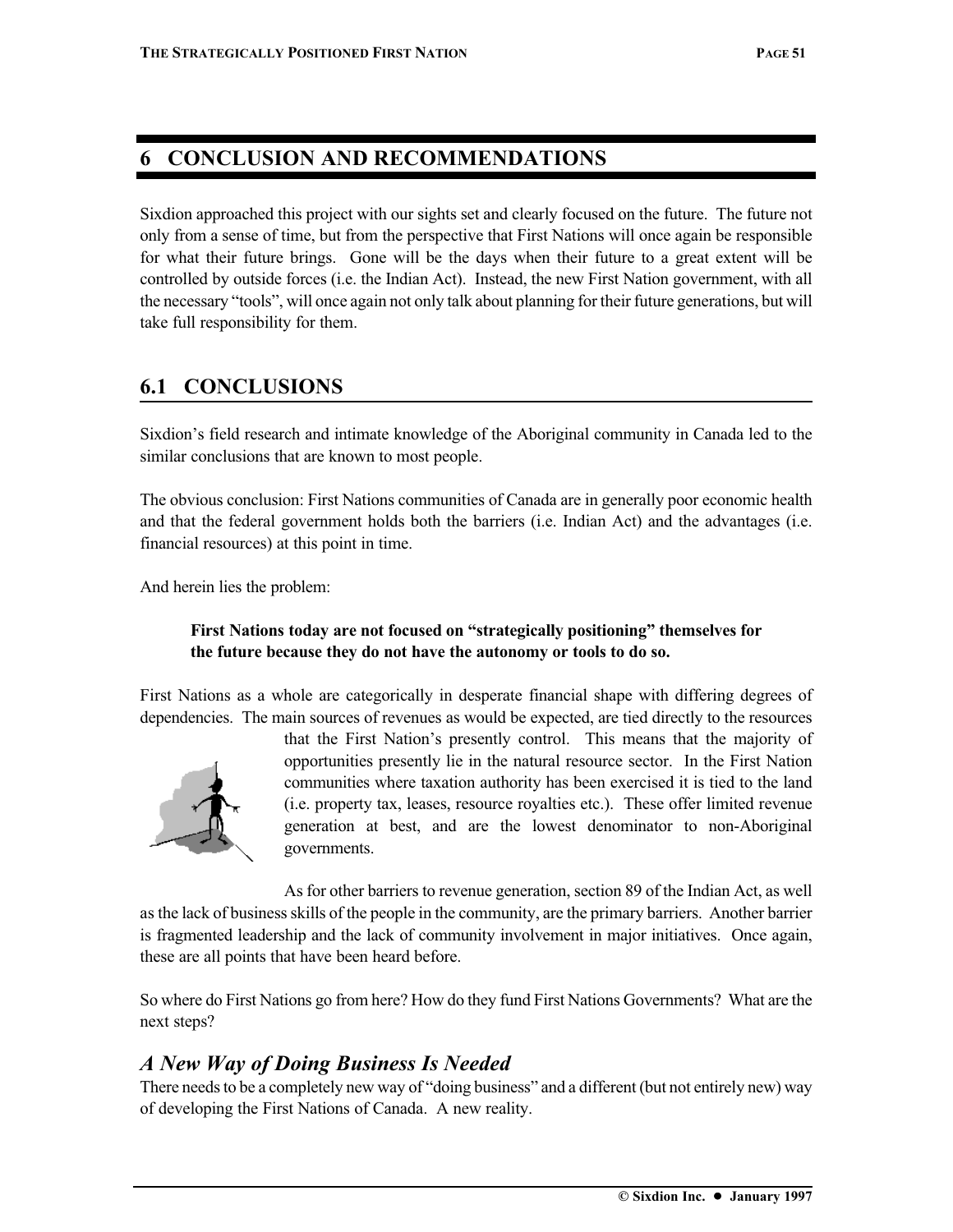It is this new reality which is at the heart of sustainable economic and social development.

When the First Nation government (as we have described earlier) makes its appearance, the idea that culture, demographics and other such issues will impact on an ability to generate sustainable revenue is really immaterial. The new First Nation government will be one that is accepted and respected because of all of these factors, and not in spite of them. We will see a government which represents the people and the community, and manages its development accordingly.

#### **Very practical decisions and tangible results begin to surface when the power and authority to make decisions and implement "community driven" solutions becomes a reality. Self-government in the true sense of the word will drive the development of leadership and strategic decision making skills.**

The future is here today for the First Nations communities in Canada. There is a real and critical need to meet the challenge of self-government head-on. The best chance for success lies with the most valuable resource of the community——the people. The information technology age only serves to magnify the importance of the community members in what is referred to as the "knowledge based economy". The advantage to this new age and new economy is that First Nations armed with their youthful population, and a new order of government, will be able to soar in this "new world".

Aboriginal youth represents a much larger proportion of the Aboriginal population when compared to the rest of the Canadian population. This presents both a problem and more importantly, an opportunity. The expected baby boom, which accompanies these types of statistics will put a further strain on Aboriginal governments' need for revenue generation in the future. However, a youthful population means that First Nations have a supply of their most important resource, an eager and young work force anxious to secure the skills necessary to contribute in the new economy.

#### *Risks and Rewards*

The opportunities are huge, and so are the risks. To achieve lasting revenue generation, First Nations self-government must be recognized by all parties, the federal government included, to be just that, a new order of government in Canada. The government-to-government relationship and subsequent fiscal arrangements will be negotiated. The risk of not accelerating a new order will be little, or no real economic progress, and an environment incapable of generating significant revenue. The result will be the status quo.

The rewards, however, make all of the risk and all of the efforts worthwhile. Sixdion has described only a selected number of ways and means revenues can be generated by a First Nation with selfgovernment becoming a reality. The revenue potential of the gaming opportunity alone, is enormous.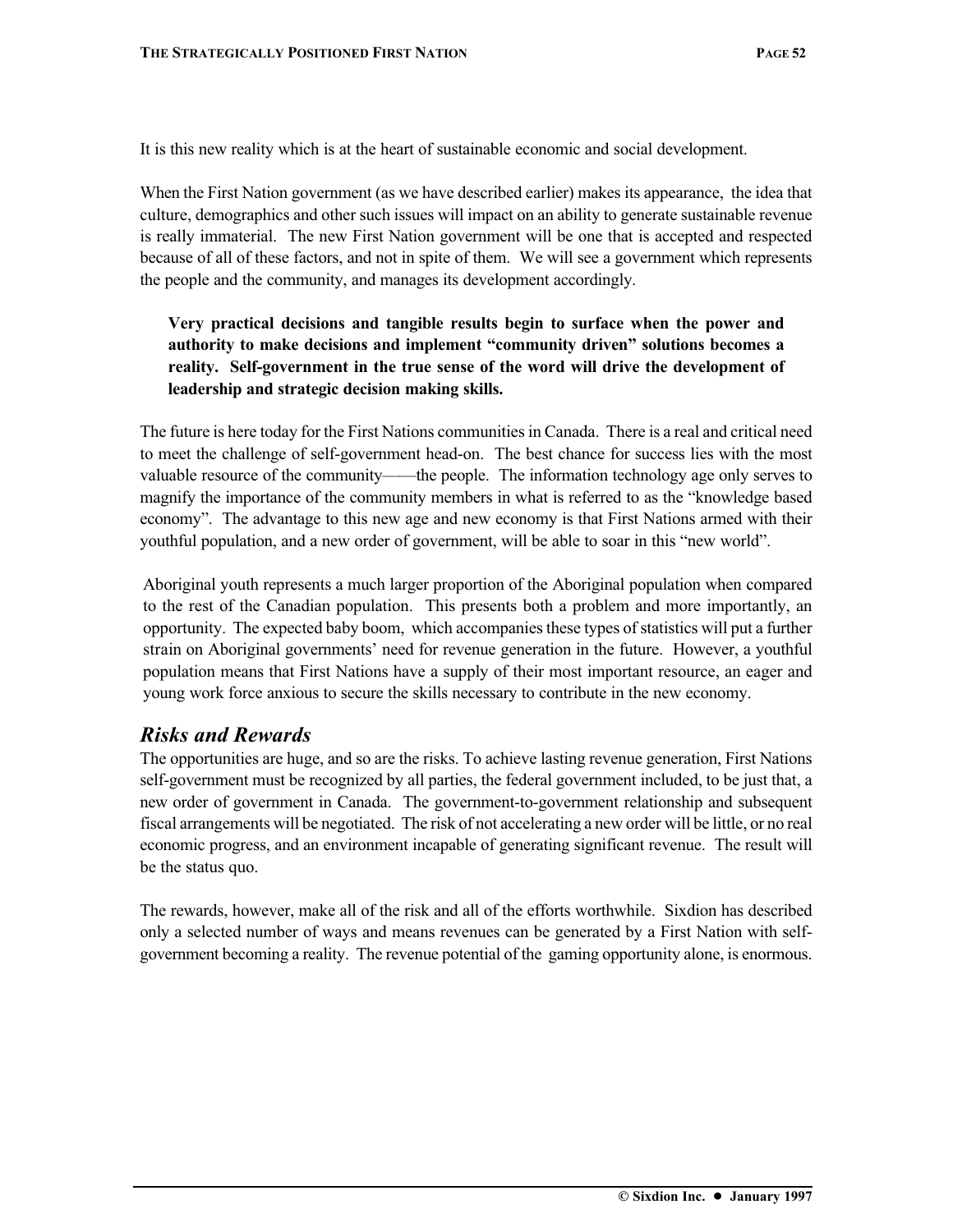## **6.2 RECOMMENDATIONS**

The concepts and ideas presented in this report centre around the exciting possibility of forming a new regime of government within the Canadian framework. Not only an exciting prospect, but one which we know will clearly position the First Nations of Canada as true orders of government, looking after themselves and moving into the  $21<sup>st</sup>$  century.

However, developing recommendations for actions and policy changes that foster sustainable revenue generation to support self-government is at best difficult, as a paradox stands in the way.

#### *The Paradox*

The base reason for the difficulty in offering recommendations for actions and policy change at the Federal government level is that the idea of self-government within the Indian Act is almost an oxymoron. The whole idea of self-government and self-sufficiency is to govern oneself. The whole idea of the Indian Act is that Canada handles the affairs of the Aboriginal community.

And as has been discussed throughout this report, the pursuit of revenue generation without the elements of a Strategically Positioned First Nation, which includes an effective First Nation model of government is, for all intents and purposes, futile.

So as you can see a paradox is reached:

#### **If the Aboriginal community has true self-government there will be no need for the Indian Act. With the continuation of the Indian Act there will be no true self-government for the First Nations.**

Consequently, the major recommendation that can be put forward, would be to recognize that revenue generation to fund self-government will in fact not be achievable within the existing Indian Act framework. The process needs to be taken to a new level. The real issue that must be addressed is that of dealing with the First Nation as an equal partner at the negotiating table. New government-togovernment relations must be forged that makes wealth creation feasible. Further, DIAND must recognize the inter-dependency between effective economic development and self-government.

The Crown must continue to work towards a new order of government which will have a relationship with Canada—but not be under Canada like the old Indian Act Band Council.

#### *Practical Starting Points*

So where can Canada and First Nations start to implement policies and solutions that support real "revenue generation" today?

The following recommendations are put forward as steps toward spawning fresh approaches for revenue generation in the Aboriginal community: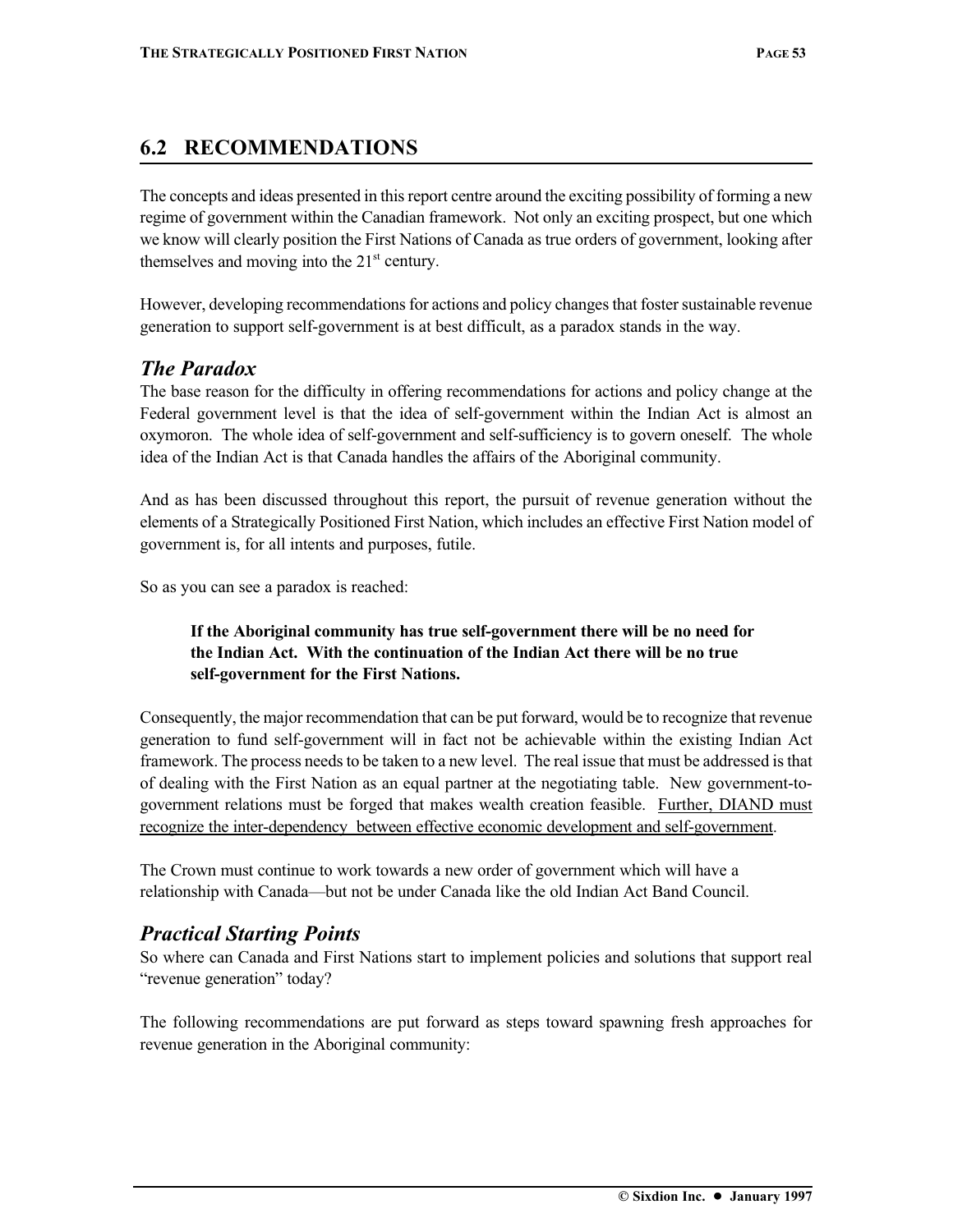#### **To the Federal Government:**

In order for a First Nation to fund self-government, it must be a true order of government. Clearly, the inherent right to self-government means different things to different people (i.e. Canada vs. First Nations).

Establish definitions acceptable to both sides and negotiate the process on a government-togovernment basis.

- $\blacksquare$  The limitations of the Indian Act are more detrimental than beneficial in the area of revenue generation. Recognize this situation and take steps (i.e. Section 89) to allow for revenue generation at the community level to be done in an "air" conducive to business development with the risks and benefits of the general marketplace.
- **EXECOGNIZE:** Recognize that in order for First Nation self-government and revenue generation to take place, it must be done in conjunction with the Federal Government, and not a take it or leave it situation.

#### **To the First Nations:**

- Clearly define what "self-government" means to the community/territory and begin to implement the changes and policy/leadership decisions which must be made to bring it to fruition. Position the community to serve the people, and plan for the future on local terms, not on someone else's.
- Focus on the future and leave the "old baggage" behind and begin to move into the new era of government, leveraging on the information age to benefit the community and to position it in the global arena.
- $\blacksquare$  Utilize the one resource which is available to all: a young population eager to learn and ready to use the skills of technology to bring new opportunities and revenue to the community.
- **Example 1** Stand back and take a realistic assessment of the community and take the initiative to make the "hard" decisions which are essential to move into the future, and to building A Strategically Positioned First Nation.

As for short term actions and steps, there are very few micro activities that will have a major impact. The issues are well known, universal, and have been there since Economic Development in First Nations was made a DIAND priority in 1978. Only substantive change will achieve the desired results.

However, in anticipation of the removal of barriers, we recommend the following:

**Example 1** The development of community economic/planning diagnostic tools, such as what was presented in this report.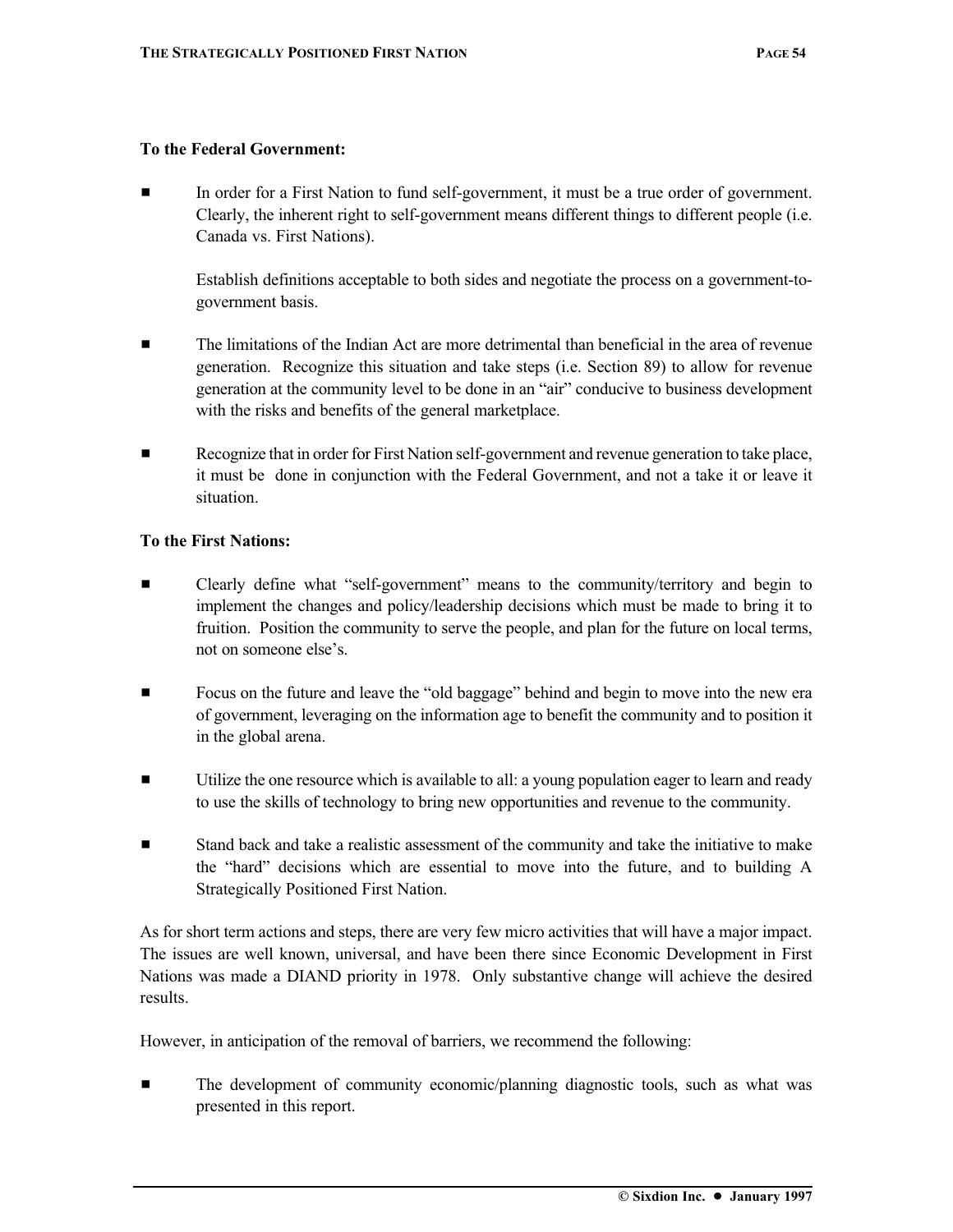- $\blacksquare$  Investigate new, and consolidate existing "best (and worst) practices" inventories into a form such as an Internet Web site that is available as a tool for First Nations Entrepreneurs.
- **Example 1** Fund the development of a pilot "enterprise model" First Nation as per section 2.2.
- **Example 3** Continue to contract with Aboriginal firms for support of policy development and underlying research, but not for "set-aside" procurement reasons. But for the reason that only Aboriginal firms can bring the "grassroots" perspectives needed to support real change and results. Quality requests for proposals, evaluation due diligence and market forces will ensure that Aboriginal contractors support their bids with the right skills through partnering and development.
- $\blacksquare$  Modify the Aboriginal Set-Aside Procurement Policy so that it has a direct impact on, and for, community based business development. In its current form it is more likely to only have an effect on urban-based Aboriginal businesses. 50% of the total Set-Aside target should be set for "reserve" based development.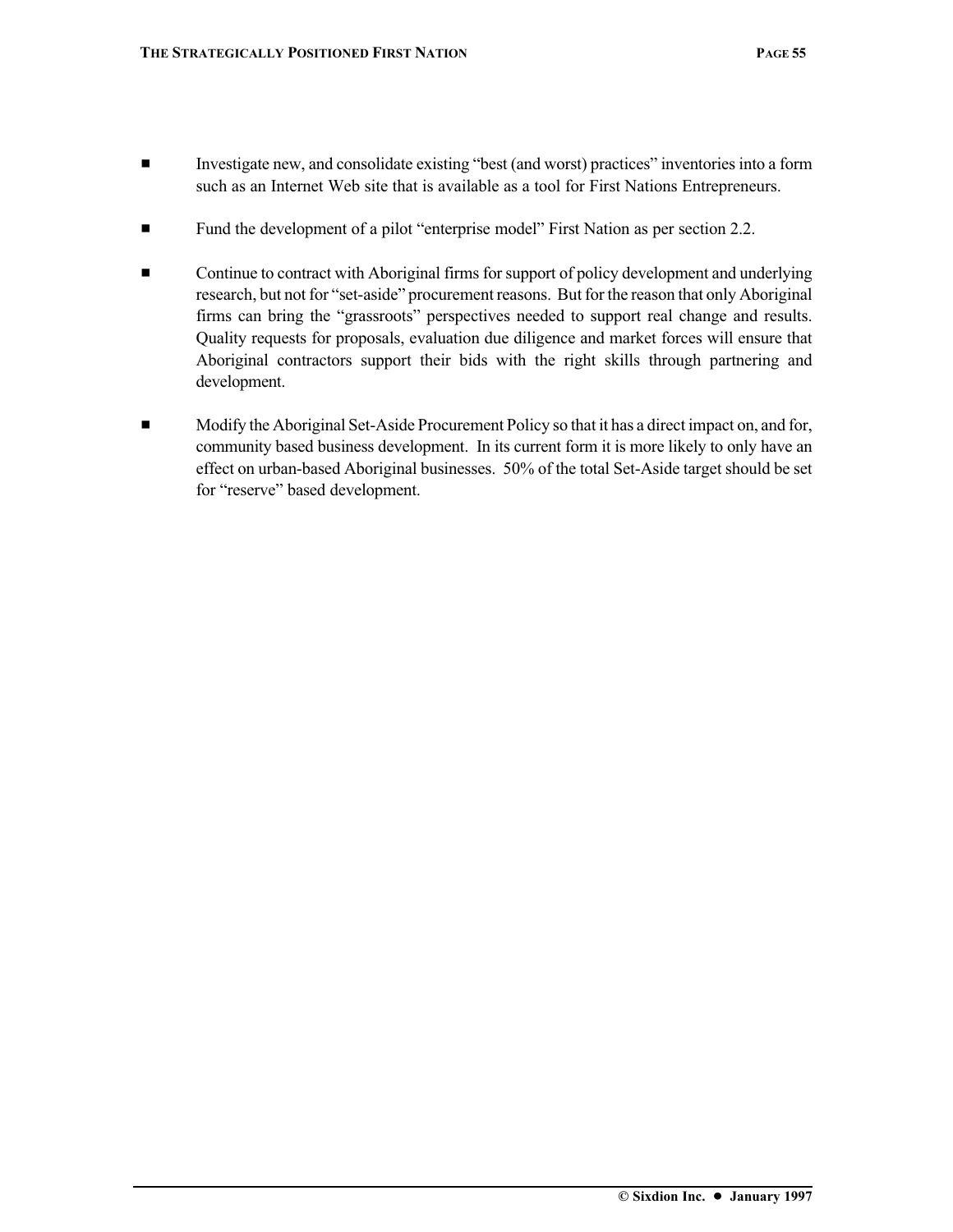**Appendix A:** *Interviews Background*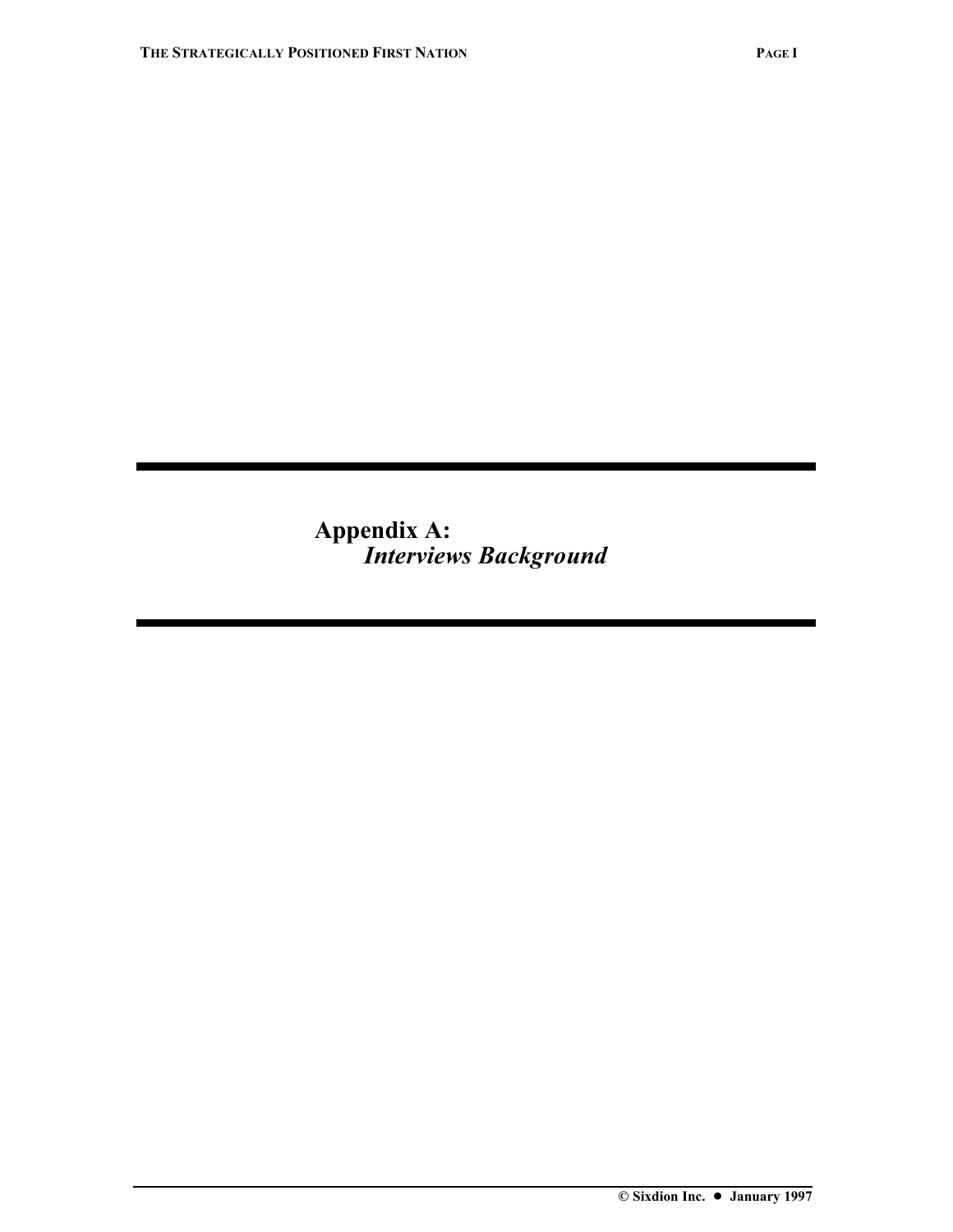## **A INTERVIEWS BACKGROUND**

This appendix contains summarized questions and answers and the names of the interviewee list.

## **A.1 INTERVIEW QUESTIONS AND SUMMARIZED ANSWERS**

## *Q Does your Council/First Nation government generate any internal revenue other than direct federal/ provincial/ territorial transfer payments?*

Most First Nations generate some form of internal revenue although very few provided specific information, i.e. dollar amounts.

Most revenues are generated from natural resources available. Many communities have or are in the process of creating Development Corporations or commissions which will be the economic arm for projects. The intent of these is to generate funds, with the approval of member communities or the First Nation, to complement programs presently in operation at the community level.

The majority of communities have successful enterprises or initiatives which generate revenues but the revenues are not used to assist with running of local administration. Funds are used to provide capital for future projects.

For those First Nations (particularly in the Yukon) who are in the process of settling land claims and will become self-governing Nations, land claim settlement dollars are used for all community needs, i.e. administration, education, roads, economic development. The attention has been focussed on claims activity for the past twenty years and the shift now will be to look at development opportunities and economic benefits.

Smaller First Nations (those with memberships of less than 300) indicated that the amount of funding from DIAND was very small and insufficient to even provide seed capital. Hence, these communities are much more active with the surrounding non-Aboriginal communities in developing Tourism (mostly) to draw outside dollars into the community. In other cases, Joint Ventures have been started with outside companies in Forestry and logging initiatives.

## *Q Are there any community owned profit making joint ventures or partnerships with outside entities operating in your community?*

Slightly over half of the contacts indicated that Joint Ventures were operating. Some cited problems with previous projects with outside parties and the political will now is to only consider joint ventures with other First Nations.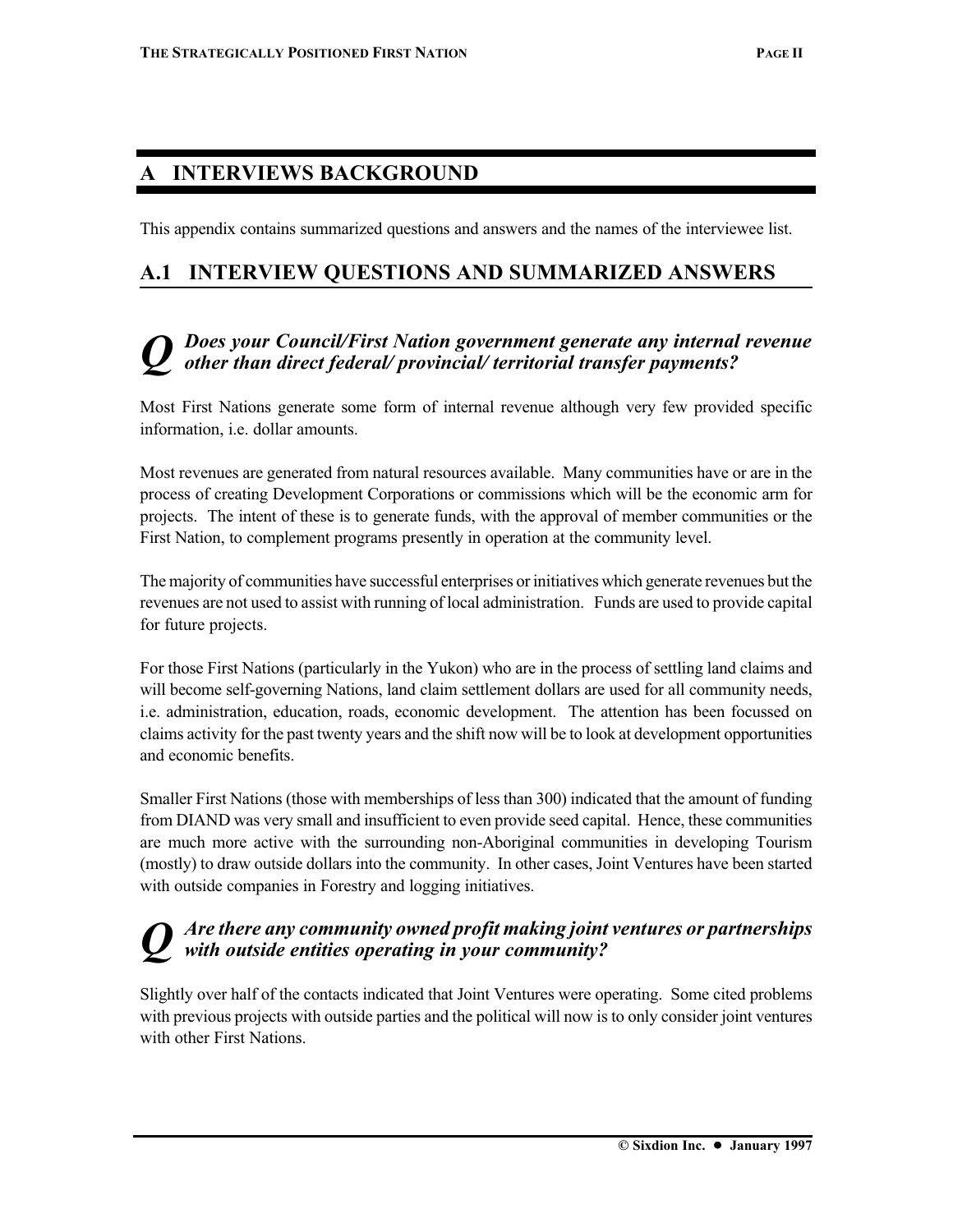## **How successful are they?**

Most Joint Ventures were entered into to provide employment and skill development for First Nation members. This was considered to be more important than to generate profits. This general finding is more reflective of smaller First Nations whereas those communities of larger size are more interested in profit which then will sustain employment.

Those Joint Ventures that are operating are successful with any failures due primarily to poor management. In most cases, management was the non-Aboriginal party's responsibility and they did not deliver.

Also, those that are successful have separated "business" from First Nation Council and communities which continue to struggle tend to operate their business with control or decisions being made by the First Nation Council.

### *Q What do you perceive to be revenue generation opportunities for your community?*

As a general finding, future revenue generating activities were to expand existing projects or sectors, i.e. mining, logging, forest, tourism, golf course. Again, this is based on a recognition of the Natural resources available in each community. Human resources have been developed to ensure adequate supply of labour in each development project.

Some communities are looking at integrating strategies from each community into a regional plan. "Spin off" benefits are then more recognizable and tie in with existing businesses.

## *Q What do you feel is the long-term potential of these opportunities? (5 year/10 year)*

A more detailed list of projects planned grouped by sample groupings over the next five years:

#### URBAN

C Targeting tourism and manufacturing initiatives;

C BC- forestry, fishing, aquaculture, real estate development (leasing land); and Gaming.

#### REMOTE

C Expansion of forestry and harvesting industry, sawmill operations, maintenance of fishing and related tourism; and

C Dam for energy purposes (JV with outside companies), looking at mining.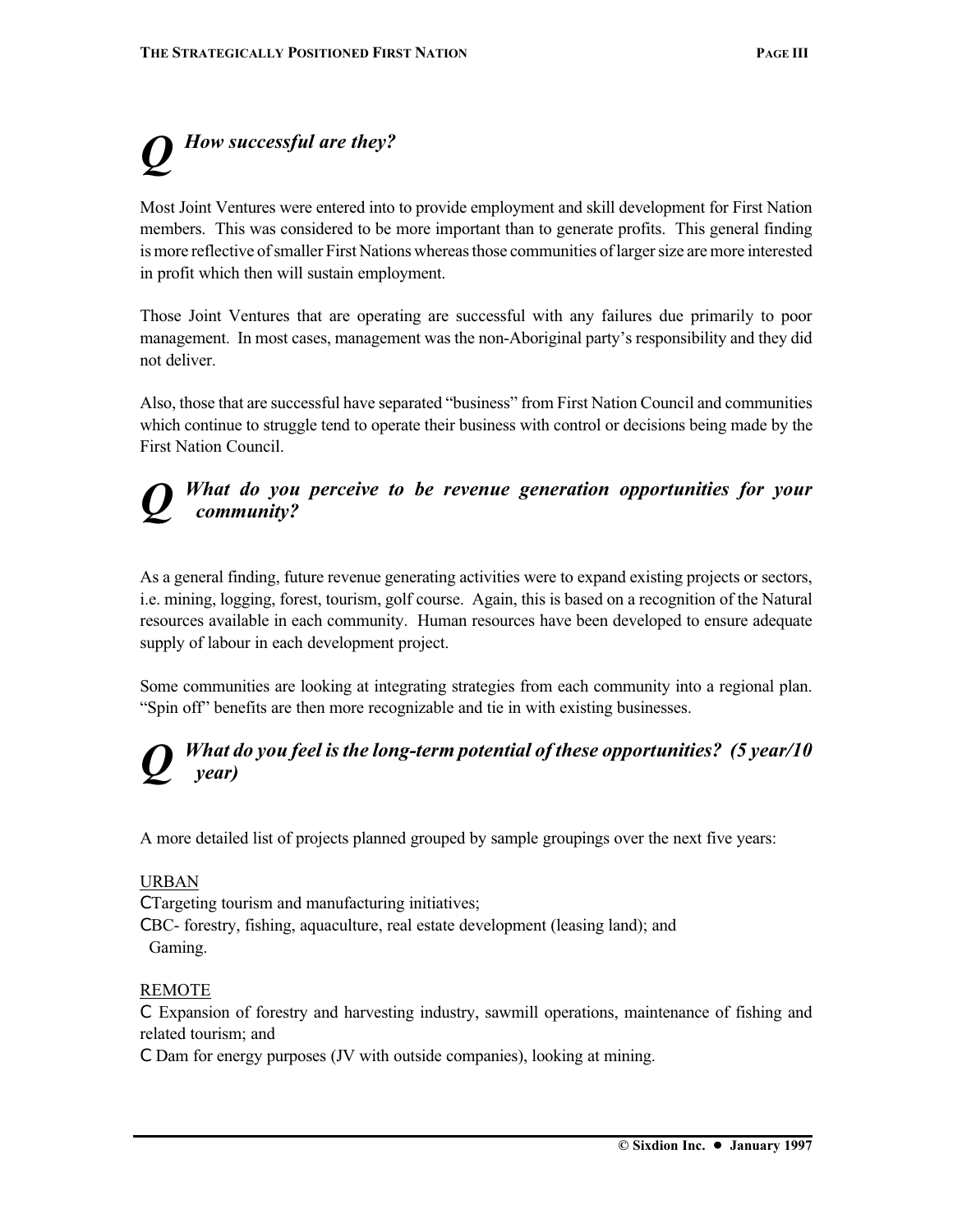#### SELF-GOVERNMENT

C Strip mall to lease space to Aboriginal and non-Aboriginals; and

C Cattle, chicken processing - agricultural based industry.

#### RURAL

C Expansion of gaming and related tourism.

#### NORTH

- C Mining, tourism, maintenance of window manufacturing company;
- C Yukon First Nations still in pre-planning stages; and
- C Taking stock of land claims dollars and how to use them.

#### TAXING BANDS

- C Business park with user fees and leases to non-Aboriginal companies;
- C Expansion of golf course;
- C Contracts with government (procurement) and army; and
- C Strip mall, bingo hall, profits from gaming (terminals) shared with the Province.

## *Q Do any of these opportunities leverage your existing resources (human/natural/physical) to create a much larger potential development?*

In all cases significant existing resources will be leveraged to realize these opportunities. Again the resources being leveraged vary from First Nation to First Nation. Those in the West and North are primarily leveraging Natural Resources and are also looking to have transfer of skills to their members through employment to improve the condition of their human resources. In the more Urban First Nations, dollars are primarily being leveraged with funds coming from Tribal Council funds or development corporation funds.

## *Planning and Business Development*

### *Q Does your First Nation have a documented community economic development strategy/plan?*

About 50% of those interviewed have a documented economic plan that is current and being implemented. The balance of communities are now looking at developing a plan. Those in the far North, i.e. Yukon, are working with other First Nations to develop a Yukon wide plan. Again, this is based on the size of each community and a similar status, vis-à-vis, land claim settlements.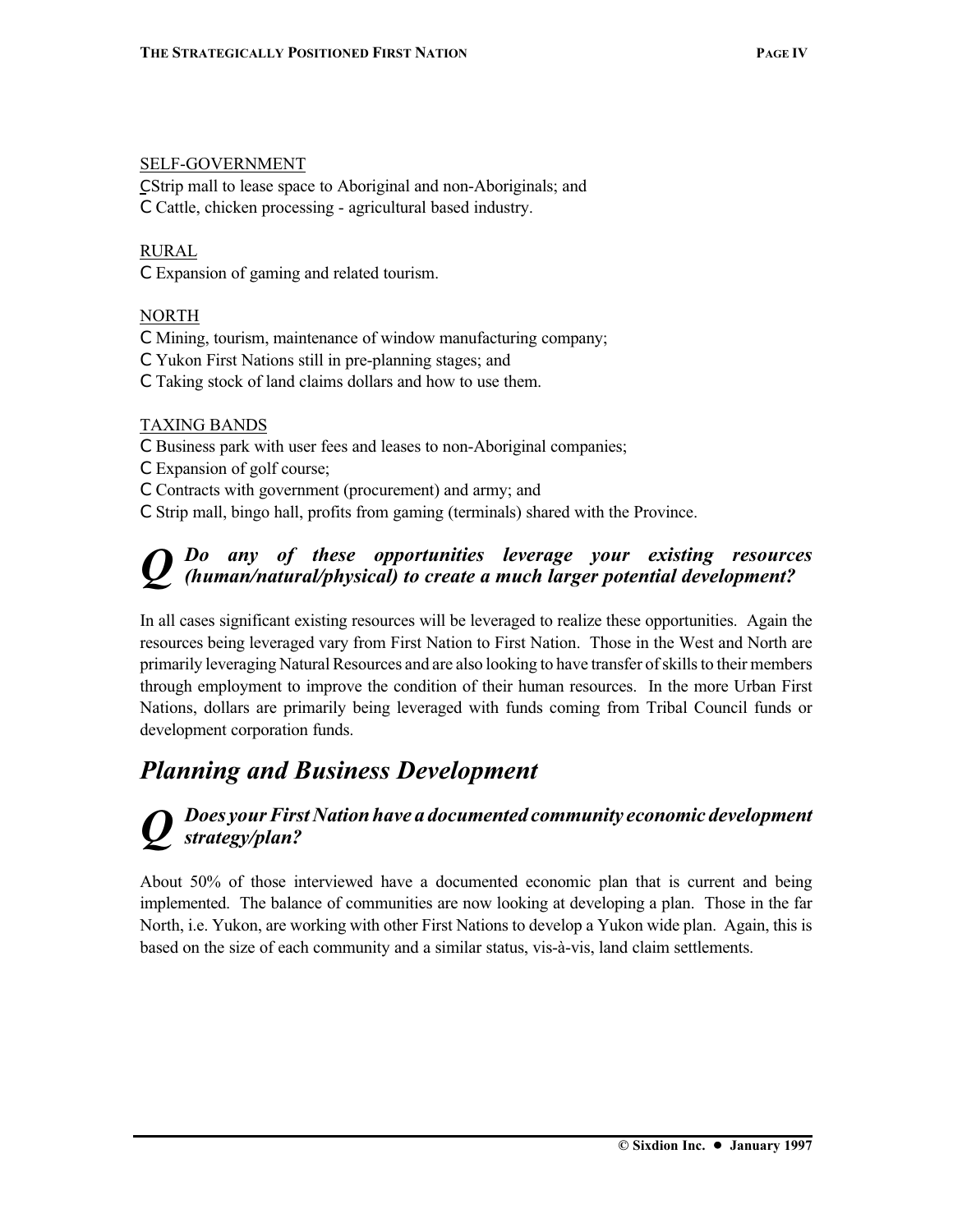## *Q How current is it? & Is it considered a usable plan?*

In some cases, plans were done in the past and are very outdated. These are being redone with more input from the EDO or Council to ensure that the plan is useable and comprehensive. Smaller communities are looking at this exercise more from a community development perspective versus an economic strategy.

## *Q Is it being implemented? & Who is responsible to see that it is being implemented?*

In all cases the EDO or First Nation Administrator is responsible for implementing any economic plans. In one instance, councilors are given portfolios to manage with one councillor responsible for handling economic development. In the cases where the FN is affiliated with a Tribal Council, their plans are rolled up into a larger, regional plan to ensure there is no duplication of effort; that First Nations are not competing with one another and where best to locate various ventures. This is often supported by a portion of economic development dollars pooled from member First Nations for joint projects.

# *Q Is entrepreneurial/business training taking place in your community?*

Entrepreneur training is occurring in almost all communities but on an ad hoc basis. Once there is enough interest to run a course or training, a proposal is funded normally through Pathways.

# *Does your First Nation have a marketing plan?*

Very few First Nations have a Marketing Plan. However when discussing the idea, most thought it was a good idea and are now planning to develop a Market Plan distinct from their Economic or Community Plan. In most cases this was similar to a community profile where population, demographics, governance, services, and resources are highlighted to provide information to potential joint venture partners. Some communities in the Yukon are developing Internet World Wide Web pages including this information which will act as a marketing tool.

## *Do you look outside your community for revenue generation opportunities? (i.e. the other provinces, the USA, Europe, Asia)*

Outside sources of revenue are integral to smaller communities as they do not have the population to sustain any small business. This is primarily why the Tourism sector has become a priority. Again, Joint Ventures are preferred with other First Nations to bring in capital, expertise and/or management.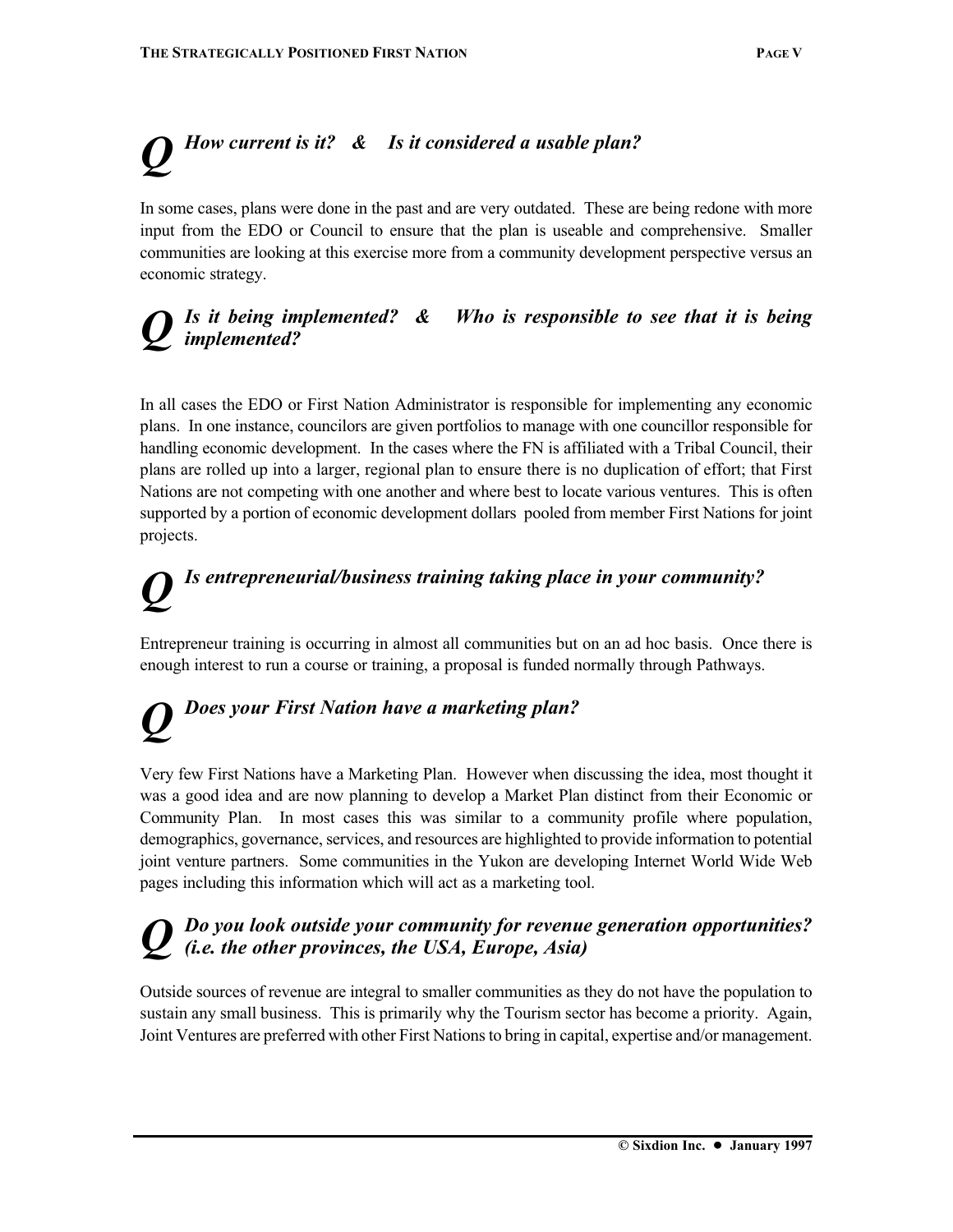Off shore opportunities are primarily in the area of expanded marketing distribution for existing operations, i.e. logging, mining, fishing.

## *Q Do you belong to any business development or business networking associations (Aboriginal or otherwise)?*

Business associations are maintained more through those First Nations which are Tribal Council members. The Tribal Council acts as an association and planning body where training, conferences, etc. are sponsored. Any larger outside interest in partnering is also assessed through the Tribal Council office and staff. This has been found to be a good practice and member First Nations have benefited with respect to employment primarily.

Some communities are involved with tourism associations as well as neighbouring municipal governments and chambers of commerce.

## *Information Technology*

## *Does your First Nation have an information technology plan?*

The Alliance Tribal Council for example had a feasibility study done for setting up all communities on E-mail and looking into the feasibility of Video conferencing. The Video conferencing was not looked at from a "profit-making" angle only but as a communication tool for members, as they are fairly spread out along the coast.

The cost was deemed too high at this time to set all of the members up with Video - Conferencing and it was generally felt that we should wait for technology to improve and stabilize in the market first. Other than this initiative most offices are networked and some are hooked up to the Internet. They have found the Internet to be a useful tool in doing basic research and for E-mail.

### Is your community looking at Information Technology as a strategic issue *(economic development issue), or as a technical (administrative) issue?*

(See next question)

## *Q What information technology training is taking place in your community?*

Most communities do not have a detailed Information Technology Plan, however most First Nation administrative staff are computer literate. In about half the First Nations, upgrades are currently underway, as well as hook up to the Internet, and training is ongoing.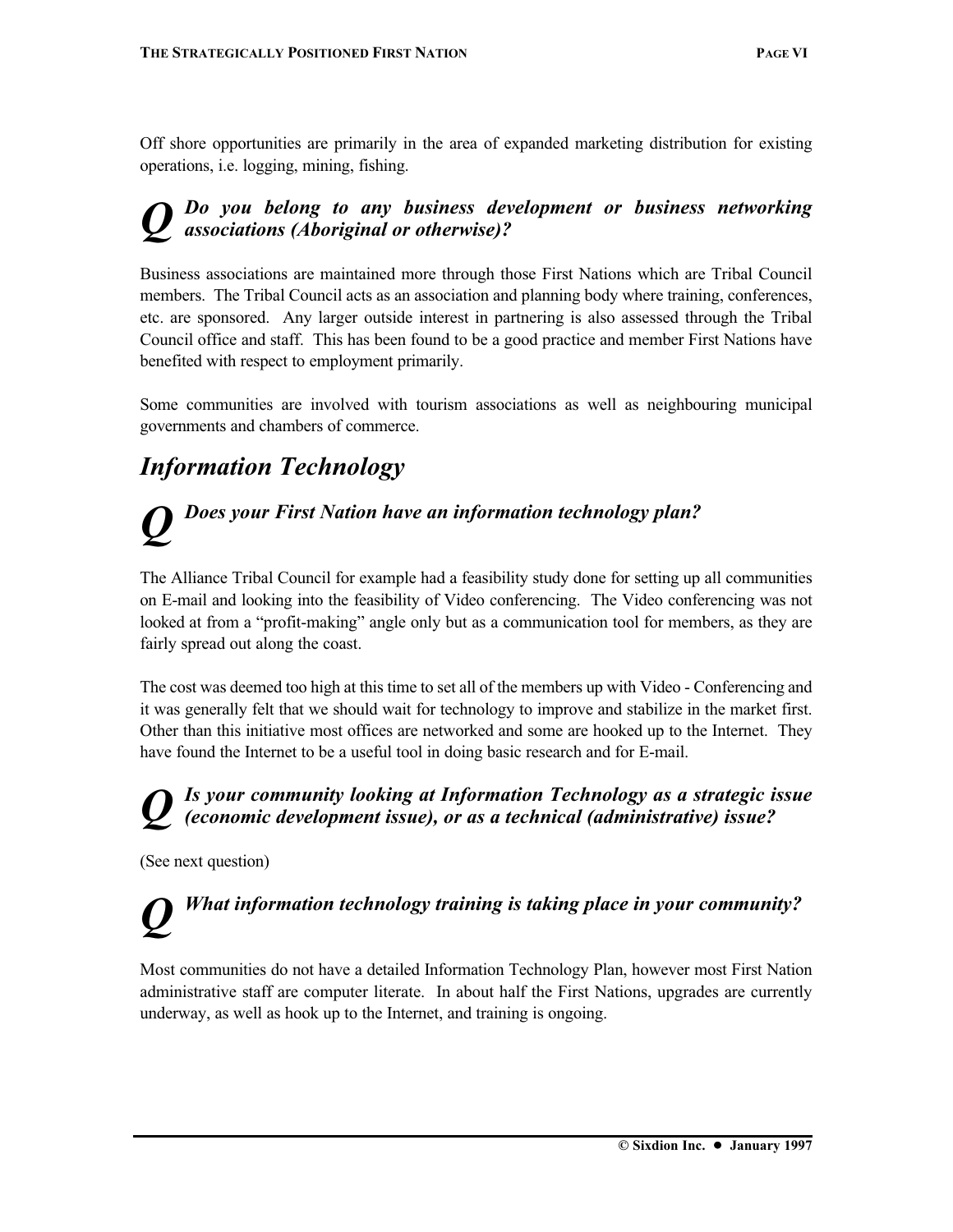## *Q How would you rate your community's Information Age preparedness?*

The overall ranking for information age preparedness as ranked by EDOs and Administrators is about 5 out of 10 with the major gap in getting all members, and First Nations to get to the same competency level.

## *Economic Indicators*

## *How do you measure economic success in your community?*

The primary economic indicators of success are employment and profits for reinvestment in economic projects. In communities in the North or those that are very small, where little economic activity is occurring, an overall subjective indicator of "community health" is used. They look at the level of basic services in health, education and housing as a major indicator of community success. Most of these communities are just now looking at economic sectors for development now that land claims dollars are becoming available, or as DIAND dollars continue to get cut. These communities are also working more with outside communities on initiatives such as Tourism, Nature Trails (Eco-Tourism), etc.

## *Q Does your community have access to existing financial resources?*

Most communities have access to ACC funds which provide business loans. In about half of the communities, Banks have provided loans and credit facilities.

## *Q Do you have access to non-reserve based capital?*

Aboriginal Business Canada has been accessed as well in all areas except the East and West coasts. Most of the uptake on this program was found to be in Ontario and the Prairie provinces.

The Bank of Hong Kong has assisted First Nations on the BC coast.

## *Q Do you feel your community has the tools (management, systems, subject knowledge) to capitalize on potential opportunities?*

In most cases, the EDO's felt that the communities lack the necessary business skills to undertake large projects. Also, in smaller communities there are insufficient dollars to "kick start" any economic activity.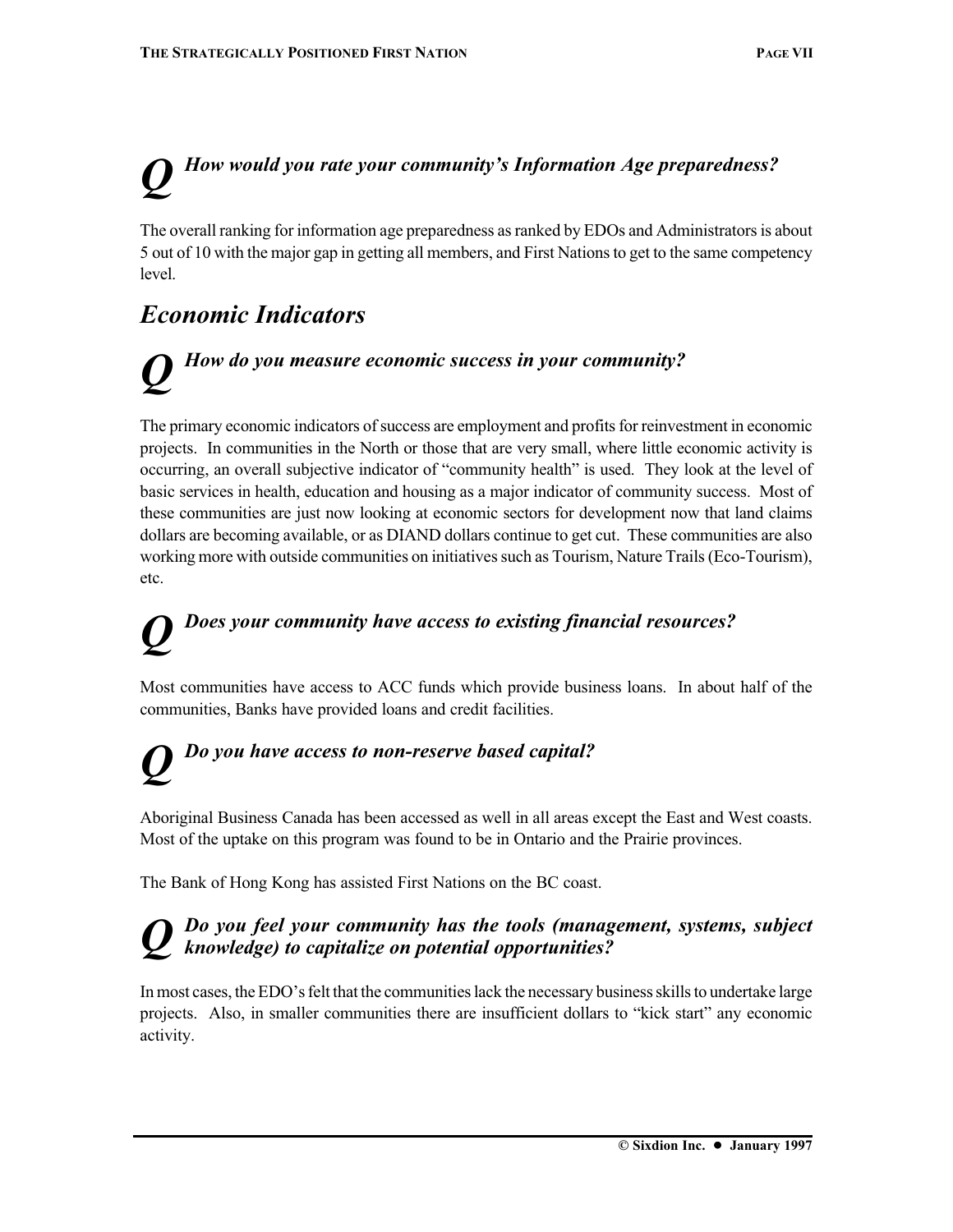Again, Tribal Council associations who have set up capital pools were cited as being very beneficial in spurring revenue generating projects. Also, they have the additional resources in place to assist in the development of Business Plans, as many people do not have the necessary skills to prepare to do the proper research, prepare the plan, and then implement it.

### Is there any particular resource pool (or program) that has proved to be *valuable in your development efforts?*

Tribal Council Investment Group was noted as a valuable resource pool for development. Each member First Nation invests \$70,000 (one time) and funds are used as equity for joint projects.

The Province of Manitoba gave a rebate for taxes paid by First Nations over a 6 year period (some First Nations received \$4M). This was used for economic development initiatives as well as enhancement of community services.

Land claims money is crucial to remote, and small First Nations who have a very small economic base.

## *Barriers*

## *Q WHAT are the existing barriers/pitfalls/roadblocks, as you see them, which prevent your community from generating internal revenue and/or creating wealth (i.e. sustainable sources of wealth) in your local economy?*

In general, a barrier noted by most communities was that there is not enough individuals in the communities with appropriate business skills. Many also mentioned the restrictions due to the Indian Act (section 89).

Some indicated a lack of political leadership where community plans can be set with greater community support.

## *Q Do you have any examples of revenue generation approaches or projects that did not work for your community?*

There have not been a great deal of failures in recent years cited by most First Nations. In those examples given, the primary problem was in the non-Aboriginal partner not fulfilling their end of the deal, i.e. management and marketing - contracts. The First Nations were looked upon in the past as a source of capital and inexpensive labour, where a strong competitive strategy was often overlooked. The Joint Venture or partnership agreements that were developed were not comprehensive allowing the non-Aboriginal party to walk away. As a result, in some cases First Nations will only consider Joint Ventures with other First Nations. However, most First Nations are looking at Joint Ventures with outside parties as a way to bring in expertise, capital and provide stable employment. With a higher level of education evidenced in EDO's and First Nation Administrators, due diligence is being exercised and proposals are being critically assessed on the basis of benefits back to the community.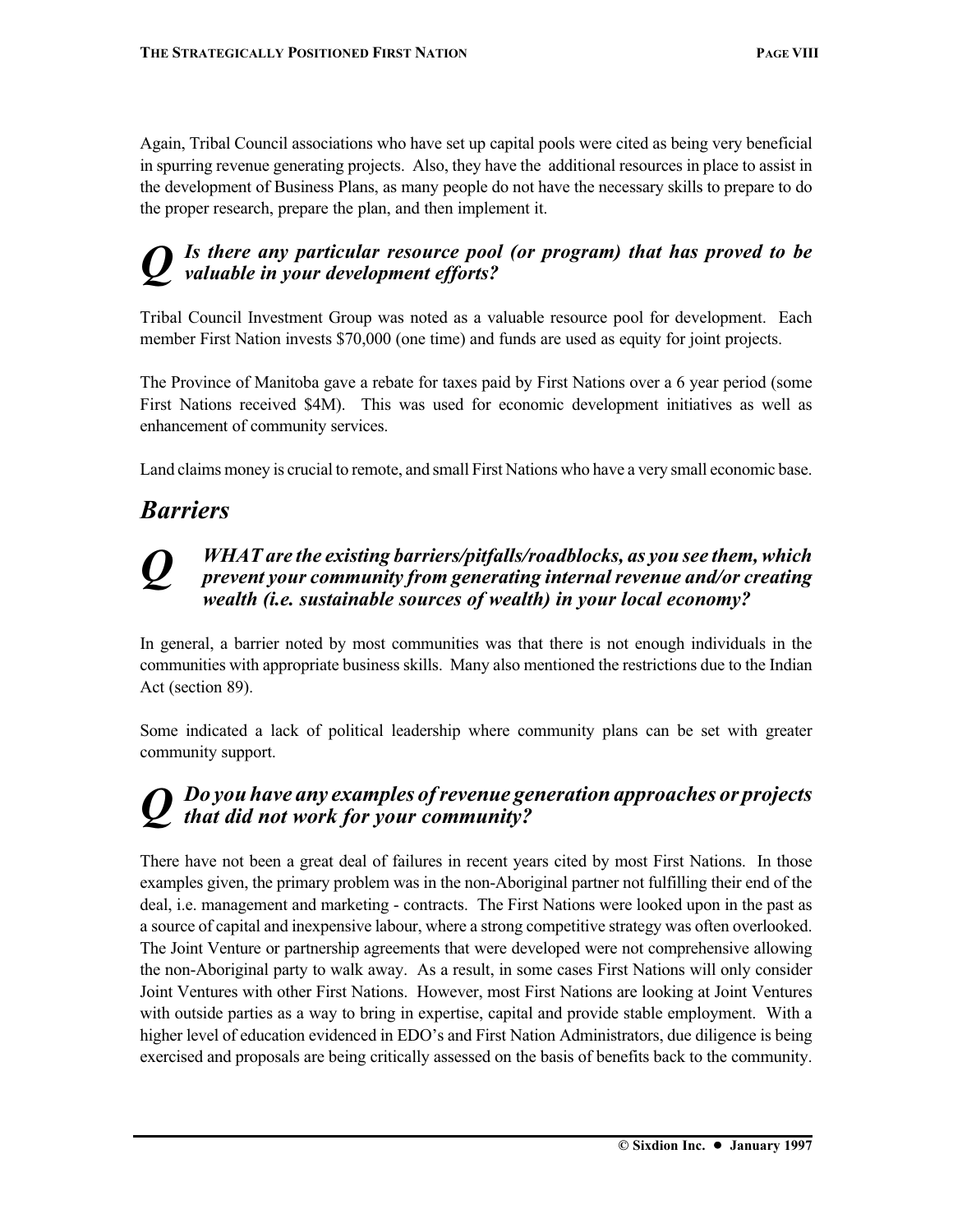#### *Q WHAT has to be changed (at a policy level/local council level/federal government level) in order for your community to begin to generate revenue from your internal resource base?*

Changes that have impacted on economic development are fundamentally based on the Council - their style. Those First Nations where Development Corporations have been set up or Tribal Councils with Economic Development Corporations are in place, have been more active with the ability to invest and start up projects based on an independent assessment of viability and benefits. Other First Nations where the Council has more control or this is the style, other issues are given priority. This is often the case with smaller First Nations where the number of people will not sustain an economic base and the priority is on social issues and "community health'.

Some EDO's cited a simple change, such as younger councilors, has effected change. The younger generation is more interested in economic development as a means to self-sufficiency.

## *Other Comments*

## *Do you have any other comments or suggestions you would like to add.*

General summaries were given by interviewees and the following represents those summaries based on emergent categories:

#### NORTHERN/REMOTE/SMALL BANDS:

In most cases, limited funds are available for economic development.

Some of these communities are looking at working together to develop "regional plans" where revenues may be pooled for joint projects.

Yukon First Nations are in a similar situation where land claims will be settled soon and use of these funds is now the task at hand. Economic Development opportunities are just now being seriously considered.

#### TRIBAL COUNCILS:

This is the approach that has been taken by tribal councils contacted primarily in the prairie provinces and northern Ontario: Economic activities have been separated through the establishment of Development Corporations or capital pools acting very much like venture capital. These funds are generally only used to provide equity for joint or regionally based projects - where employment is created for several adjacent reserves and/or natural resources must be contributed or shared.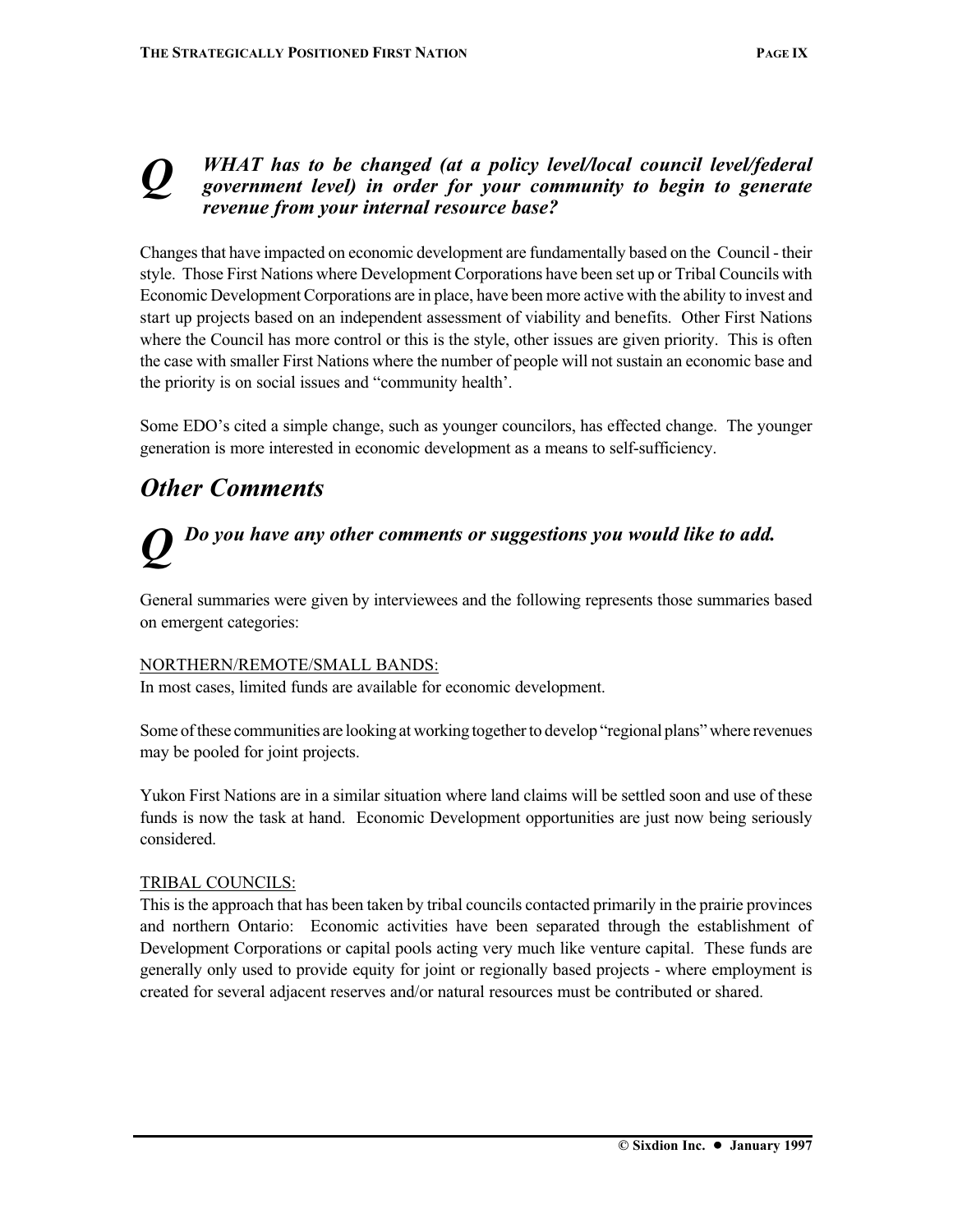A shared approach is a necessity to ensure opportunities exist. As independent Nations, these communities are much too small and in many cases remote to sustain any retail or service based businesses.

#### URBAN:

These communities are situated in higher population and traffic locations, where they have been able to capitalize on consumer markets. Hence more opportunities abound such as strip malls, bingos, and other gaming activities. Also, individual members are able to start up small businesses which are selfsustaining creating one or more jobs. In most of these communities the political will is also in tune with economic development as a means to a healthy community.

These findings will provide a good back drop to further analysis of financial statements for each First Nation to quantify revenue generating activities and match up the impact these have had on each First Nation given their individual circumstances.

Each community is unique with the possible exception of those in the Yukon. Each has significantly different circumstances. Priorities around economic development then vary accordingly.

### **A.2 INTERVIEWEES**

Documented interviews were obtained from the following:

- C Assembly of Manitoba Chiefs, Ejay Fontaine
- C Hartley Bay EN, Kevin Leaf
- C Nishnawbe-Aski Nation, Lindsay LeGarde
- C Pachenaht First Nation, Rodney Thur
- C Sioux Valley Dakota First Nation; Ken Whitecloud
- C Kahnawake Mohawk Council ; Jack LaClair
- C Alliance Tribal Council, Jennifer Sinclair
- C Six Nations Of The Grand River, Barb Bomberry
- C Dana Naye Ventures; Catherine Pool
- C Ta'an Kwach'an Council, Ruth Irvine
- C Tsuu T'inu Nation, Todd Meguinis
- C Millbrook First Nation, Lloyd Johnson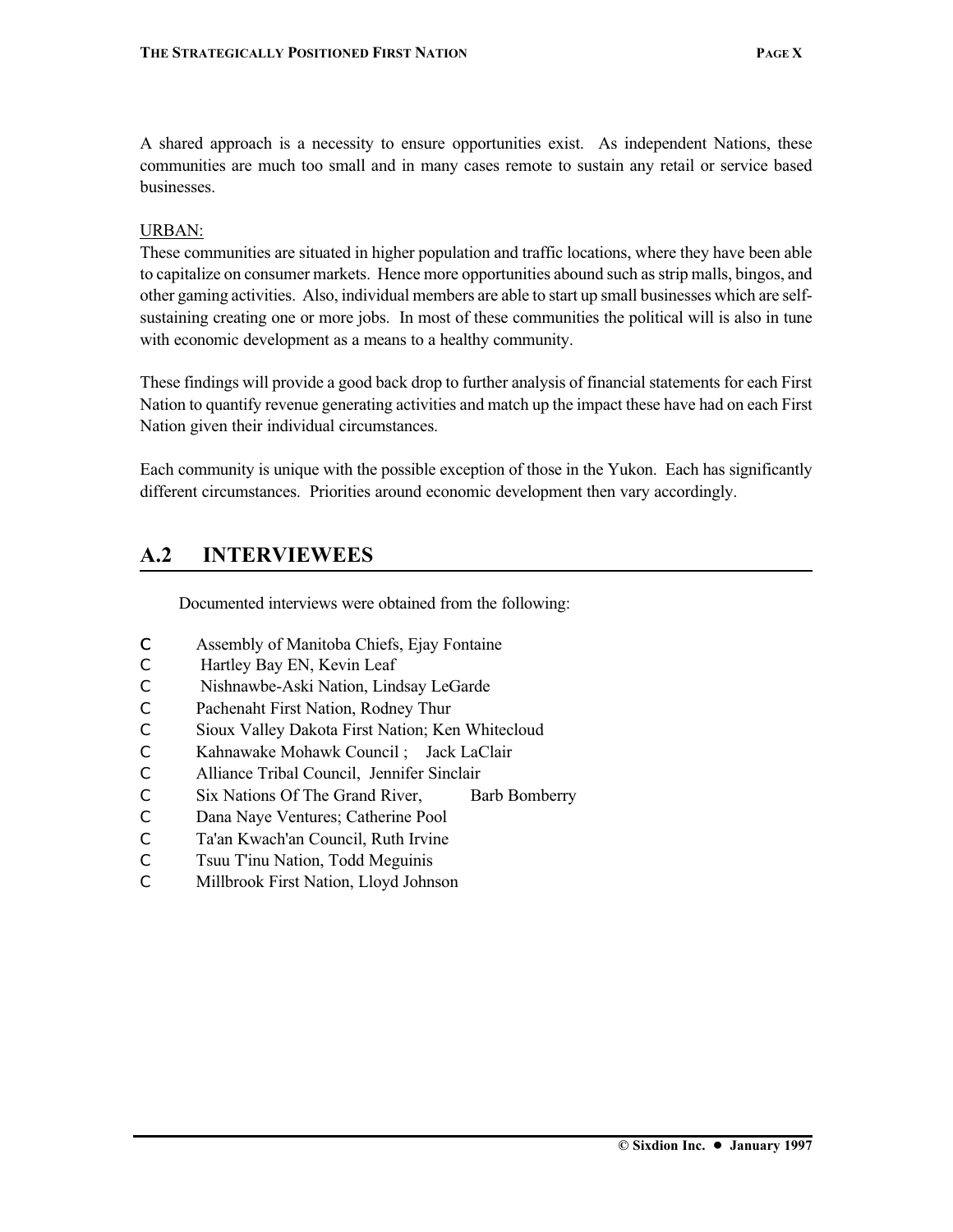*Appendix B: Bibliography*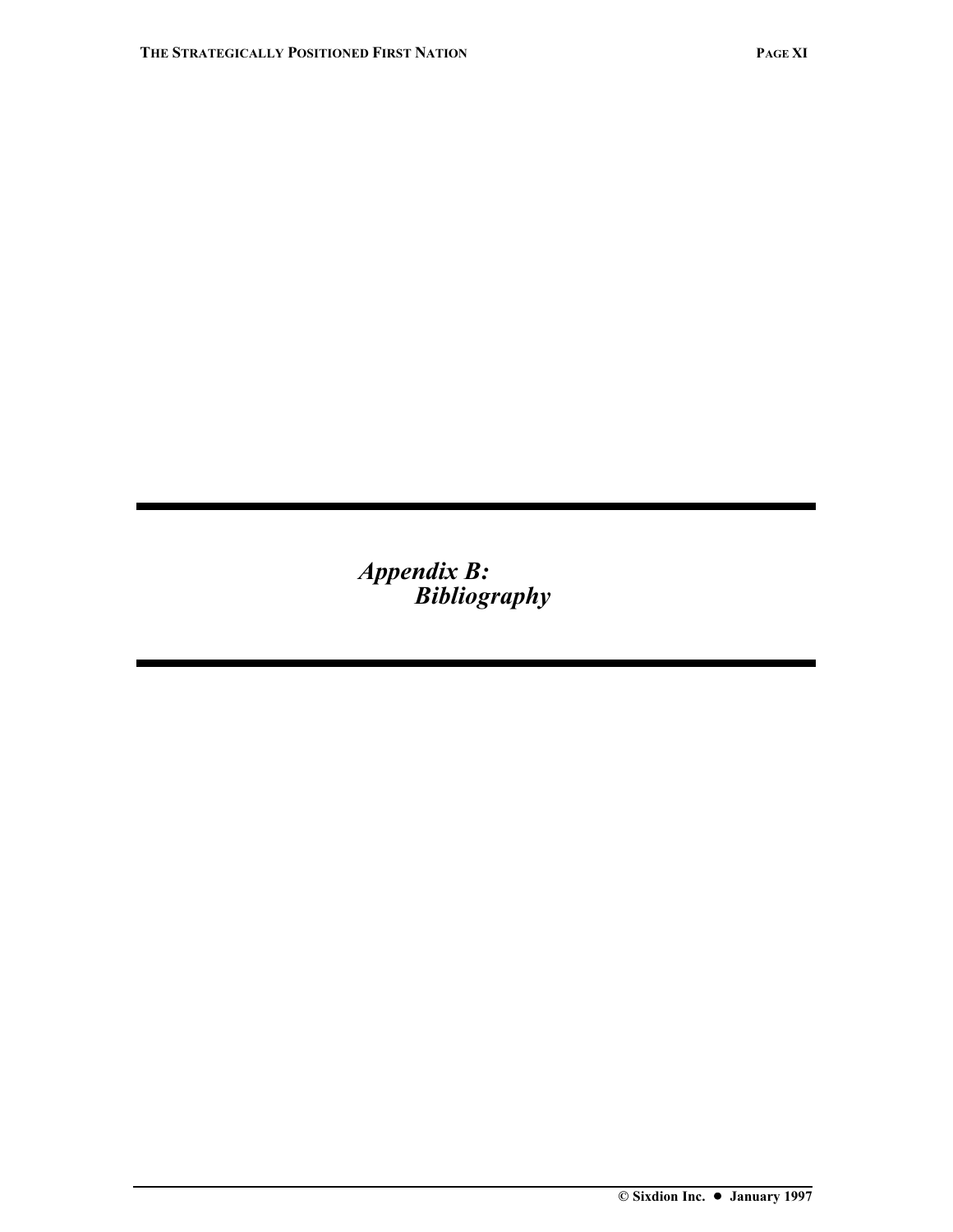## *B Bibliography*

- 1. "A Western Welcome for Asia", The Economist, August 26, 1995.
- 2. "Demographics: 1.1 Million Aboriginals "A Lucrative Market", Vancouver Sun, October 6, 1995 at D3.
- 3. "Financing the Aboriginal Economy in the Twenty-First Century" Conference. June 22 and 23, Vancouver B.C. Helin, Calvin D Draft Speaking Remarks.
- 4. "Investment and Employment Tax Credits for American Indian Reservations: An Analysis of Benefits and Costs". Demonstration study commissioned by The National Indian Policy Centre George Washington University, Washington, D.C. at p. 11.
- 5. "Refocusing the Immigrant Investor Program", Report of the Immigrant Investor Program Advisory Panel, August 1995, Minister of Supply and Services Canada 1995, 50792 E at p. I.
- 6. "Report and Recommendations to the President of the United States, Presidential Commission on Indian Reservation Economy", November 1984. Report received from the Rensselaerville Institute, Rensslaerville, New York.
- 7. A DLA Financial Seminar "Financing Indian Country". California, September 29-30, 1994.
- 8. A Note on the Geography of Socio-Economic Conditions on Reserve. Quantitative Analysis and Socio-demographic Research, February 11, 1994.
- 9. Barham, Vicky and Boadway, Robin, Financing Aboriginal Self-Government, Royal Commission on Aboriginal Peoples.
- 10. Bish, Robert L. Aboriginal Government Taxation and Service Responsibility: Implementing Self-Government in a Federal System. Center for Public Sector Studies, University of Victoria, March 1992.
- 11. Bish, Robert L. Property Taxation and the Provision of Government Services on Indian Reserves in British Columbia. Center for Public Sector Studies, University of Victoria, March 16. 1987.
- 12. Bish, Robert L., Financing Indian Self-Government: Practice and Principles. School of Public Administration, University of Victoria.
- 13. Boadway, Robin. Mechanisms for Financing Native Self-Government. Queen's University, August 1991.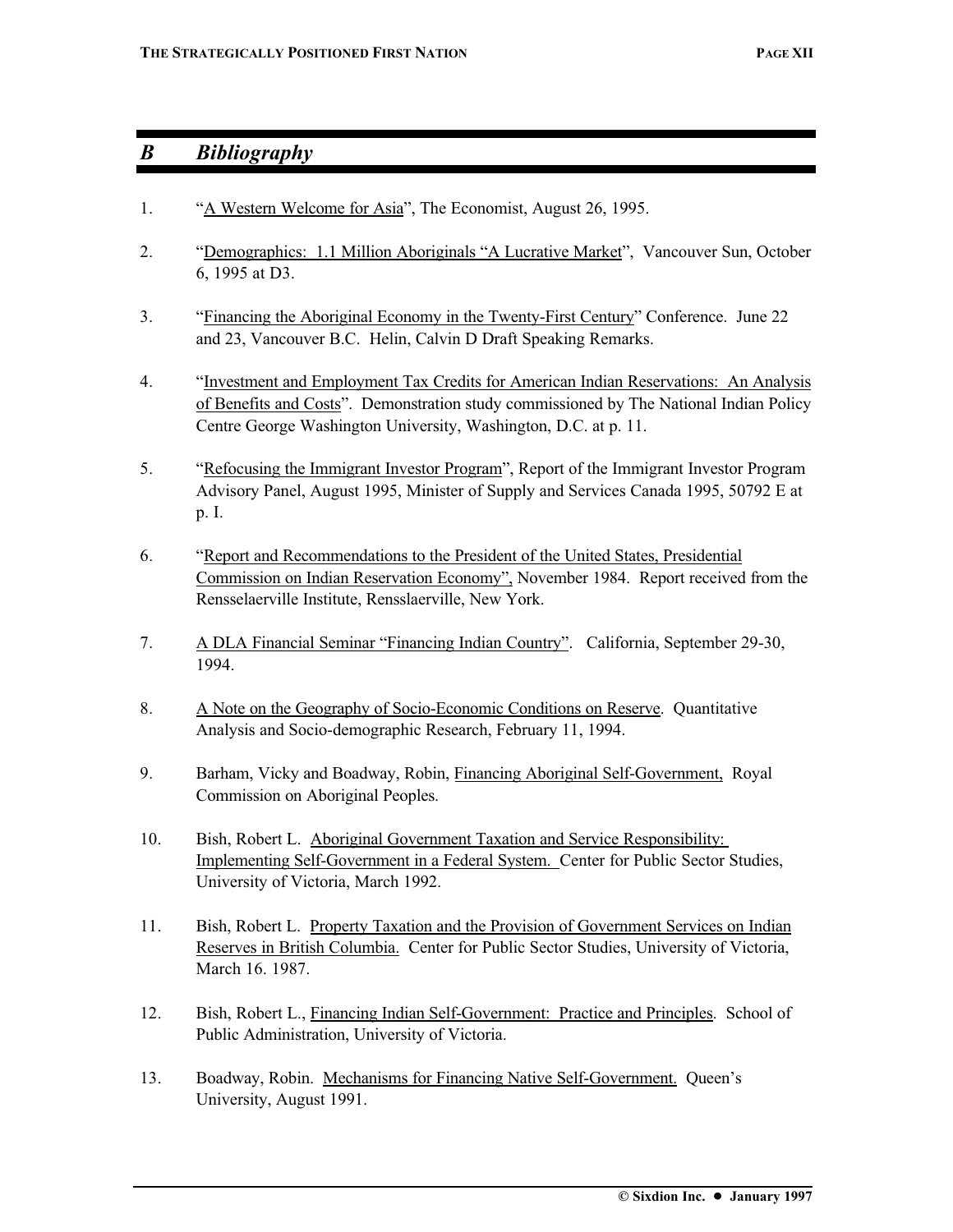- 14. Canadian Council for Native Business's "Guide to Native Business Financing".
- 15. Farlinger, Brian, "Aboriginal Entrepreneurs and the Banks" in Canadian Banker, vol. 98, No. 2, March-April 1991.
- 16. Financing First Nation Self Governments Executive Briefing Note.
- 17. Garton and Bauman, "Economic Development on Indian Land: Some Ground Rules", The Advocate, vol. 50, Part 2, March 1992.
- 18. Government of Canada News Release "Minister Marchi and Manley Receive Report For Improving the Immigrant investor Program", September 7, 1995, Release 7311.
- 19. Helin, Calvin D. Doing Business With Native People Makes Sense, (Nanaimo, B.C.: Praxis Publishing, 1991).
- 20. Indian Government and Tax Conference. A conference exploring the nature and powers of tax. Whistler, British Columbia, November 12-15, 1991.
- 21. Indian Investment and Employment Tax Incentives. Seminar on New Federal Tax Incentives, Arizona, December 1993.
- 22. LeDressay, Andre. A Preliminary Analysis of the Tax Base Potential for the Kamloopa Community. Submitted to the Chief and Council of the Shuswap People of Kamloopa.
- 23. LeDressay, Andre. Judgement Day, The Link Between Taxation Jurisidiction and Economic Development for First Nation. Submitted to: The Insights Conference on Aboriginal Business and Law, Nov. 29 & 30, 1993. Toronto.
- 24. Lysyk, "The Rights and Freedoms of Aboriginal Peoples in Canada" in Tarnopolsky and Beaudoin (Eds.). The Canadian Charter of Rights and Freedoms:: Commentary (1982).
- 25. Paying for Local Government: Alternatives to Traditional Revenue Sources. Lincoln Institute of Land Policy. Resource Manual 1992.
- 26. Proceedings from the Aboriginal Development Financing Seminar, Toronto, September 11-12, 1995.
- 27. Public Financing for First Nation" Governments, A Study Prepared by Westbank Indian Band Taxation, March 1992.
- 28. Quantitative Analysis and Socio-demographic Research, A Note on the Geography of Socio-Economic Conditions on Reserve, February 11, 1994.